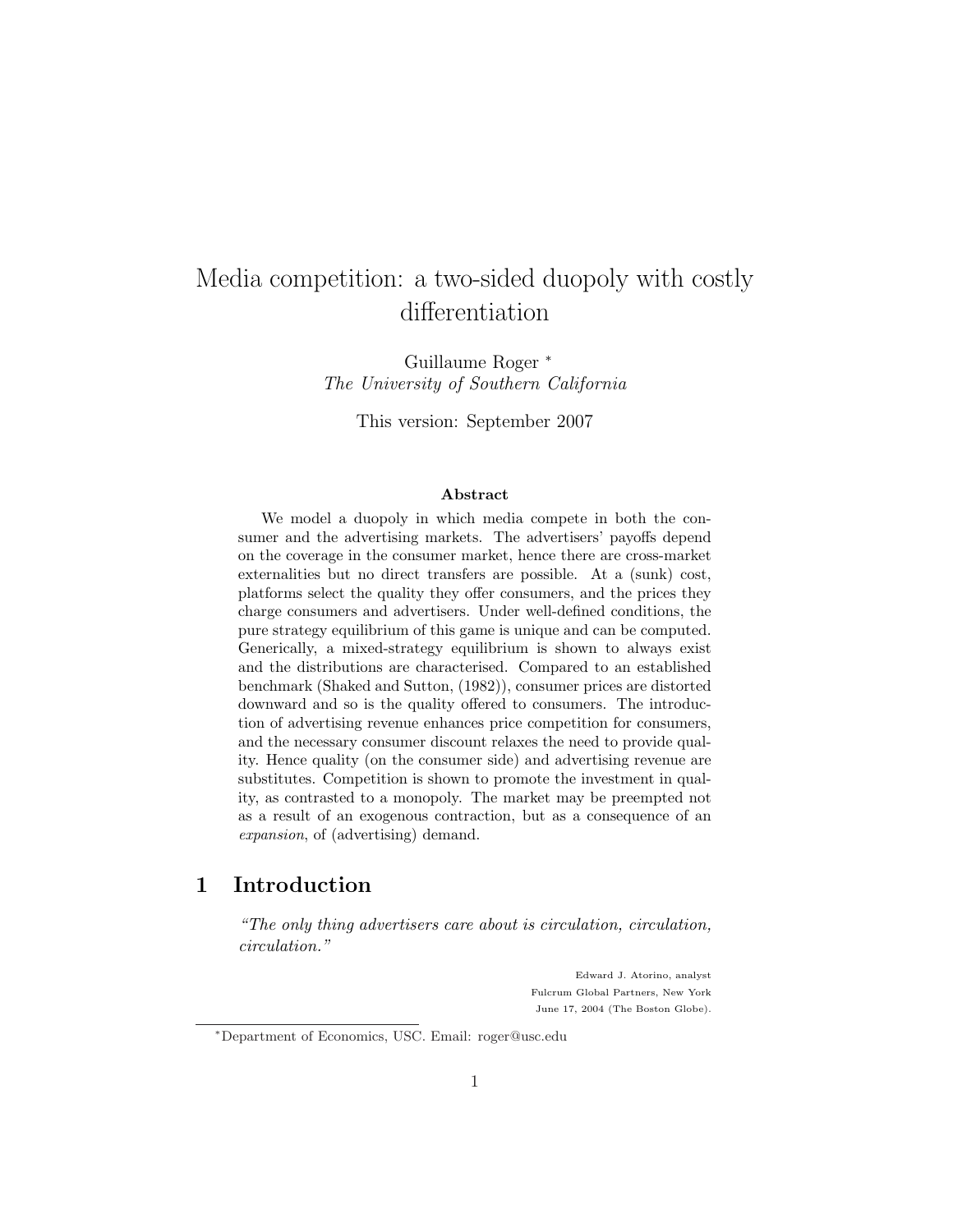The standard *modus operandi* for the media requires of them to satisfy two constituencies: consumers on one side and advertisers on the other. Typically advertisers also prefer reaching as large an audience as possible, but direct transfers to consumers are effectively impossible to implement. Unlike a more classical multiproduct firm problem where consumer internalise the benefits of each product in their consumption decision of the other one(s), here each side fails to so. That is, there are complementarities that parties cannot take advantage of. From this simple observation they can be construed as platforms competing in a two-sided market. But unlike e-Bay, say, whose only purpose is to facilitate transactions between buyers and sellers, a medium also provides an information (or entertainment) good to attract consumers. In this paper we develop a model of media competition in which a) platforms select the quality of the consumer good, where quality is costly; and  $b$ ) competition cannot be reduced to the sole problem of attracting consumers. That is, media compete non-trivially in both the consumer and the advertising market.

We compute the unique pure-strategy equilibrium of this game for a restricted set of parameters. Quite naturally it is asymmetric – like Shaked and Suton (1982). More generally a mixed-strategy equilibrium always exists and the distributions over the (subset of) actions are characterised and are symmetric. Beyond the positive analysis, consumer prices are distorted downward – as in any two-sided market problem – in order to take advantage of the complementarity they exert on advertising demand. The main result is that, when a pure-strategy equilibrium exists, the optimal quality level of the top firm is lower than in the corresponding Shaked and Sutton (1982) benchmark. Profit maximisation alone is sufficient for this phenomenon to arise; that is, interference is not necessary. Quality and advertising become substitutes in the platforms' problem. Indeed, without advertising revenue, a high quality is a means of extracting consumer surplus, at the cost of giving away market share to the competition. With ancillary revenue, every consumer becomes more valuable because the platform can extract surplus from advertisers, hence the substitution phenomenon. It is further established that quality is declining in the magnitude of the advertising revenue. As the value of advertising increases, the discount offered to consumers deepens. Therefore the quality level required to induce the marginal consumer to purchase from the high-quality platform decreases. Beyond a well-defined threshold, the quality-adjusted price of the top firm is so low that the consumer market is preempted. However this fails to be an equilibrium as the excluded firm simply has to offer a marginally higher quality level to monopolise the market. Then platforms play in mixed strategies. Ex post either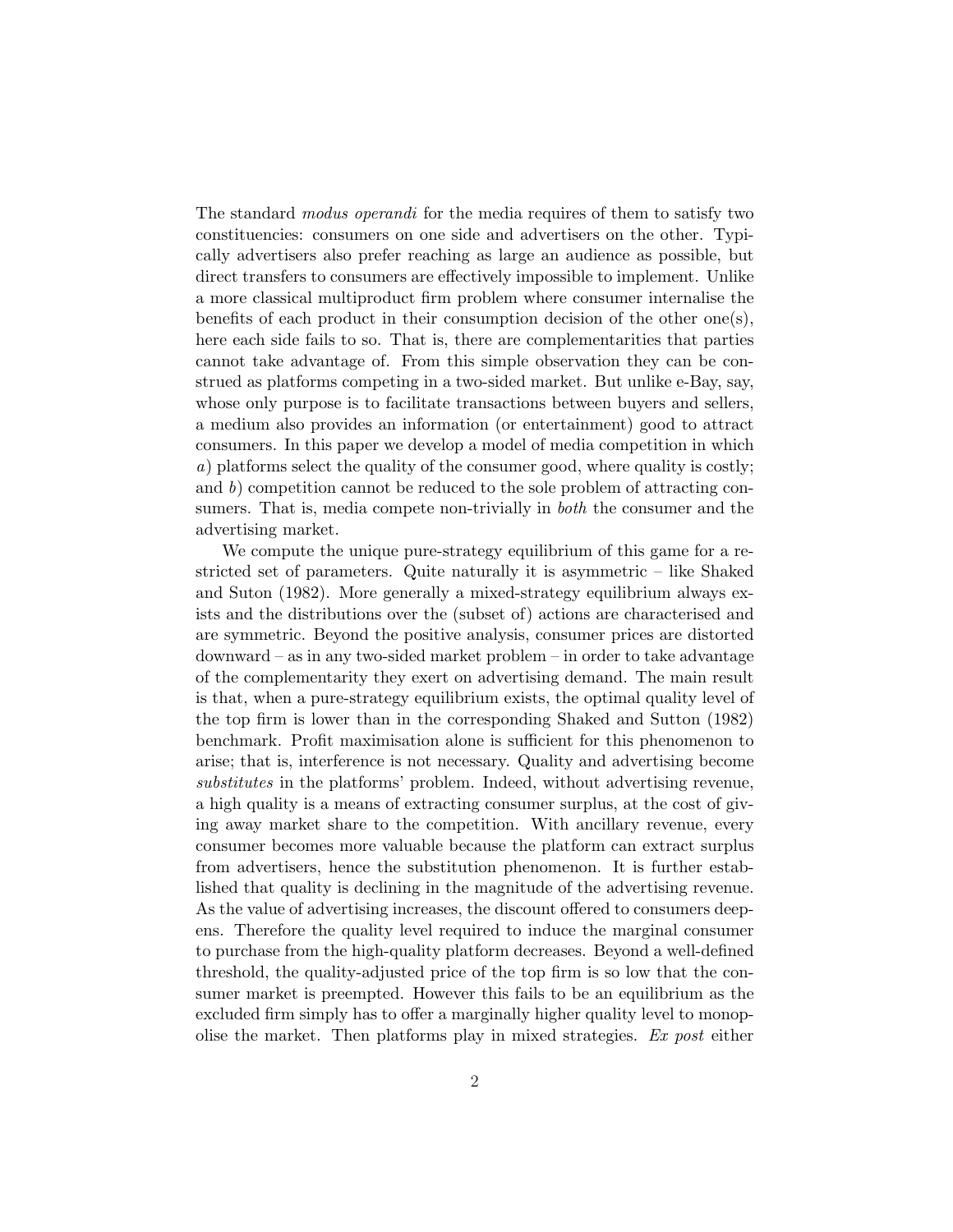both media operate or both markets are monopolised (by the same firm), depending on their exact play. This latter phenomenon arises not because there is too little surplus to extract but thanks to a large advertising market, which induces more competition.

More formally, the model calls on Gabszewicz and Thisse's (1979) (also Shaked and Sutton's (1982)) vertical differentiation construct on the consumer side, however adding a convex, sunk cost of quality. Advertisers are not strategic: their payoffs do no depend on what other advertisers do, but they do derive some idiosyncratic benefit from advertising. This fits a framework of informative advertising, or one where commodity producers do not compete in this dimension<sup>1</sup>, as in Anderson and Coate (2005). Because advertisers care only about the market coverage of each medium – and not to whom they advertise, vertical differentiation emerges endogenously on that side. The game is played in three stages: first media platforms simultaneously select their quality level. In the second stage, having observed each other's quality, they set consumer prices. Last, knowing the consumer market's configuration (their marketshare) they choose advertising prices. Consumers and advertisers purchase at most one unit of the good of interest – this is called the single-homing assumption. This important detail will be discussed at greater length later; in particular it implies that price competition is still vivid in the advertising market, unlike in Gabszewicz, Laussel and Sonnac (2001).

The media sector carries a significant weight in industrialised countries, with worldwide advertising expenditure estimated at US\$ 600 billion in 2006 – approximately half of which were incurred in the United States. Print media is still a healthy subset of it wit \$60Bn in advertising revenue in the US, a figure that is comparable to that of broadcast television. The industry tends to be concentrated with few large companies such as Time Warner (with \$44.2 Bn in 2006 revenue) Disney (34.3 Bn, 2006) or Tribune company (\$5.5 Bn 2006 revenue) and Google (\$12 Bn, 2007). The significance of media extends beyond easily measurable gains from trade: agents also have to invest leisure time in its consumption. On average an American consumers spends 4 hours a day watching TV, 40 minutes a day reading print media and, for those participating, 60 minutes a day on the internet. Yet unlike other large sectors of the economy (such as automobile) or industries fraught with externalities (airlines or telecommunications), it has not been the object of much academic research. According to Simon Wilkie, former chief economist of the the FCC, regulators suffer from this lack of interest

<sup>&</sup>lt;sup>1</sup>In fact competition between producers is entirely side-stepped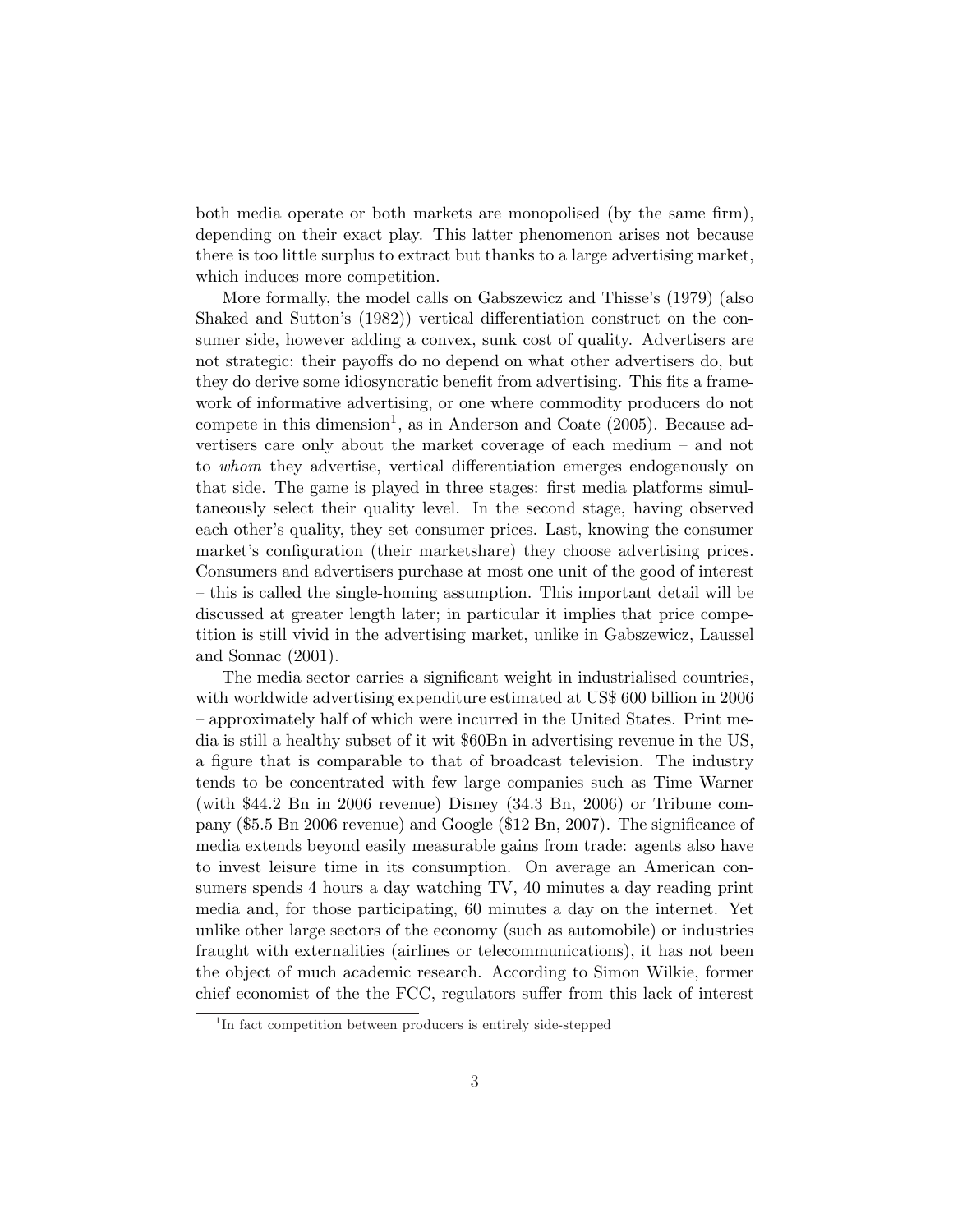on the part of economists. And in spite of this lack of information this sector of the economy is one of the most regulated one: ownership, access (cable, internet interconnection), reach (broadcasting) and even content are the object of edicts of the FCC.

While this paper does not claim to be a policy prescription, it may inform policy makers and actors in the industry. In considering applications, the results seem to match the observation that in most US cities either a single newspaper survives, or a very large one dominates a (or a fringe of) small outlet $(s)^2$ . This lone (or dominant) newspaper is nonetheless quite inexpensive. Although the static model we present cannot capture the dynamic evolution of print media competition, its predictions correspond to these observations. Two scenarii may be drawn. In the first one, a single newspaper remains at the end of a competitive process that eventually drives out other players. Alternatively, an exogenous shock affecting advertising profits disrupts the pure strategy equilibrium and leads to exit, as observed in the recent past across the US. Thus some players may be driven out not because of an exogenous market contraction, but because of  $a(n)$ (advertising) market expansion.

The model analysed herein is too stark to claim being a faithful description of the media industry, however it does contribute to its study by departing from much of the literature in three important ways. First quality is costly, which fits much of the industry: better, more accurate information requires more investment to retrieve and verify it, and better shows do cost more to produce. Second, it ignores whatever disutility consumers may suffer from advertising. This choice can be debated<sup>3</sup>, however what should not be is that a (commonly used) convex disutility function  $(\delta(q^A))$  reduces the value of the marginal advertiser from the perspective of the platform. In other words, it modifies the rate of substitution between surplus extraction from consumers and from advertisers. Introducing such disutility would extend the range of parameters on which the pure-strategy equilibrium can be sustained, as it reduces the value of advertising to the platform. It otherwise does not modify the results qualitatively. Last, the model presumes of unit demand, and therefore of single-homing on both sides, which can be rationalised through a budget constraint imposed on consumers and a liquidity constraint on advertisers. This constraint has non-trivial implications. It defines a proper subgame in the last stage, which would not arise in its ab-

<sup>&</sup>lt;sup>2</sup>Poynter Online, circulation rankings as of November 6, 2002. Only New York City has more than one significant daily paper.

<sup>&</sup>lt;sup>3</sup>In particular, such a disutility function may not be consistent with the framework of informative advertising, in which the latter is necessary for consumer to discover goods.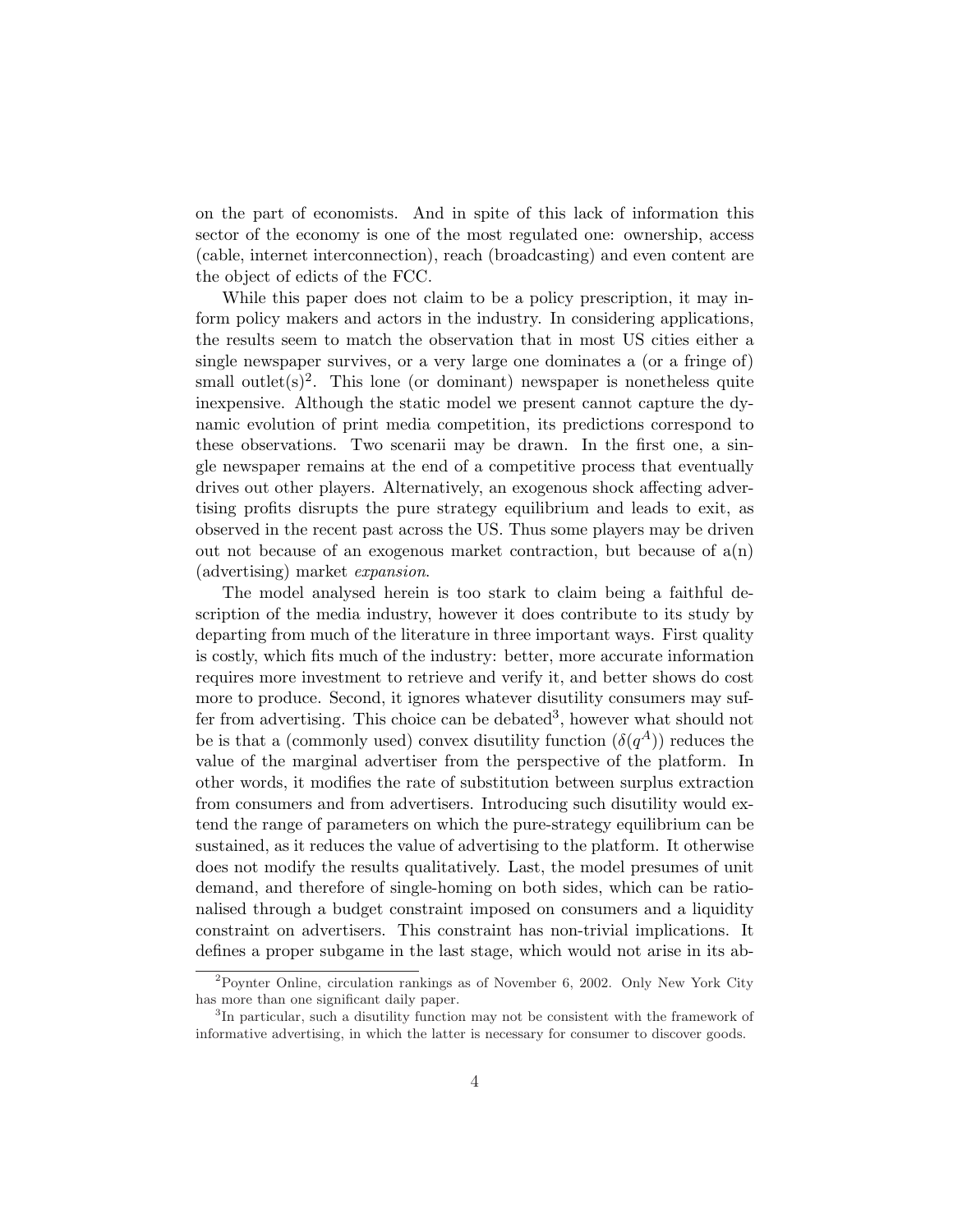sence; that is, there is meaningful price competition between platforms in the advertising market. In turn this hardens competition for consumers, in that a marginal increase in consumer coverage yields different marginal benefits in the advertising market, depending on the ranking of the platform in the consumer market. It also renders the profit function bi-modal (hence not quasi-concave) at the consumer pricing stage, with associated equilibrium existence concerns. These features are generated not by the single-homing assumption but by the fact that platforms compete in both markets. They would also arise if advertisers could multihome but made subject to a liquidity constraint. In that case platforms would compete for the marginal unit, hence the model can be directly cast in terms of unit demand.

# 2 Literature

Rochet and Tirole (2002, 2004), Armstrong (2004) and Caillaud and Jullien (2003) are the seminal references when it comes to studying two-sided markets. In this paper, consumers' utility is not directly dependent on the number of advertisers. It may be affected indirectly by the price system. That is, the externality is one-sided only. The works closest to ours are those of Gabszewicz, Laussel and Sonnac (2001), hereafter GLS, Ferrando, Gabszewicz, Laussel and Sonnac (FGLS 2003), Gabszewicz and Wauthy (2006) and Anderson and Coate (2005). GLS (2001) characterise pure-strategy equilibria in a Hotelling model with multi-homing on the advertising side and endogenous locations. In contrast, FGLS (2003) take the locations as fixed. Gabszewicz and Wauthy (2006) do consider endogenous *costless* quality, however in a rational expectation model with simultaneous price-setting in the consumer and advertising market and with the option of multi-homing. Anderson and Coate (2005) conduct a welfare analysis of the broadcasting market; advertising may be underprovided, depending on its nuisance cost and its expected benefit to advertisers. There is no direct competition between broadcasters for the advertisers business. Our results also contrast the simple model developed by Thorson (2003), which she summarises as

 $Newton$  investment  $\rightarrow$  Quality  $\rightarrow$  Circulation  $\rightarrow$  Revenue

and according to which a quality investment uniformly improves revenue. Ellman and Germano (2005) disregard editorial independence and show that competing newspapers may optimally select what to report in order to alle-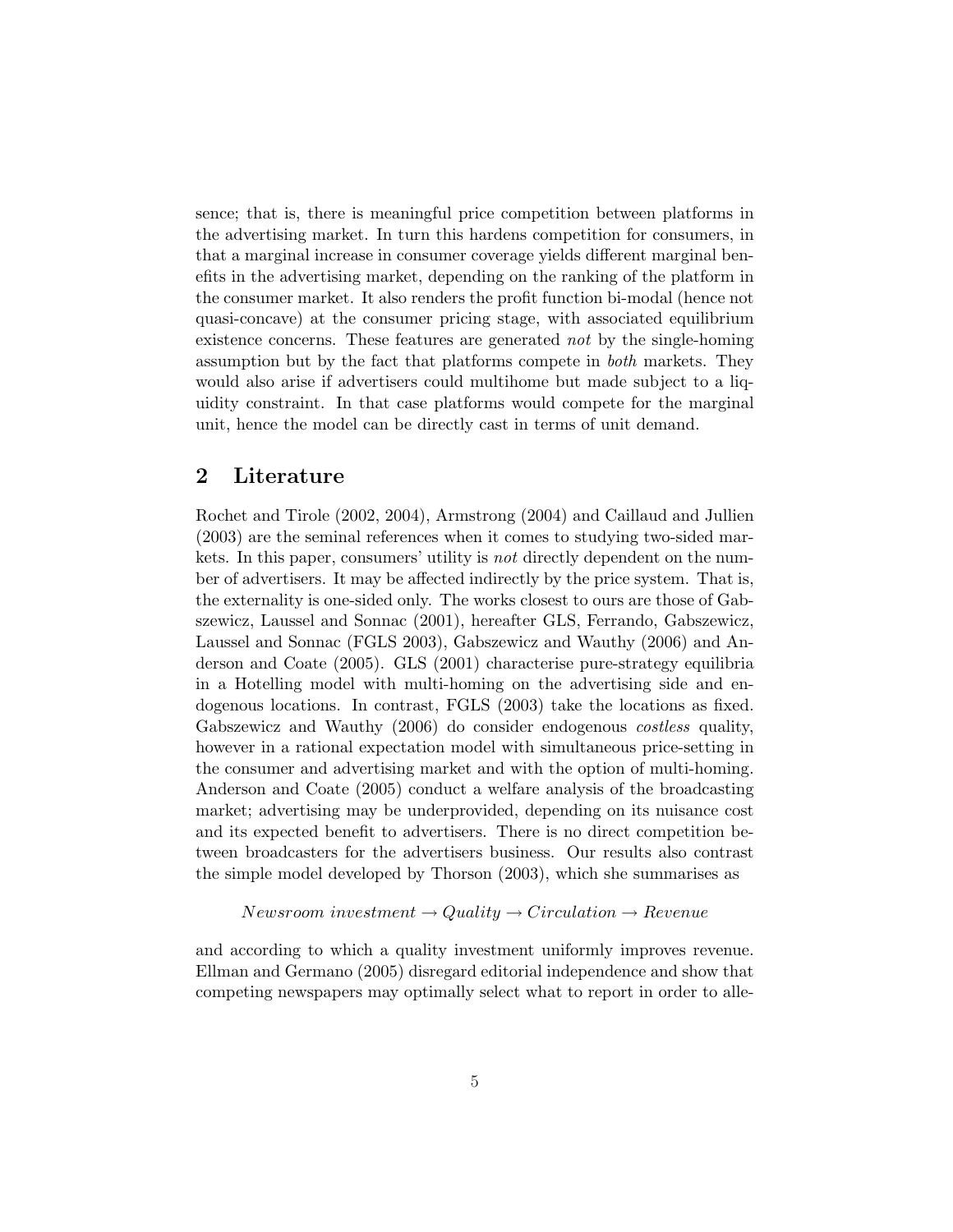viate advertisers' discomfort with the news content<sup>4</sup>. Along the same vein, Strömberg (2004) shows that profit-maximising media report information relevant to larger audiences, thereby providing incentives to political competitors to distort their messages to please this subset of the population. Crampes, Harichabalet and Jullien (2005) analyse the problem of entry in the media market using a model where platforms derive revenues from both consumers and advertising.

This work is also related to an older strand of the industrial organisation literature. Building on the work of Gabszewicz and Thisse (1979), Shaked and Sutton (1982) show that when firms compete in a vertical differentiation model, their profits, prices and market shares are ranked according to their quality choices. The equilibrium is unique and duopolists exhibit maximum differentiation to soften price competition. This model is slightly modified to reflect ours, and used as a benchmark when comparing quality levels.

Throughout, obvious or longer proofs are collected in the Appendix, which also contains a supplementary section on symmetric equilibria.

# 3 Introducing the model

There are two platforms, identified with the subscripts 1 and 2, and a continuum of consumer of mass 1 with private valuation  $b$  for information (in the common-language understanding of the word). The benefit b is distributed common-language understanding of the word). The benefit b is distributed<br>on an interval  $\left[\beta,\overline{\beta}\right]$  following the function  $F(\beta)$  and everywhere positive density  $f(\beta)$ . All consumers value quality in the sense of vertical differentiation – there is no ambiguity for consumers as to what quality is. Let entiation – there is no amoiguity for consumers as to what quality is. Let  $\theta \in \Theta = [\underline{\theta}, \overline{\theta}]$  denote the quality parameter of each good. For simplicity, it is assumed that one must purchase the medium to consume it: there is no free viewing. A consumer's net utility function is expressed as

$$
u(b, \theta_i, p_i^R) = \theta_i b - p_i^R; \quad i = 1, 2
$$

when facing a price  $p_i^R$ , where the superscript R stands for 'reader'. Let  $\mathbf{p}^R =$  $p_1^R, p_2^R$ ,  $\theta = (\theta_1, \theta_2)$ , and consumers buy at most one medium. Suppose further  $\theta_1 > \theta_2$  without loss of generality. This induces the measure

$$
D_1^R(\mathbf{p}^R, \theta) \equiv Pr(\theta_1 \beta - p_1^R \ge \max\left\{0, \theta_2 \beta - p_2^R\right\})
$$
(1)

on the part of readers;  $D_1^R$  $p^R$ ,  $\theta$ ) is simply the number of subscribers. Without loss of generality, consumers will purchase from provider 1 over provider

<sup>&</sup>lt;sup>4</sup>The recent feud between the LA Times and Chrysler does lend some credence to this thesis.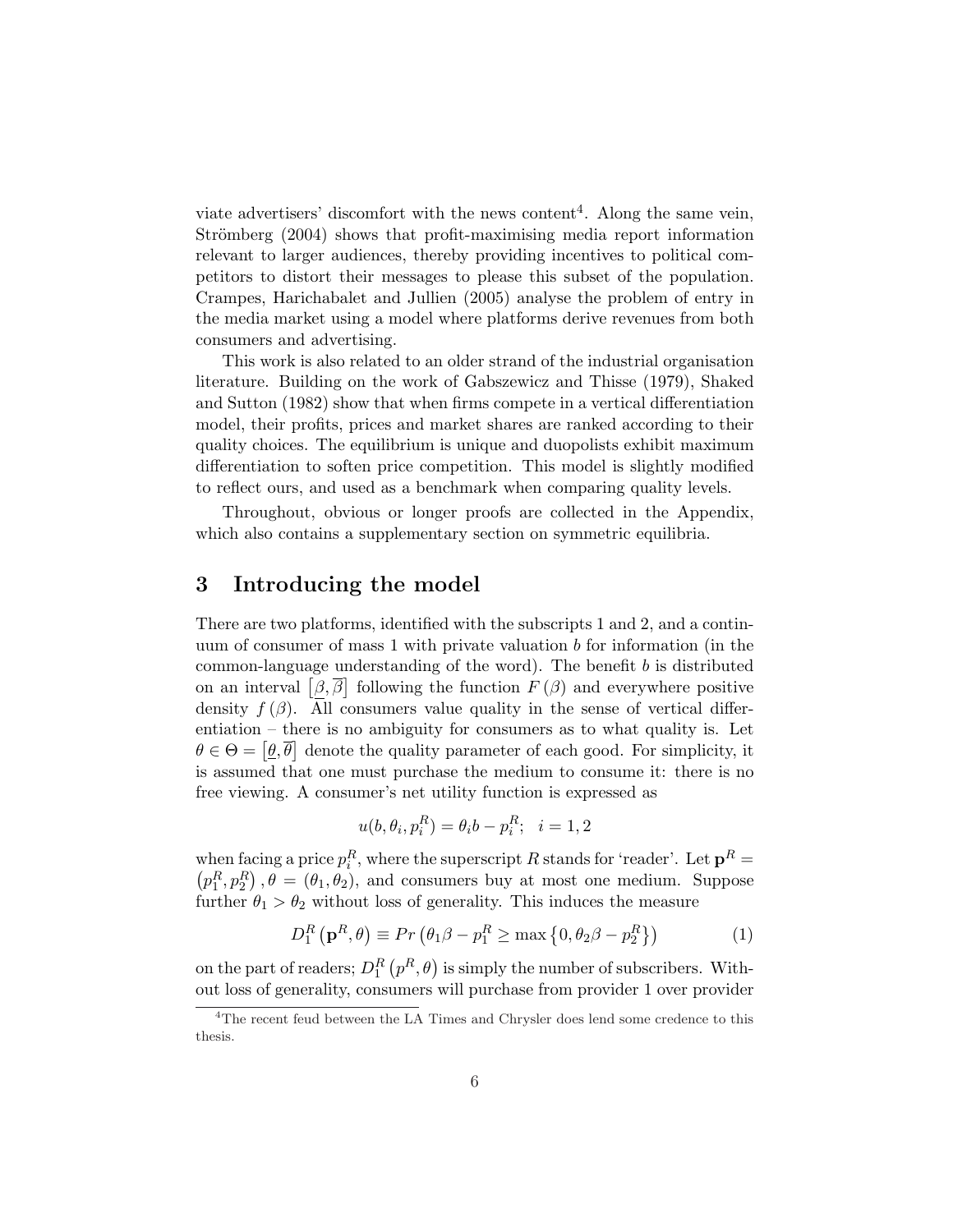2 as long as  $\beta \ge \max \left\{ \hat{\beta} \equiv \frac{p_1^R - p_2^R}{\theta_1 - \theta_2}, \tilde{\beta} \equiv \frac{p_1^R}{\theta_1} \right\}$ o and have demand

$$
D_1^R(\mathbf{p}^R, \theta) = \min \left\{ 1 - F\left(\frac{p_1^R}{\theta_1}\right), 1 - F\left(\frac{p_1^R - p_2^R}{\theta_1 - \theta_2}\right) \right\}
$$

while the demand for information good 2 is determined for values of the parameter  $\beta \in \left[\frac{p_2^R}{\theta_2}, \hat{\beta}\right]$ , or zero, and expressed as

$$
D_2^R(\mathbf{p}^R, \theta) = \max \left\{ 0, F\left(\frac{p_1^R - p_2^R}{\theta_1 - \theta_2}\right) - F\left(\frac{p_2^R}{\theta_2}\right) \right\}
$$

Thus demand functions exhibit a kink at  $\hat{\beta} = \tilde{\beta}$ .

Advertisers have a profit function  $\mathcal{A}(y, x)$  separable in  $x, y; x \in \{0, 1\}$ denotes advertising consumption and  $y$  is a (vector of) variable(s). These include any other action a platform may undertake, such as hiring sales personnel, R&D and so forth. Let  $e_i$  denote the quality of platform i as perceived by the advertisers. This plays the same role as  $\theta_i$  on the consumer side, but pertains to the advertisers decision. For any  $\hat{y}$ , they may choose to purchase one unit of space at most at price  $p_i^A$  if

$$
e_i(A(\hat{y}, 1) - A(\hat{y}, 0)) - p_i^A = e_i a - p_i^A \ge 0; \quad i = 1, 2
$$

that is, they derive an increase in (expected) profit  $a$ . In practice, while producers routinely place their messages on different media, it is also true that they are cash-constrained  $5$ . The one unit limit can be interpreted as a tight liquidity constraint. Announcers may value the benefit from advertising differently according to the parameter  $a$ , which is considered private and distributed following  $G(\alpha)$  on  $[\alpha, \overline{\alpha}]$  with mass 1. It is quite natural to let  $e_i \equiv e$  $(D_i^R)$ ), with  $\frac{\partial e(D_i^R)}{\partial D_R}$  $\frac{e(D_i^R)}{\partial D_i^R} > 0$  and  $\frac{\partial^2 e(D_i^R)}{(\partial D_i^R)^2}$  $\frac{\partial^2 e(D_i)}{(\partial D_i^R)^2} \leq 0$ , and of course, e  $(D_i^R)$ ¢  $= 0$ for  $D_i^R = 0$ : the more consumers the advertiser can reach, the more they value an ad, but this benefit is (weakly) concave. For example, following Shaked and Sutton  $(1982)$ , if one thinks of the parameter taste b as disposable income, the value of the marginal consumer to advertisers is clearly decreasing. The distribution  $G(\alpha)$  is restricted to having a monotonically increasing hazard rate. Like consumers, potential advertisers act as price takers and there is no strategic interaction between them, nor between advertisers and platforms. The ranking of the platforms' market shares in the consumer market defines their relative quality in the advertising market. Given prices  $\mathbf{p}^A = (p_1^A, p_2^A)$ , a producer purchases from channel 1 over

<sup>5</sup> say because of risk aversion or credit markets imperfections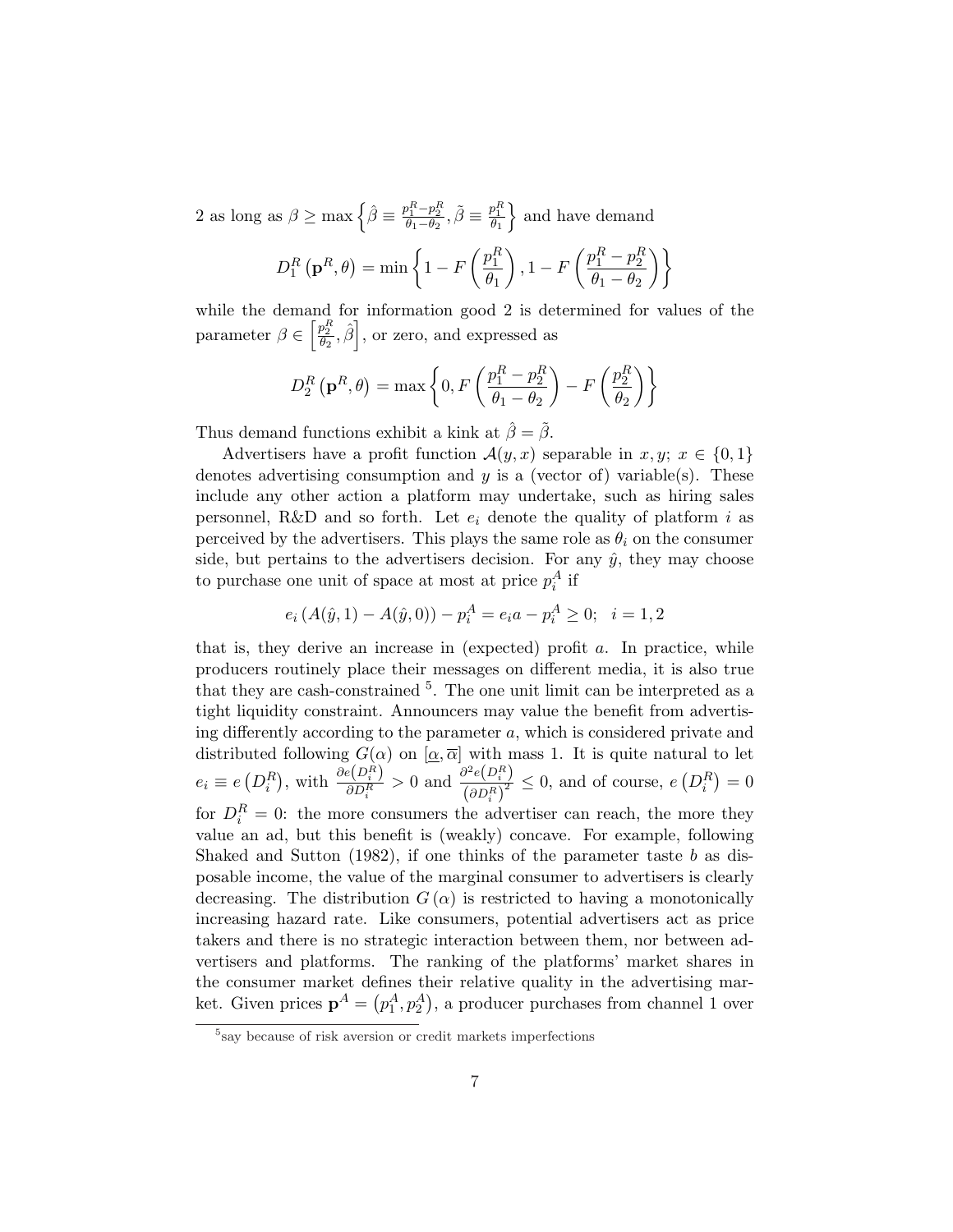channel 2 (without loss of generality), only if  $e_1\alpha - p_1^A \ge \max\left\{0, e_2\alpha - p_2^A\right\}$ ª . This decision rule generates the measure

$$
Pr(e_1 \alpha - p_1^A \ge \max\{0, e_2 \alpha - p_2^A\}) \equiv q_1^A(p^A, e)
$$

where  $e = (e_1, e_2)$ , whence we derive demands

$$
q_1^A(\mathbf{p}^A, \mathbf{e}) = \min \left\{ 1 - G\left(\frac{p_1^A}{e_1}\right), 1 - G\left(\frac{p_1^A - p_2^A}{e_1 - e_2}\right) \right\}
$$

and

$$
q_2^A(\mathbf{p}^A, \mathbf{e}) = \max \left\{ 0, G\left(\frac{p_1^A - p_2^A}{e_1 - e_2}\right) - G\left(\frac{p_2^A}{e_2}\right) \right\}
$$

We assume neither constraint on advertising space (the medium can always print one more page, for example), nor that advertising affects readership<sup>6</sup>. The cost of running adverts is set at zero. Quality however is costly to provide and is modeled as an investment according to  $k\theta_i^2$ .

Platforms (say, magazine or television channels) first choose a quality level. Given this quality, set prices first to consumers and, in a third stage, to advertisers. Upon observing these prices, they choose whether to purchase. The three-stage game is denoted Γ.

A platform collect revenues from both readers and advertisers, with monies from either side perfectly substitutable. Ceteris paribus, a provider simply cares about total revenue. For any medium  $i = 1, 2$ , the objective function takes the form

$$
\Pi_i = D_i^R \left( \mathbf{p}^R, \theta \right) p_i^R - k \theta_i^2 + q_i^A \left( \mathbf{p}^A, \mathbf{e} \right) p_i^A \tag{2}
$$

# 4 Equilibrium characterisation

Section 7.9 of the Appendix presents an analysis of symmetric equilibria in general form, which arise when platforms select symmetric quality (either because they are constrained by design, or as an equilibrium outcome), or when consumer prices are fixed. While the latter situation occurs quite naturally, say by mandate or simply because consumption cannot be monitored<sup>7</sup> , there is no reason for platforms to limit themselves to symmetric quality. Moving away from symmetry softens price competition and leads

 $6$ Although we duly note restrictions on advertising time for free-to-air television, as well as an obvious distaste for advertising on TV by viewers, for example

<sup>7</sup> as in the case of broadcasting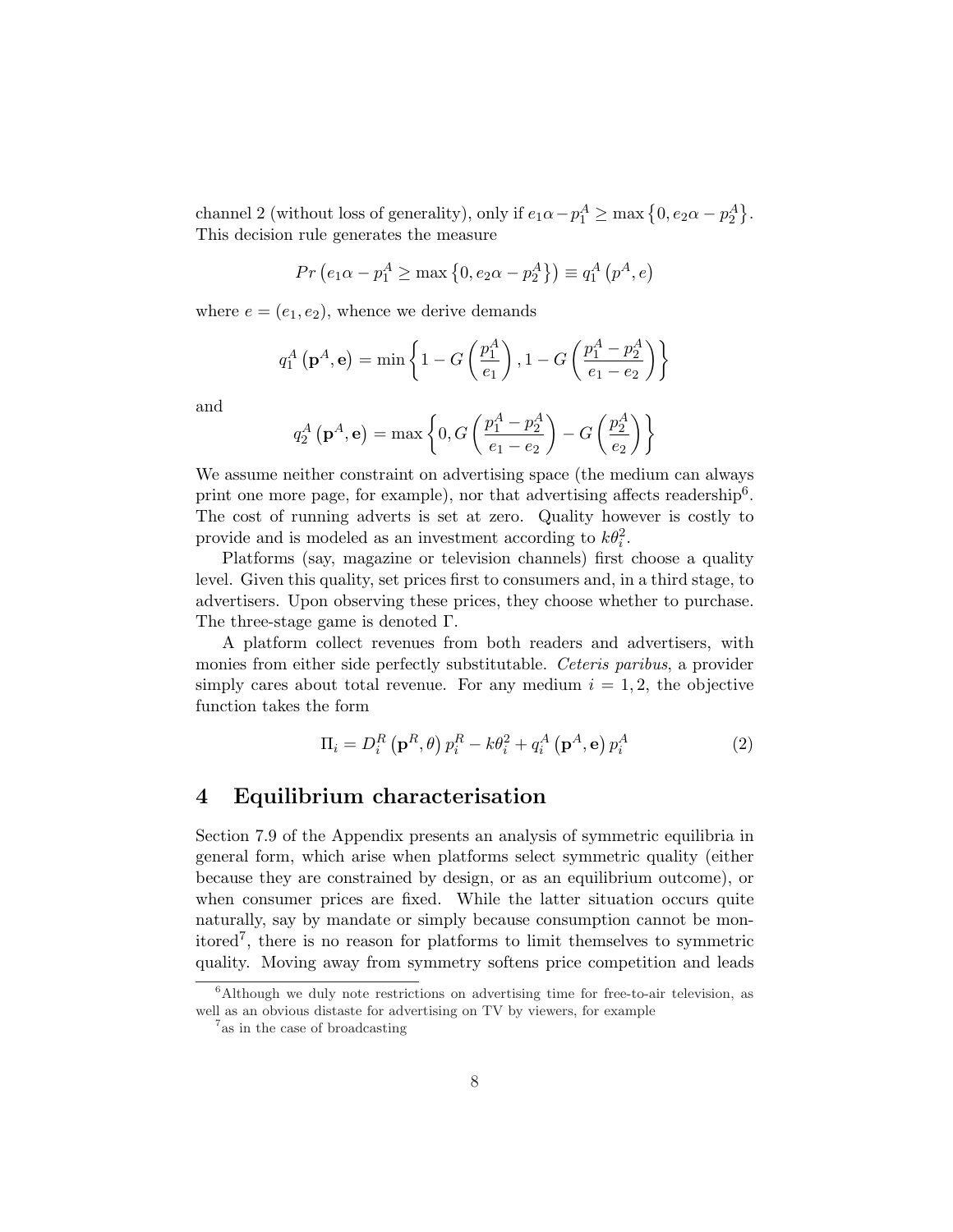to positive profits (Shaked and Sutton (1982, 1983), Tirole (1988)). In line with the literature, we impose some structure by assuming a uniform distribution on the bounded supports of the private parameters  $\beta$  and  $\alpha$  in the consumer market and the advertising market, respectively. To prevent exogenous market preemption (in the consumer market) we impose

# Assumption 1  $\overline{\beta} - 2\underline{\beta} > 0$

This rules out the trivial case in which the low-quality platform necessarily faces zero demand in the price game. Let  $e(D_i^R) = e \times D_i^R$  for (non-trivial) simplicity, which lets us interpret  $e$  as a scaling parameter. For the analysis to remain tractable we restrict the range of equilibrium outcomes to those were full (advertising) market coverage arises, that is

**Assumption 2** 
$$
e \le 1
$$
 and  $\frac{\overline{\alpha}}{\underline{\alpha}} \in \left(2, \frac{2D_i^R - D_j^R}{e(D_i^R - D_j^R)}\right)$ 

where  $D_i^R > D_j^R$  and the demands are evaluated at equilibrium. This is not without loss of generality, as shown by Wauthy (1996): coverage is an equilibrium outcome. Wauthy  $(1996)$  shows it is optimal only in this range of norium outcome. Wauthy (1996) shows it is optimal only in this range<br>parameter values. The condition on e guarantees the interval  $\left(2, \frac{2D_i^R - D_j^R}{e(D_i^R - D_j^R)}\right)$ to be non-trivial and well defined. As Assumption 1, it also prevents exogenous preemption. Further discussion is postponed until after the analysis. Also, the parameter  $k$  needs to be sufficiently large for the cost function to have some bite; specifically,

# Assumption 3  $k > \frac{(2\overline{\beta} - \beta)^2}{10\overline{\beta}}$  $18\theta$

to guarantee an interior solution in the benchmark case<sup>8</sup>. Taken together, Assumptions 1 and 3 guarantee that the consumer market is covered in equilibrium, which greatly simplifies the analysis. To see why, suppose there is no externality and denote the equilibrium quality levels are given by  $\theta_1^0 =$ 1  $\overline{2k}$  $\frac{1}{\sqrt{2}}$  $2\overline{\beta}-\beta$ 3  $\frac{1}{2}$  $> \theta_2^0 = \underline{\theta}^0$ . The condition for a covered market is  $\frac{\overline{\beta} - 2\beta}{3} (\theta_1^0 \theta_2^0$   $\leq \underline{\beta} \theta_2^0$  (see for example, Tirole, (1988)). Substituting for the values of  $\theta_1^0, \theta_2^0$  and re-arranging, the market is covered for  $k \geq \frac{1}{2\ell}$  $\overline{2\theta}$ 2β−β 3  $\int_{0}^{2} \sqrt{\overline{\beta}-2\beta}$  $\frac{\partial^{-2\beta}}{\partial \bar{\beta}}\Big),$ 

<sup>&</sup>lt;sup>8</sup> to be developed in Section 5. In the absence of a sufficiently large parameter  $k$  the Shaked and Sutton boundary result prevails, which renders across-model comparisons meaningless.

<sup>9</sup>Refer section 5 for details of this equilibrium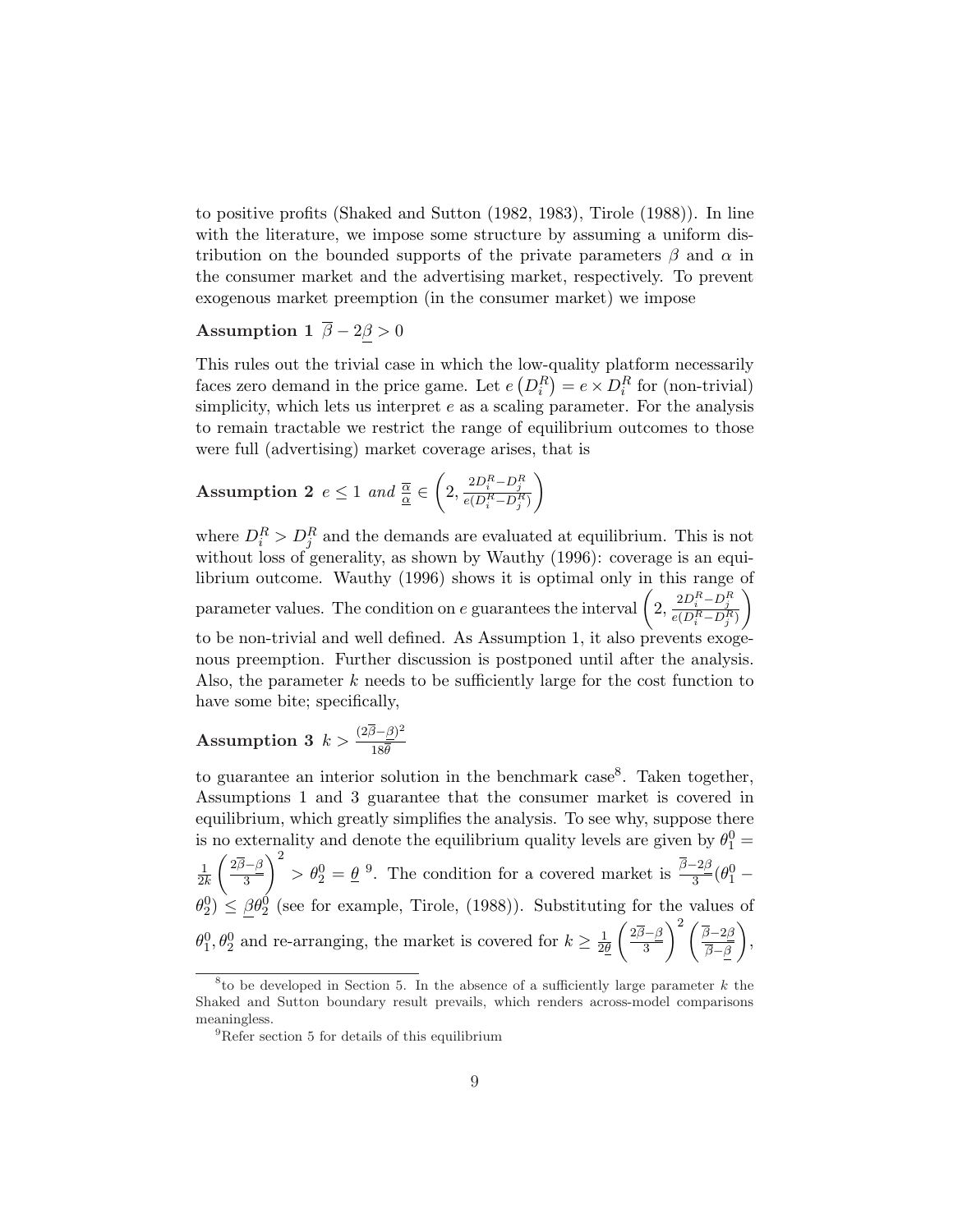which is necessarily satisfied by Assumption 3. It follows that both firms operate and the relevant demand functions in the consumer market are the competitive ones. It will be obvious that it is satisfied in an equilibrium of this game. We proceed in two steps, first focusing on agents' behaviour in the advertising market, which is not *directly* affected by quality choices. Let  $\hat{\alpha} = \frac{\hat{p}_1^A - \hat{p}_2^A}{\Delta e}$  and  $e \Delta D^R = e(D_1^R - D_2^R)$  denote the difference in the platforms' quality. The following lemma reflects these specifications.

**Lemma 1** Suppose  $D_1^R \geq D_2^R$  w.l.o.g. There may be three pure strategy equilibria in the advertising market. When  $D_1^R > D_2^R > 0$ , the profit functions write:

$$
\overline{\Pi}_1^A = e\Delta D^R \left(\frac{2\overline{\alpha} - \underline{\alpha}}{3}\right)^2; \ \underline{\Pi}_2^A = e\Delta D_2^R \left(\frac{\overline{\alpha} - 2\underline{\alpha}}{3}\right)^2
$$

When  $D_1^R > D_2^R = 0$ , platform 1 is a monopolist its profits are:

$$
\Pi^{AM}_1=eD^R_1\left(\frac{\overline{\alpha}}{2}\right)^2
$$

For  $D_1^R = D_2^R$ , the Bertrand outcome prevails and platforms have zero advertising profits.

Up to the endogenous quality in the advertising market, this is exactly the result of the classical analysis of vertical differentiation. Note that an equilibrium resting on  $D_i^R > D_j^R = 0$  may arise as a non-trivial equilibrium in the advertising market: take for example  $\theta_i = \theta_j$  and  $p_i^R < p_j^R$ , which may, or may not, be an out-of-equilibrium outcome in the consumer market.

**Proof.** The proof is standard and therefore omitted (it follows the proof of Lemma 10, Section 7.9). The low-quality firm's survival requires sufficient heterogeneity among buyers, which is imposed by Assumption 2.

Thanks to Assumption 1, consumer demand for the information good simply writes

$$
D_i^R = \overline{\beta} - \frac{p_i^R - p_j^R}{\Delta \theta} \hspace*{0.2cm} ; \hspace*{0.2cm} D_j^R = \frac{p_i^R - p_j^R}{\Delta \theta} - \underline{\beta}
$$

for  $\theta_i > \theta_j$  and with  $\Delta \theta = \theta_i - \theta_j$ . When choosing its strategy in the consumer market, each firm knows what to expect in the announcers' market: the platform that holds the larger market share in the consumer market will enjoy high advertising profits and conversely. Following Lemma 1 the profit function (2) rewrites as

$$
\Pi_i = p_i^R D_i^R (\mathbf{p}^R, \theta) - k(\theta_i) + \Pi_i^A \left( e \Delta D^R (\mathbf{p}^R, \theta) \right)
$$
(3)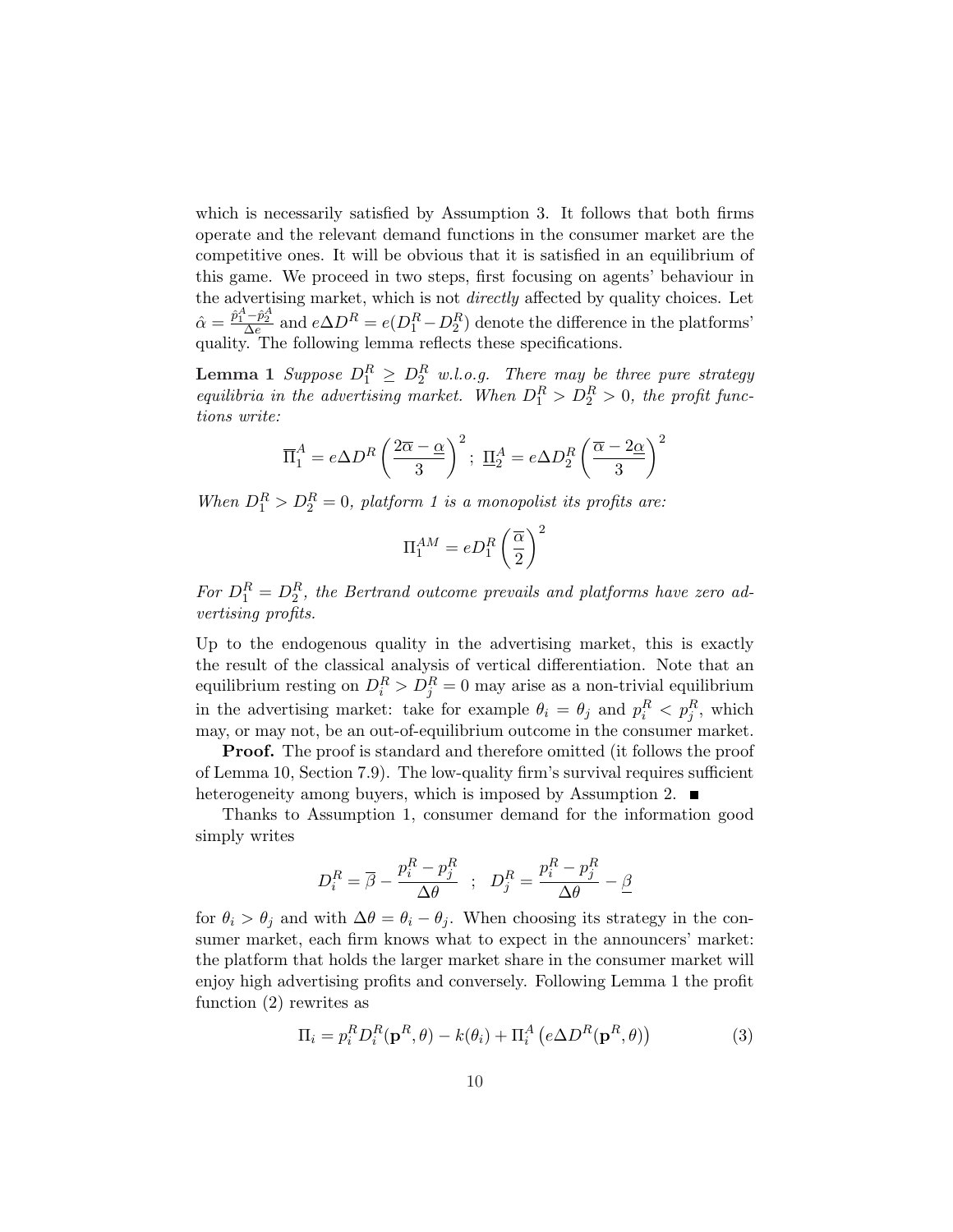on the equilibrium path. It is useful to bear in mind that when firm 1 is dominant in the consumer market,  $\Delta D^{R}(\mathbf{p}^{R}, \theta) = D_{1}^{R}(\mathbf{p}^{R}, \theta) - D_{2}^{R}(\mathbf{p}^{R}, \theta),$ and conversely if firm 2 dominates.

## 4.1 Consumer price subgame

From Lemma 1 three distinct configurations may arise on the equilibrium path. In the first case, platform  $i$  dominates the consumer market, in the second one both share the consumer market equally and in the last one it is dominated by firm j. The profit function (3) of each firm  $i = 1, 2$  writes

$$
\Pi_i = p_i^R D_i^R(\mathbf{p}^R, \theta) - k\theta_i^2 + \begin{cases} \overline{\Pi}_i^A, & \text{if } D_i^R > D_j^R; \\ 0, & \text{if } D_i^R = D_j^R; \\ \underline{\Pi}_i^A, & \text{if } D_i^R < D_j^R. \end{cases}
$$
 (4)

This function is continuous, but not quasi-concave and has a kink at the profile  $\tilde{\mathbf{p}}^R$  of consumer prices such that  $D_i^R = D_{-i}^R$ . Thus the conditions of Theorem 2 of Dasgupta and Maskin's paper (1986a) are not met. Their Theorem 5 is of limited use as it pertains to mixed strategies. In characterising the equilibrium of this subgame we face discontinuous best-response correspondences owing the lack of quasi-concavity, which follows from the externality generated by advertising revenue. Proceeding by construction it is nonetheless possible to show that at least one equilibrium in pure strategies always exists. Denote  $\Delta\theta = \theta_1 - \theta_2$ ,  $\overline{A} =$ e equi<br>*∫* 2<del>α</del>−α 3  $\frac{10}{1}$ and  $\underline{A} =$  $1e$  sua<br> $( \bar{\alpha}$ -2α 3  $\frac{1}{\sqrt{2}}$ . The space  $P_i^R \times P_{-i}^R$  of action profiles (prices) can be divided into three regions: region I such that  $D_i^R > D_{-i}^R$ , region II such that  $D_i^R < D_{-i}^R$  and region III such that  $D_i^R = D_i^R$ . We begin with

**Definition 1** For  $i = 1, 2$ , the platforms' 'quasi-best responses' are defined as the solution to the problem  $\max_{p^R_i}\ \Pi_i\left(p^R_i,D^R_i(\mathbf p^R,\theta);\Pi^A_i(D^R_i,D^R_j)\right)$ , where the profit function is defined by (4). Therefore, letting  $\theta_1 > \theta_2$  w.l.o.g,

$$
p_1^R(p_2^R) = \begin{cases} p_1^R(p_2^R) = \frac{1}{2} (p_2^R + \Delta\theta \overline{\beta} - 2e\overline{A}), & \text{if } D_1^R > D_2^R, \\ \frac{1}{2} (p_2^R + \Delta\theta \overline{\beta}), & \text{if } D_1^R = D_2^R, \\ \overline{p}_1^R(p_2^R) = \frac{1}{2} (p_2^R + \Delta\theta \overline{\beta} + 2e\underline{A}), & \text{if } D_1^R < D_2^R, \end{cases}
$$

and

$$
p_2^R(p_1^R) = \begin{cases} p_2^R(p_1^R) = \frac{1}{2} (p_2^R - \Delta\theta \underline{\beta} - 2e\overline{A}), & \text{if } D_1^R < D_2^R; \\ \frac{1}{2} (p_1^R - \Delta\theta \underline{\beta}), & \text{if } D_1^R = D_2^R; \\ \overline{p_2^R}(p_1^R) = \frac{1}{2} (p_2^R - \Delta\theta \underline{\beta} + 2e\underline{A}), & \text{if } D_1^R > D_2^R; \end{cases}
$$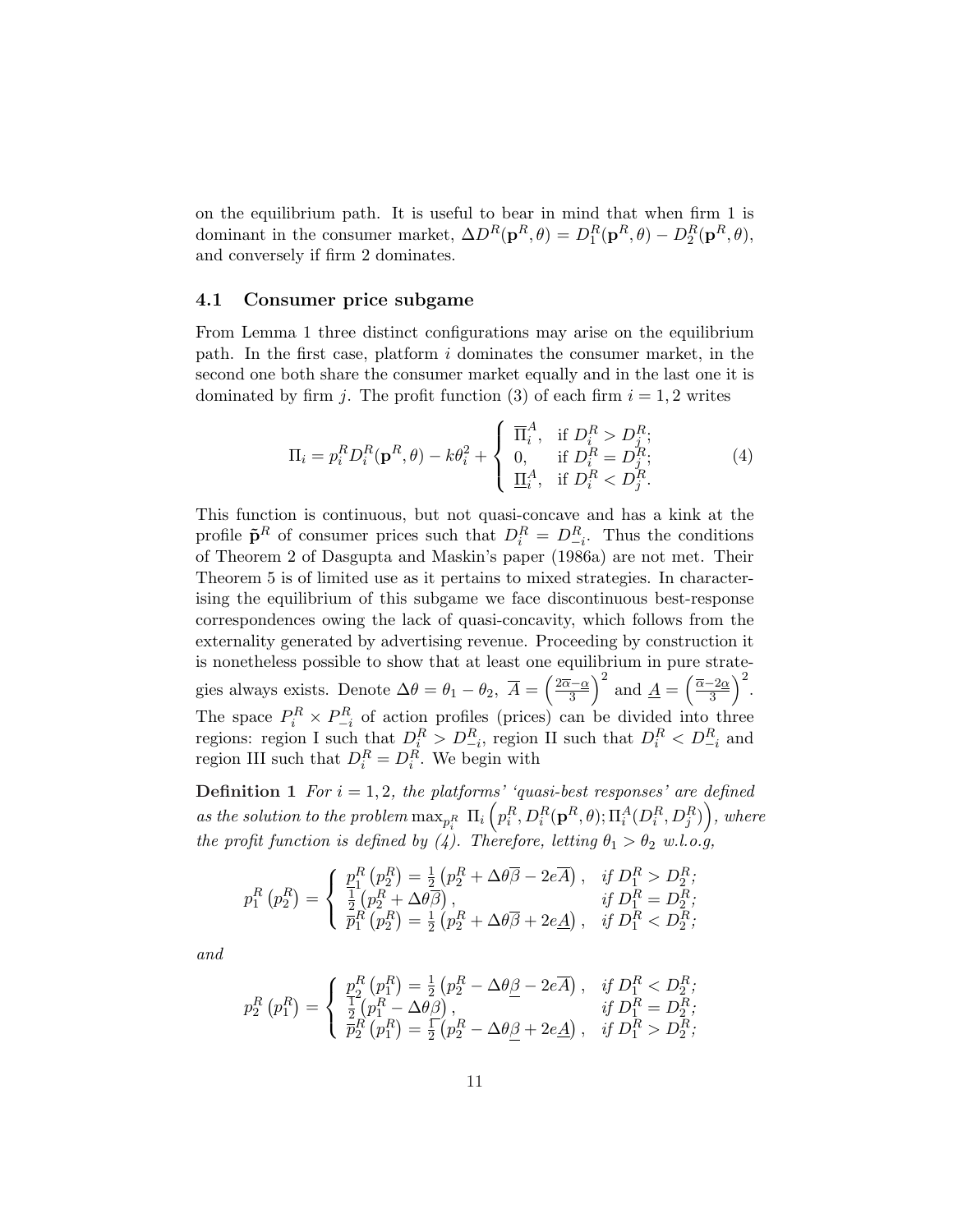While it is always possible to find some point where 'quasi-best responses' intersect (e.g. such that both play as if  $D_1^R < D_2^R$ ), it by no means necessarily defines an equilibrium. Doing so assumes that in some sense platforms coordinate on a particular market configuration, say, such that  $D_1^R < D_2^R$ , which may not been immune from unilateral deviation. After all this is a non-cooperative game. To find the equilibrium, if it exists, we first need to pin down the firms' true best replies.

**Lemma 2** Let  $\theta_1 > \theta_2$  w.l.o.g. There exists a pair of actions  $(\hat{p}_1, \hat{p}_2)$  such that the best response correspondences are defined as

$$
p_1^R(p_2^R) = \begin{cases} \frac{p_1^R(p_2^R)}{\bar{p}_1^R(p_2^R)}, & \text{for } p_2 \ge \hat{p}_2; \\ \bar{p}_1^R(p_2^R), & \text{for } p_2 < \hat{p}_2; \end{cases} \tag{5}
$$

and

$$
p_2^R(p_1^R) = \begin{cases} \bar{p}_2^R(p_1^R), & \text{for } p_1 < \hat{p}_1; \\ \underline{p}_2^R(p_1^R), & \text{for } p_1 \ge \hat{p}_1; \end{cases} \tag{6}
$$

Lemma 2 thus defines the 'true' best-response of each player. It says that platform 1, for example, prefers responding with  $p_1^R$ efers responding with  $p_1^R(p_2^R)$  for any prices  $p_2 \geq \hat{p}_2$  and switches to  $\bar{p}_1^R(p_2^R)$  otherwise. Recall that consumer profits and advertising profits are substitutes for the platforms. The best reply correspondence is discontinuous at that point where platforms are indifferent between being the dominant platform and not, that is, between the ent between being the de-<br>combination of prices  $\left( p_i^R \right)$  $_{i}^{R}(p_{j}^{R}),p_{i}^{A}(\underline{p}_{i}^{R}% ,\overline{p}_{i}^{A})\in\mathcal{V}_{i}^{A}$  $_i^R)$ form and not, that is,<br>  $\bigg)$  and  $\left(\overline{p}_i^R(p_j^R), p_i^A(\overline{p}_i^R)\right)$  $\mathbf{C}$ .

**Proof.** First notice that playing a profile  $\tilde{\mathbf{p}}^R$  such that  $D_1^R = D_2^R$  can never be a best reply. When  $D_1^R = D_2^R$  advertising profits  $\Pi_i^A$  are nil for both platforms. So both players have a deviation strategy  $p_i^R + \varepsilon$  in either direction since  $\overline{\Pi}_i^A > \underline{\Pi}_i^A > 0$ ,  $i = 1, 2$  as soon as  $D_i^R \neq D_{-i}^R$ . Maximising the profit function (4) taking  $p_{-i}$  as fixed leaves us with two 'quasi-reaction correspondences', for each competitor, depending on whether  $D_1^R > D_2^R$  or the converse. Player *i*'s profit function can be rewritten  $\Pi_i (p_1^R(p_2^R), p_2^R; \Pi_i^A)$ . Depending on firm 2's decision, platform 1's profit is either

$$
\Pi_1 = \begin{cases} \n\Pi_1 \left( \underline{p}_1^R(p_2^R), p_2^R; \Pi_i^A \right) = \Pi_1 \left( \frac{1}{2} \left( p_2^R + \Delta \theta \overline{\beta} - 2e \overline{A} \right), p_2^R; \Pi_i^A \right), & \text{or}; \\ \n\Pi_1 \left( \overline{p}_1^R(p_2^R), p_2^R; \Pi_i^A \right) = \Pi_1 \left( \frac{1}{2} \left( p_2^R + \Delta \theta \overline{\beta} + 2e \underline{A} \right), p_2^R; \Pi_i^A \right). \n\end{cases}
$$

Define  $g_1(p_2^R) \equiv \Pi_1$ ¡  $\overline{p}_1^R(p_2^R), p_2^R; \Pi_i^A$ ¢  $\Pi_1$  $\overline{a}$  $p_1^R$  $_{1}^{R}(p_{2}^{R}),p_{2}^{R};\Pi_{i}^{A}% ,\Pi_{j}^{A}=\pi^{A}(\Pi_{i}^{A},\Pi_{j}^{A},\Pi_{j}^{A})$ ´ . This quantity is the difference in profits generated by firm 1 when it chooses one 'quasi-best response' over the other, as a function of the consumer price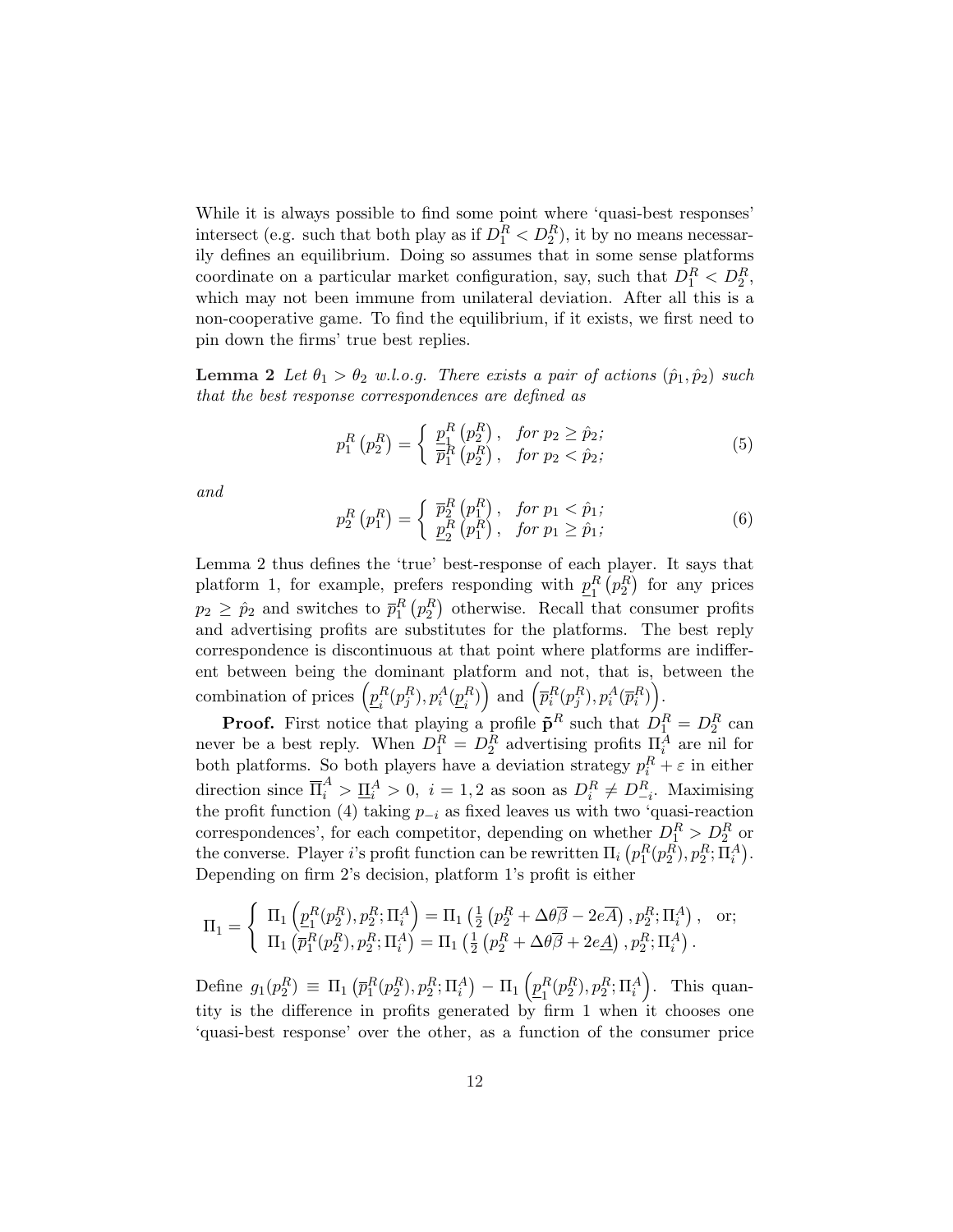set by firm 2. For  $p_2^R$  sufficiently low,  $g_1(.) > 0$ . This function is continuous and a.e differentiable, for it is the sum of two continuous, differentiable functions. Using the definitions of equilibrium advertising profits (in Lemma 1), it is immediate to compute  $\frac{dg_1}{dp_2^R} = \frac{d\Pi_1^A(\bar{p}_1^R, p_2^R)}{dp_2^R}$  $\frac{(\overline{p}_1^R, p_2^R)}{dp_2^R} - \frac{d\Pi_1^A(\underline{p}_1^R, p_2^R)}{dp_2^R}$  $\frac{\left(\frac{p_1}{q_1}, p_2\right)}{dp_2^R} < 0,$ and  $\frac{d^2g_1}{d(xR)}$  $\frac{d^2g_1}{d(p_2^R)^2} = 0$ , whence there exists a point  $\hat{p}_2^R$  such that  $g_1(\hat{p}_2^R) = 0$ . At  $\hat{p}^{R}_2,~\Pi_i\left(\underline{p}^{R}_1\right)$  $\frac{\partial p_1^R}{\partial \gamma}$   $\rightarrow$  $\frac{R(\hat{p}^{R}_2),\hat{p}^{R}_2}\Big) = \Pi_i$ ¡  $\bar p^R_1(\hat p^R_2), \hat p^R_2$ ¢ and platform 1 is indifferent between these two profit functions, that is between either best response  $p_1^R$  ${}_{1}^{R}(\hat{p}_{2}^{R})$  or  $\bar{p}_1^R(\hat{p}_2^R)$ . The same follows for platform 2, which defines  $\hat{p}_1^R$ . Computing the profit functions, it is immediate that

$$
\Pi_1\left(\underline{p}_1^R(p_2^R), p_2^R; \Pi_i^A\right) \ge \Pi_1\left(\overline{p}_1^R(p_2^R), p_2^R; \Pi_i^A\right) \Leftrightarrow p_2^R \ge \hat{p}_2^R \equiv -\left(\Delta\theta\underline{\beta} + e(\overline{A} - \underline{A})\right)
$$
 and

$$
\Pi_2\left(p_1^R, \underline{p}_2^R(p_1^R); \Pi_i^A\right) \ge \Pi_2\left(p_1^R, \overline{p}_2^R(p_1^R); \Pi_i^A\right) \Leftrightarrow p_1^R \ge \hat{p}_1^R \equiv \Delta\theta\overline{\beta} - e(\overline{A} - \underline{A})
$$

An equilibrium has a flavour of rational expectations, in that platforms must select actions that are consistent with each other (for example, both must play as if  $D_1^R > D_2^R$ , as well as compatible with an equilibrium. Such a rationality requirement however is not necessary, as will soon be obvious; instead we let media play a standard Nash equilibrium. Hence by definition, for each firm, its action must be an element of the best reply correspondence and these correspondences must intersect. We define a condition that captures both these features, and will show next that it is both necessary and sufficient for an equilibrium to exist. From the 'quasi-best responses', an equilibrium candidate is a pair of prices such that

$$
\left(p_{1}^{*R}, p_{2}^{*R}\right) = \begin{cases} \frac{p_{1}^{R}}{p_{1}^{R}}\left(p_{2}^{R}\right) \cap \overline{p}_{2}^{R}\left(p_{1}^{R}\right), & \text{if } D_{1}^{R} > D_{2}^{R} \text{ or;} \\ \overline{p}_{1}^{R}\left(p_{2}^{R}\right) \cap \underline{p}_{2}^{R}\left(p_{1}^{R}\right), & \text{if } D_{1}^{R} < D_{2}^{R}; \end{cases}
$$

These actions may form an equilibrium only if their intersections are nonempty. Together, the definitions of a best-response profile (relations (5) and (6)) and of an equilibrium candidate sum to

Condition 1 Either

$$
\hat{p}_1^R \ge p_1^{*R} \text{ and } \hat{p}_2^R \le p_2^{*R}
$$

or

$$
\hat{p}_1^R \le p_1^{*R} \text{ and } \hat{p}_2^R \ge p_2^{*R}
$$

or both.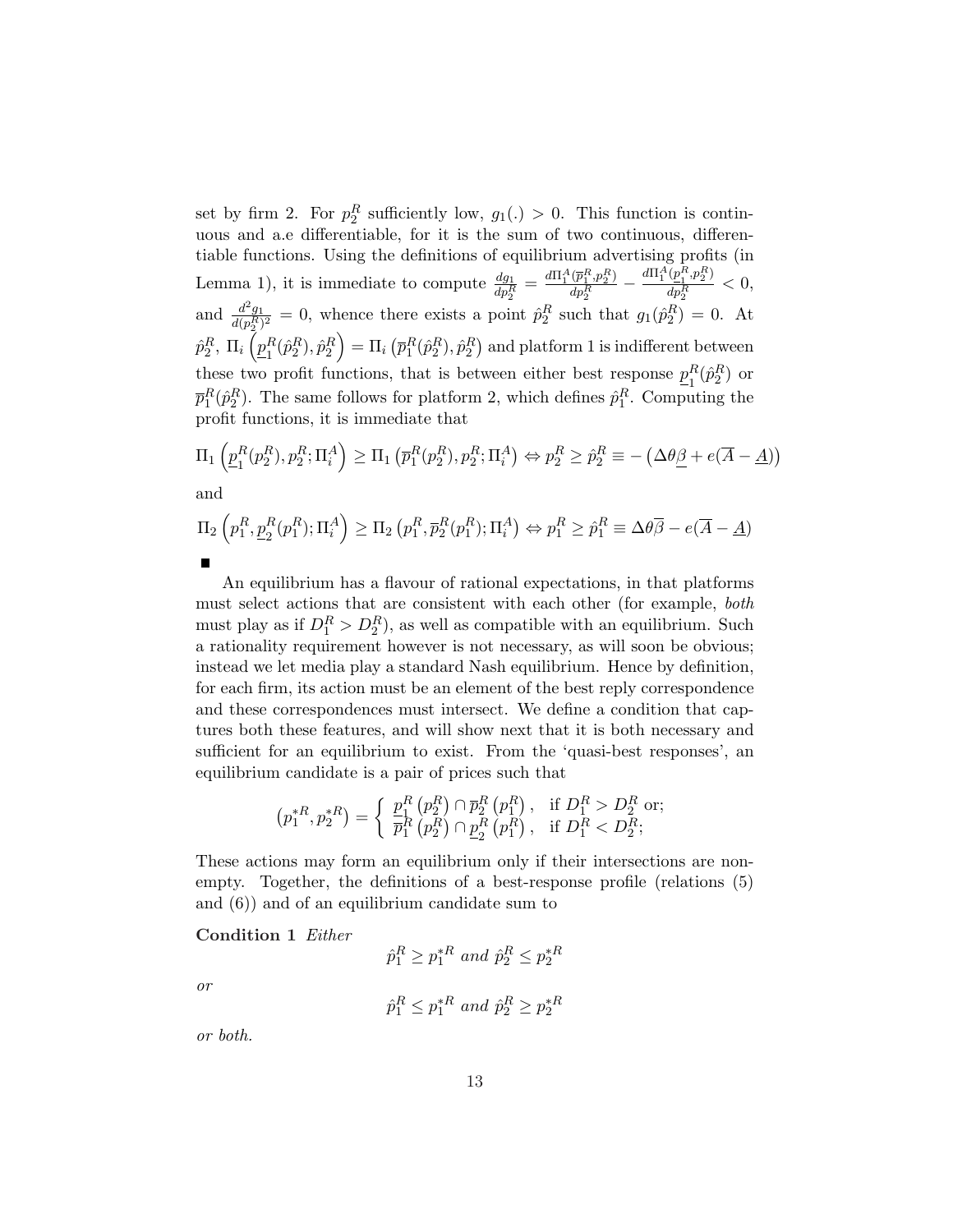Consider an action profile  $p^*$ <sup>R</sup> satisfying this condition; from Lemma 2 each  $p_i^{*R}$  is an element of *i*'s best response. Now, for it to be an equilibrium, players must choose reaction functions that intersect. This is exactly what Condition 1 requires. For example, the first pair of inequalities tells us that player 1's optimal action has to be low enough and simultaneously that of 2 must be high enough. When they hold, player 2's reaction correspondence is necessarily continuous until 1 reaches the maximiser  $p_1^*^R$ , and similarly for 1's best reply. Then

**Lemma 3** Condition 1 is necessary and sufficient for at least one equilibrium  $\mathbf{p}^{*R} = (p_1^{*R}, p_2^{*R})$  to exist. When both inequalities are satisfied, the game admits two equilibria.

When Condition 1 holds, the best-reply correspondences intersect in at least one subset of the action profile space  $P_1^R \times P_2^R$ . In this case, the Nash correspondence  $p_1^R(p_2^R) \times p_2^R(p_1^R)$  has a closed graph and standard theorems apply. The potential multiplicity of equilibria owes to the discontinuity of the best-reply correspondences.

**Proof.** The profit function  $\Pi_i$   $i = 1, 2$  is strictly concave in  $p_i^R$  and therefore quasi-concave. Since player *i*'s action set is  $P_i^R \subseteq \mathbb{R}$ , it is compact and convex. For each platform this can be partitioned into two subsets  $P_i^R \ = \ \left[ p_i^{R,min} \right]$  $\left[ \hat{p}_i^{R,min}, \hat{p}_i^{R} \right]$  and  $\overline{P}_i^{R} = \left[ \hat{p}_i^{R}, p_i^{R,max} \right]$  $\binom{R,max}{i}$ , on which the best-response correspondences defined by (5) and (6) are continuous for each platform *i*. correspondences denned by (5) and (6) are continuous for each platform *t*.<br>Consider any equilibrium candidate  $(p_1^{*R}, p_2^{*R})$ . By construction it is defined as the intersection of the 'quasi-best responses', which is not necessarily an equilibrium. But when Condition 1 holds, following the definitions given by equations (5) and (6), either  $p_1^*^R \in \underline{p}_1^R$  ${}_{1}^{R}(p_{2}^{R})$  and  $p_{2}^{*R} \in \bar{p}_{2}^{R}(p_{1}^{R})$ , or  $p_{1}^{*R} \in$  $\overline{p}_1^R(p_2^R)$  and  $p_2^{*R} \in \underline{p}_2^R$  $R \in \underline{p}_2^R(p_1^R)$  (or both, if two equilibria exist). Thus at the  $p_1 \ (p_2)$  and  $p_2 \in \underline{p}_2$  ( $p_1$ ) (or both, if two equilibrities exist). Thus at the point  $(p_1^{*R}, p_2^{*R})$  the reaction correspondences necessarily intersect at least once, whence the Nash correspondence has a closed graph and the Kakutani once, whence the Nash correspondence has a closed graph and the Nakutahi<br>fixed-point theorem applies. To show necessity, suppose a pair  $(p_1^{*R}, p_2^{*R})$  is a Nash equilibrium. By definition,  $p_2^R$ ¡  $p_1^R$ e<br>、  $\cap p_1^R$ ¡  $p_2^R$ ¢ a Nash equilibrium. By definition,  $p_2^R(p_1^R) \cap p_1^R(p_2^R) \neq \emptyset$ , and by Lemma 2,<br>either  $(p_1^{*R}, p_2^{*R}) = p_1^R(p_2^R) \cap \overline{p}_2^R(p_1^R)$  or  $(p_1^{*R}, p_2^{*R}) = \overline{p}_1^R(p_2^R) \cap \underline{p}_2^R(p_1^R)$ , or ∪<br>∕  $=p_1^R$ 1 ¡  $p_2^R$ ¢  $\cap \overline{p}^R_2$ ¡  $p_1^R$  $\binom{p_1^*+p_1^*}{p_1^*+p_2^*}$  $\sum_{i=1}^{n}$  $= \overline{p}_1^R$ ¡  $p_2^R$ ¢  $\cap p_2^R$ 2 eı  $p_1^R$ ¢ , or both if two equilibria exist. For the first equality to hold, the first line of Condition 1 must hold, and for the second one, the second line of Condition 1 must be satisfied.  $\blacksquare$ h  $\overline{a}$ 

Let  $C =$ נכ<br>ד 2e ·;  $\overline{A} + \underline{A}$ )<sup>2</sup> = 2e  $\left(\frac{2\overline{\alpha}-\underline{\alpha}}{2}\right)$  $(\frac{\overline{\alpha}-2\alpha}{3})^2+(\frac{\overline{\alpha}-2\alpha}{3})^2$ . Condition 1 provides us with a pair of easy-to-verify conditions in terms of prices. Thus we can establish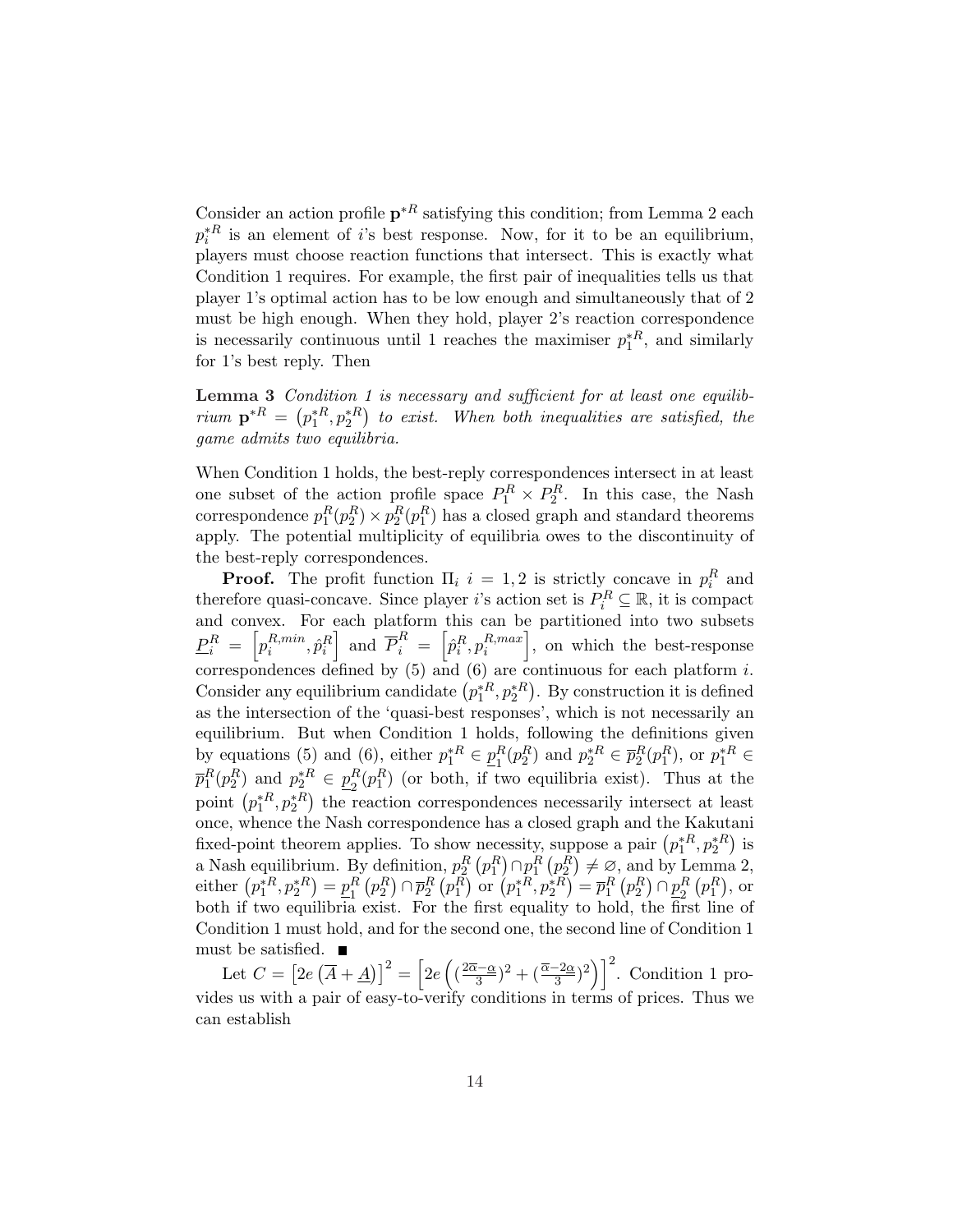Lemma 4 Existence. An equilibrium in pure strategies of the consumer price subgame always exists. It is unique and located in region I.

There cannot exist a pair of alternative consumer prices  $(p_1^{**R}, p_2^{**R})$ ¢ compatible with a pair of quality choices  $(\theta_1^*, \theta_2^*)$  solving the platforms' problem: they fail the necessary condition laid out in Lemma 3.

**Proof.** The proof is somewhat lengthy – and therefore collated in the Appendix, Section 7.1 – but simple. Candidate equilibria can be constructed from the 'quasi-reaction correspondences' of Definition 1. By Lemma 3, it is enough to verify that these candidates satisfy Condition 1 for them to form a Nash equilibrium. One of them always does, while the other one never can.

The lack of quasi-concavity of the payoff functions induces discontinuity of the best-reply correspondences. To paraphrase Dasgupta and Maskin (1986a) however, this discontinuity is essential. Given sunk quality the configuration  $\langle \theta_1 > \theta_2, D_1 < D_2 \rangle$  corresponding to the second line of Condition 1 can be interpreted as a need for advertising profits to be large enough for a second equilibrium to exist. However it entails playing a weakly dominated strategy for player 2: if she finds it attractive to reduce her price so much, so must player 1. Thus the discontinuity set is not a trivial one  $$ it has certainly not measure zero. It follows that mixed strategies cannot restore this second candidate equilibrium (Dasgupta and Maskin (1986a), Theorem 5). Furthermore it implies that we need not call on the rational expectation framework. Elimination of weakly dominated strategies is sufficient to rule it out and play a less strenuous Nash equilibrium. This is depicted in Figure 1. Now we are ready to collect these results and to compute equilibrium consumer prices in this subgame.

**Proposition 1 Consumer prices.** Let  $\theta_1 > \theta_2$  w.l.o.g. There may be two possible configurations arising in the consumer price subgame. For each, there exists a unique Nash equilibrium in pure strategies characterised as

• For  $\Delta\theta$  >  $\sqrt{C}$  $_{\beta-2\beta}$  $p_1^{R*} = \frac{1}{3}$ 3 £ ∆θ ¡  $2\overline{\beta}-\beta$ ¢  $+2e$ ¡  $\underline{A}-2\overline{A}$  $\frac{1}{2}$  $p_2^{R*}=\frac{1}{3}$ 3 £  $Δθ$  $\langle$  $\overline{\beta}-2\beta$  $\frac{1}{2}$  $+2e$  $\overline{\mathcal{L}}$  $2\underline{A}-\overline{A}$  $\sqrt{1}$ • If  $\Delta\theta \leq$  $\sqrt{C}$  $\overline{\beta}$ −2 $\beta$  $p_1^{R*} = \frac{\Delta\theta\beta}{2} - 2e\overline{A}$  $p_2^{R*} = 0$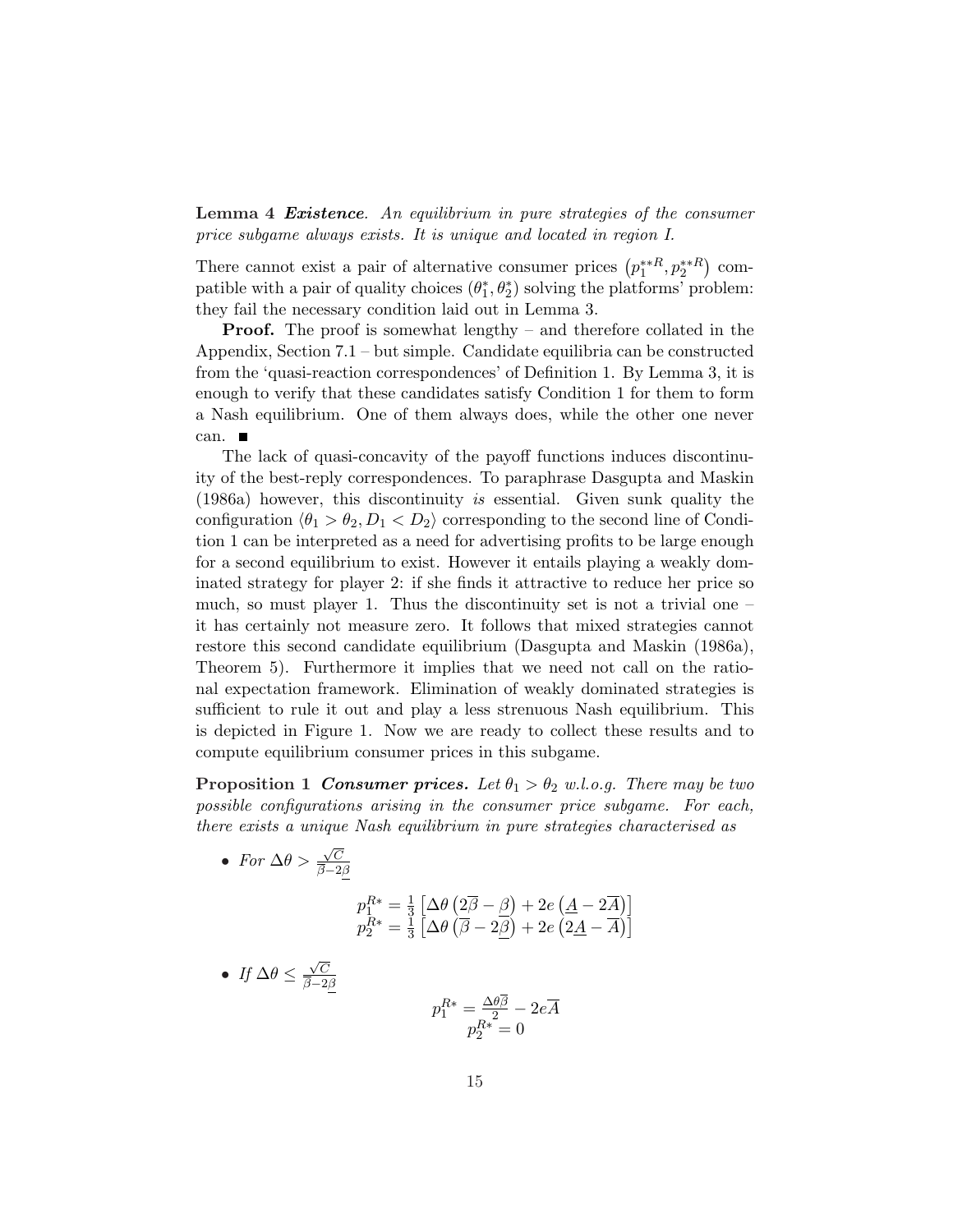

Figure 1: Best reply functions and unique equilibrium

**Proof.** Directly from Lemma 4, which establishes existence and uniqueness of this equilibrium. In particular no such alternative equilibrium can exist when  $\Delta\theta < \frac{\sqrt{C}}{2}$  $\frac{\sqrt{C}}{2\beta-\beta}$ . Consider such a situation, then the prices

$$
p_1^R = \frac{\Delta\theta \overline{\beta}}{p_2^R = 0} - 2e\overline{A}
$$

do form an equilibrium for they satisfies Condition 1. But the pair

$$
p_1^R = 0
$$
  

$$
p_2^R = -\frac{\Delta\theta\beta}{2} - 2e\overline{A}
$$

cannot be best responses to each other. At the price-setting stage, the cost of quality is sunk. So with  $\theta_1 > \theta_2$ , there always exists some price  $p_1^R \ge p_2^R$ such that consumers prefer purchasing from platform 1.  $\blacksquare$ 

Consumer prices thus include a 'discount' as platforms engage in crosssubsidisation. The lure of advertising revenue intensifies the competition for consumers because they become more valuable than just for their willingness to pay for the information good. But the intuitive reasoning whereby the low-quality firm may find it profitable to behave very aggressively in order to access large advertising revenue does not hold true (Lemma 4). Moreover, unlike in the Shaked and Sutton (1982) model,  $\bar{\beta} - 2\beta > 0$  is not sufficient to afford the low-quality firm some positive demand:  $\overline{\Delta \theta}$ , defined in the first stage, may be too narrow to sustain two firms. That is, the high-quality platform may choose to act so as to exclude firm 2.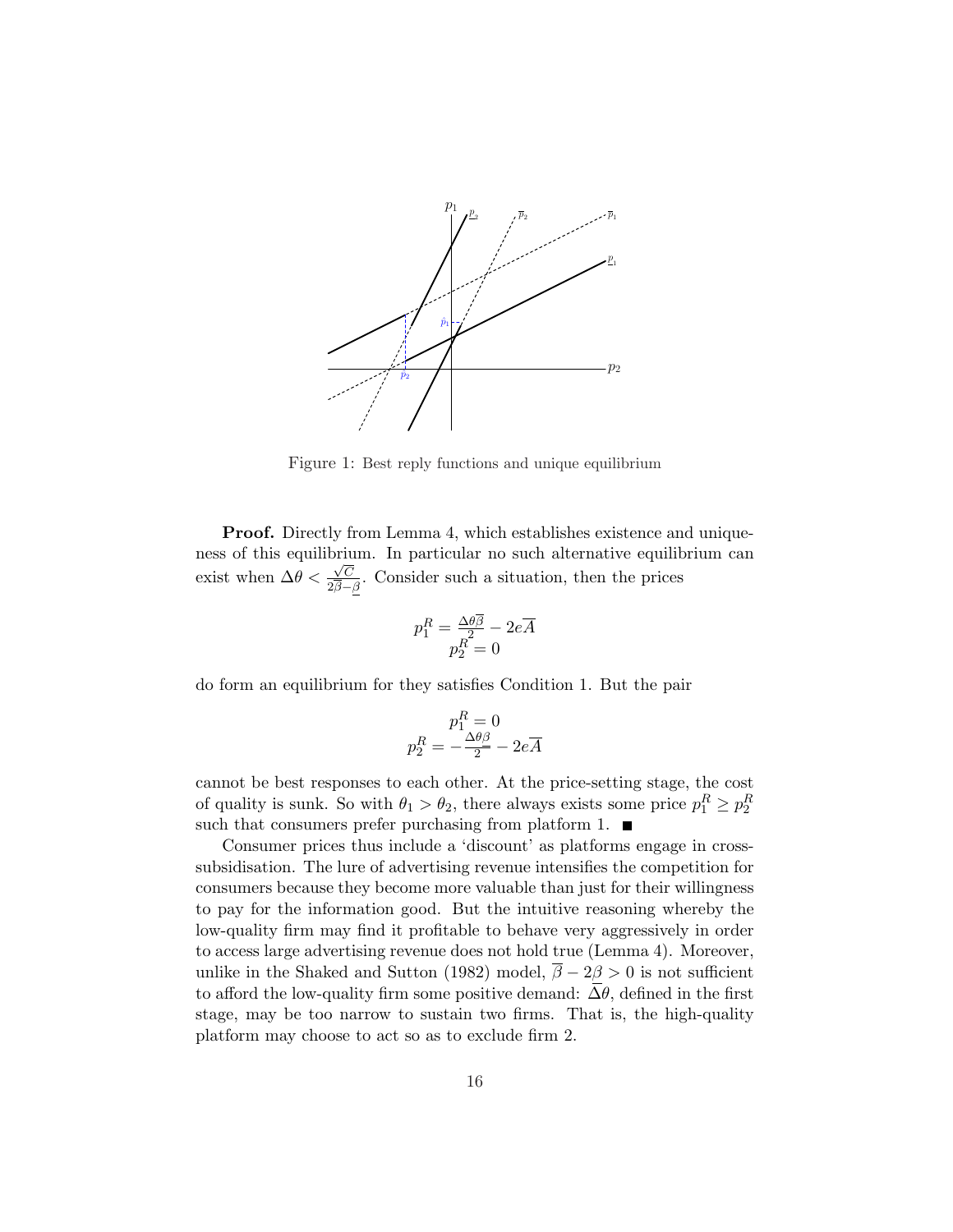#### 4.2 First-stage actions

In the first stage, platforms face the profit function (4), which they each maximise by choice of their quality variable  $\theta_i$ . That is, each of them solves

#### Problem 1

$$
\max_{\theta_i \in [\underline{\theta}, \overline{\theta}]} \ p_i^{R*} D_i^R \left( \theta, \mathbf{p}^{R*} \right) + \Pi_i^A \left( e, \Delta D^R(\mathbf{p}^{R*}, \theta) \right) - k \theta_i^2
$$

subject to

and

$$
\theta_{-i} \in \Theta^N_{-i}
$$

(7)

$$
\hat{\beta} = \frac{p_i^R - p_j^R}{\theta_i - \theta_j} \in [\underline{\beta}, \overline{\beta}]
$$

where  $p^{R*}$  is the relevant equilibrium price profile characterised in Proposition 1, and  $p_i^{R*}$  the corresponding price chosen by platform *i*.  $\Theta_{-i}^N$  denotes the set of best responses of player i's opponents. The second constraint does not limit quality choices *per se* but is a natural restriction guaranteeing that platforms' demands remains bounded by the market size<sup>10</sup>. It can be rearranged as a pair of inequalities:  $\Delta\theta \left(2\bar{\beta} - \beta\right) + \sqrt{C} \ge 0$  and  $\Delta\theta (\bar{\beta} - 2\beta) - \sqrt{C} \geq 0$ . Only the second one is constraining. On the equilibrium path the objective function of Problem 1 reads

$$
\Pi_1 = \begin{cases} \frac{1}{9} \left( \Delta \theta (2\overline{\beta} - \underline{\beta})^2 + B_1 + \frac{C}{\Delta \theta} \right) - k\theta_1^2, & \text{if } \Delta \theta > \frac{\sqrt{C}}{\overline{\beta} - 2\overline{\beta}}; \\ \frac{1}{9} \left( \Delta \theta (2\overline{\beta} - \underline{\beta})^2 + B_1 + \sqrt{C} (\overline{\beta} - 2\underline{\beta}) \right) - k\theta_1^2, & \text{if } \Delta \theta \le \frac{\sqrt{C}}{\overline{\beta} - 2\underline{\beta}} \end{cases}
$$
(8)

where  $B_1 = (2\overline{\beta} - \beta)2e$  $2\underline{A}-\overline{A}$  $+3e$  $\overline{\beta} + \beta$  $\overline{A}$  (is constant in  $\theta$ ). The second line of the definition of  $\Pi_1$  rules out the artificial case of firm 1 facing a demand larger than the whole market (profits are bounded). It is derived by taking  $\frac{C}{\Delta \theta}$  as fixed at its lowest value, that is, where  $\Delta \theta = \frac{\sqrt{C}}{\beta - 2}$  $\frac{\sqrt{C}}{\beta-2\beta}$ . For platform 2, profits are

$$
\Pi_2 = \begin{cases} \frac{1}{9} \left( \Delta \theta (\overline{\beta} - 2\underline{\beta})^2 + B_2 + \frac{C}{\Delta \theta} \right) - k\theta_2^2, & \text{if } \Delta \theta (\overline{\beta} - 2\underline{\beta}) > \sqrt{C}; \\ 0, & \Delta \theta (\overline{\beta} - 2\underline{\beta}) \le \sqrt{C} \text{ and } \theta_2 = 0; \\ -k\theta_2^2, & \Delta \theta (\overline{\beta} - 2\underline{\beta}) \le \sqrt{C} \text{ and } \theta_2 > 0; \\ (9) \end{cases}
$$

<sup>10</sup>observe that  $\theta_i \rightarrow \theta_j \Rightarrow \hat{\beta} \rightarrow \infty$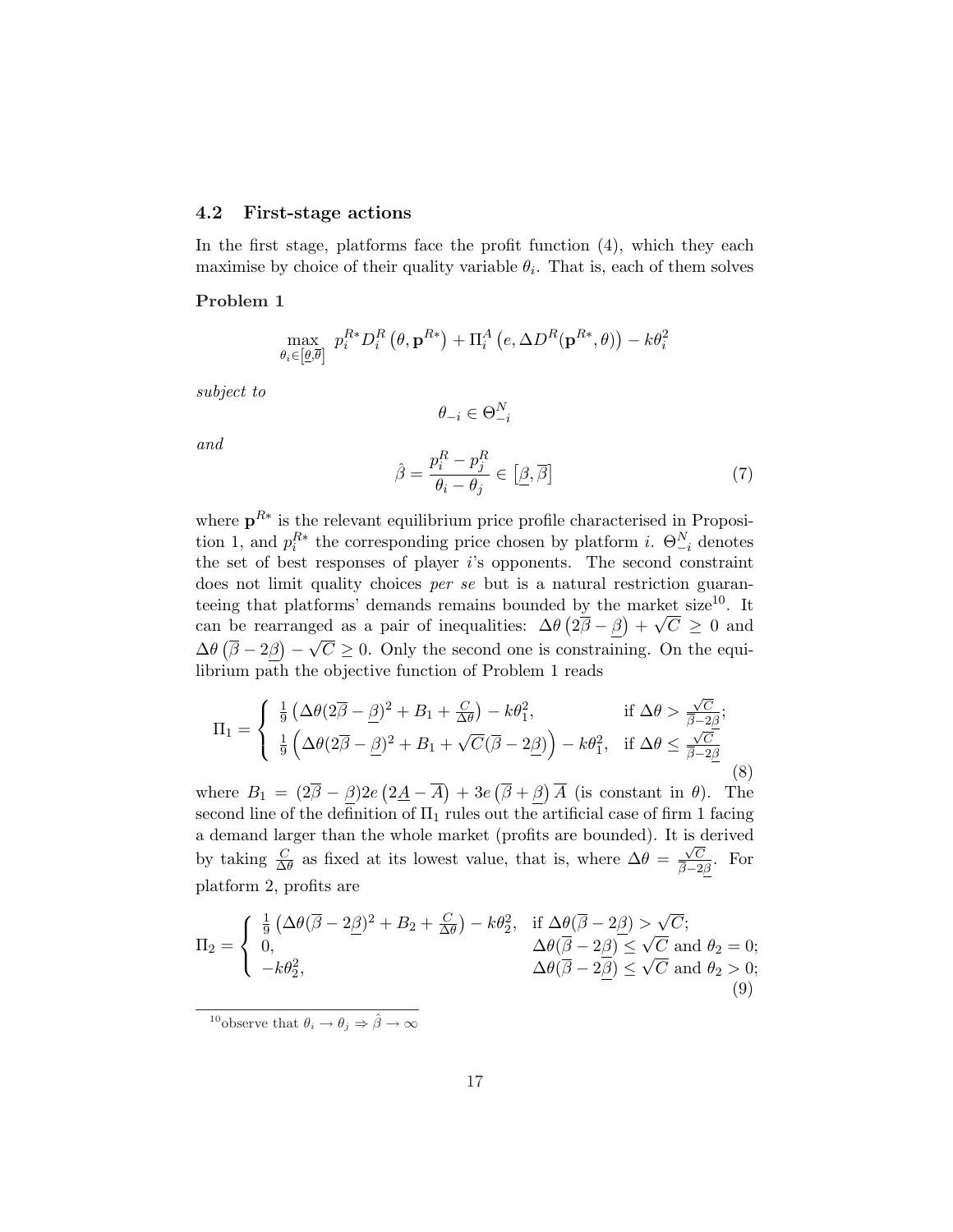

Figure 2: Profit functions for different values of advertising

with  $B_2 = (\overline{\beta} - 2\beta)2e$ ¡  $\underline{A}-2\overline{A}$ ¢  $+3e$ ¡  $\overline{\beta} + \beta$ ¢  $\underline{A}$ . A major difficulty may arise in solving this problem. Both platforms' profit functions are the difference of two convex functions, which may be concave or convex. Section 7.2 of the Appendix studies the profit function  $\Pi_1(\theta_1, \theta_2)$  in the details necessary to support our results. In particular it identifies a threshold  $C^f \equiv$ ا<br>⊃  $\frac{(2\overline{\beta}-\beta)^2}{27k}-\underline{\theta}$  $\int_1^2 \int (2\overline{\beta}-\beta)^2$ 3  $\frac{1}{\sqrt{2}}$ such that the function remains well behaved if C does not exceed  $C<sup>f</sup>$ . Otherwise, the necessary first-order condition fails to hold entirely. For  $C \geq C^f$ , the high-quality medium would like to pick  $\tilde{\theta}(e) \equiv \frac{\theta}{2} + \frac{\sqrt{C}}{2}$  $\frac{\sqrt{C}}{\beta-2\beta}$ , where  $\Pi_1(.,.)$  reaches is maximum. At that point its rival is excluded  $(\Delta \theta)$  is low enough), and it still extracts as much surplus from consumers as it can without losing its status as monopolist. But then firm 2 can 'leap' over it and become the monopolist at a negligible incremental cost. Intuitively, when advertising returns are large enough every consumer becomes very valuable to both platforms. Consequently the profit function  $\Pi_1(.,.)$  is linearly increasing up to  $\theta_1 = \tilde{\theta}(e)$ . For  $C < C^f$  the function  $\Pi_1(.,.)$  remains increasing, but now concave, on the portion beyond  $\theta_1 = \tilde{\theta}(e)$  as well, where it admits a maximiser. This is illustrated in Figure 2, where the higher curve corresponds to the case of  $C > C<sup>f</sup>$ . The solid lines represent the first line, and the dashed ones the second line, of (8). To overcome this problem, Assumption 2 is strengthened and turned into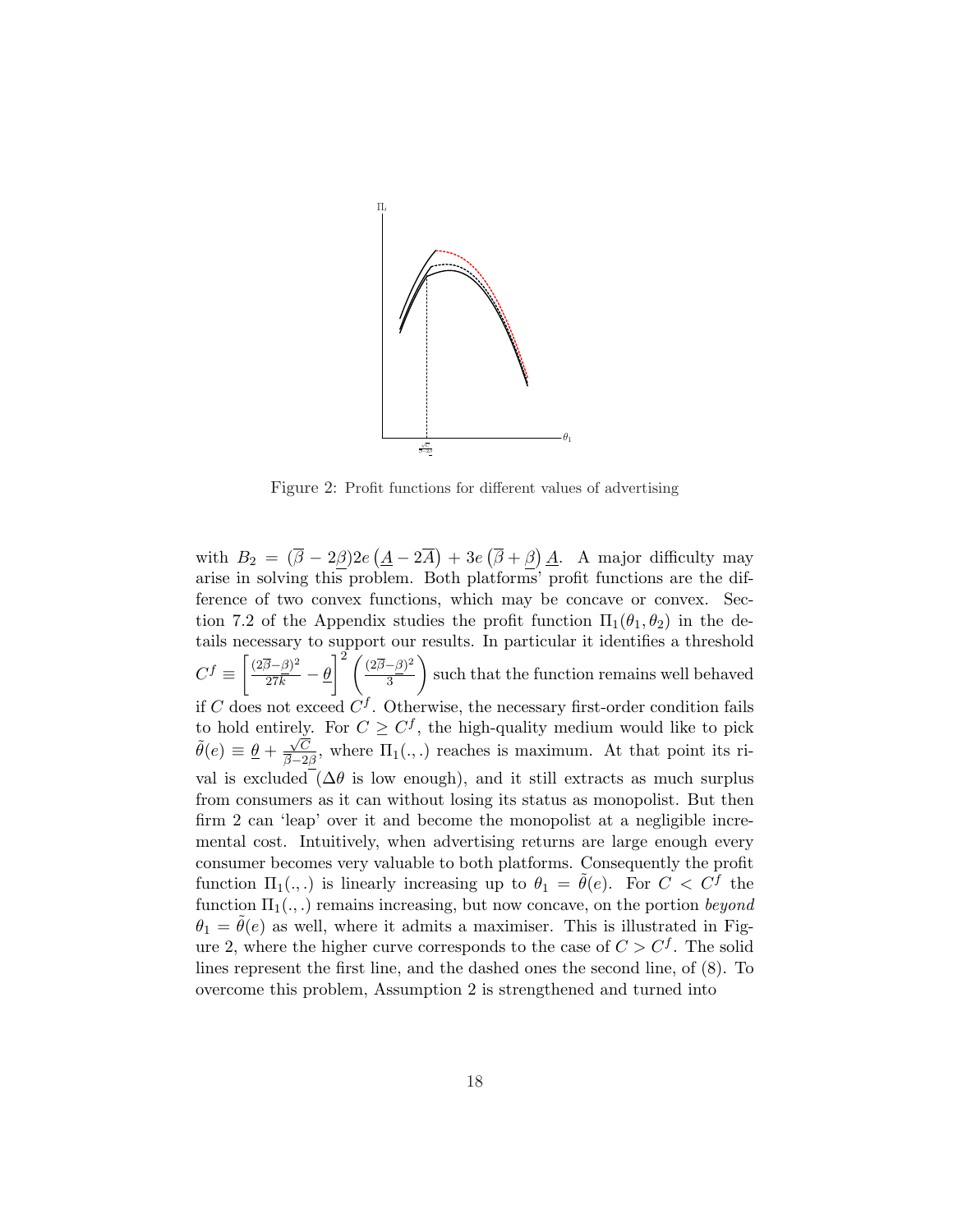$\textbf{Assumption 4}\ \ e < \bar{e} \equiv \min \Big\{ 1, \Big\}$  $\overline{a}$  $\frac{(2\overline{\beta}-\beta)^2}{27k}-\underline{\theta}$  $\mathbf{r}$  $\beta-2\beta$  $2(\overline{A}+\underline{A})$  $\mathbf{v}$ 11 .

in order to study the optimal action profile in pure strategies. Assumption 4 guarantees that when  $\hat{\theta}_1$  solves the first-order condition,  $(\hat{\theta}_1 - \underline{\theta})(\overline{\beta} - 2\underline{\beta}) >$  $\sqrt{C}$ , so that both media operate. If this restriction is met we can claim

**Lemma 5** Let  $\theta_1 > \theta_2$  w.l.o.g. and Assumption 4 hold. Optimal actions consist of  $\theta_2^* = \underline{\theta}$  and  $\theta_1^* = \hat{\theta}_1$ , where  $\hat{\theta}_1$  uniquely solves

$$
(2\overline{\beta} - \underline{\beta})^2 = 18k\theta_1 + \frac{C}{(\Delta\theta)^2}
$$
 (10)

Both platforms operate.

We label the term  $\frac{C}{(\Delta \theta)^2}$  the 'market share effect': it acts as an incentive to reduce quality and is similar to that arising in standard Bertrand competition. In condition (10), firm 1 trades off the marginal benefit of quality (the left-hand side) not only with its marginal investment cost but also with the marginal advertising revenue that it must forego because of higher consumer prices induced by higher quality (the RHS). For a positive  $k$  the low-quality firm cannot deviate by 'leaping' over its rival and offering a slightly higherquality good. Given that it markets a lesser good, platform 2 selects  $\theta$  to mitigate the price war. This is the Differentiation Principle at work, but here it is subsumed by the 'market share effect'.

**Proof.** The proof is collected in the Appendix, Section 7.3. For C not too large the FOC binds at zero and the maximiser of  $\Pi_1$  exists. Because its profit function is locally decreasing from  $\theta_2 = \underline{\theta}$  on (by Claim 4), the only deviation for platform 2 would consist in 'leaping' over firm 1 and become the high-quality firm. But this cannot be profit-maximising when the FOC holds.  $\blacksquare$ 

Collecting the results from Lemmata 1 and 5 and Proposition 1, and letting platform 1 be the high-quality medium w.l.o.g., we can finally state

Proposition 2 Equilibrium characterisation. Suppose Assumption 4 holds. The game  $\Gamma$  admits exactly one equilibrium in pure strategies in which both platforms operate and choose different qualities. It is characterised by both platforms operate and choose afferent qualities. It is characterised by<br>the triplet of profiles  $(\theta^*, p^{*R}, p^{*A})$  defined by Lemma 5, Proposition 1 and Lemma 1, respectively.

<sup>&</sup>lt;sup>11</sup>this arises from the condition  $(\hat{\theta}_1 - \underline{\theta})(\overline{\beta} - 2\underline{\beta}) > (\theta_1^f - \underline{\theta})(\overline{\beta} - 2\underline{\beta}) \ge \sqrt{C}$ , where  $\theta_1^f = \frac{(2\overline{\beta} - \underline{\beta})^2}{27k}$  $\frac{27E}{27k}$  is defined in Section 7.2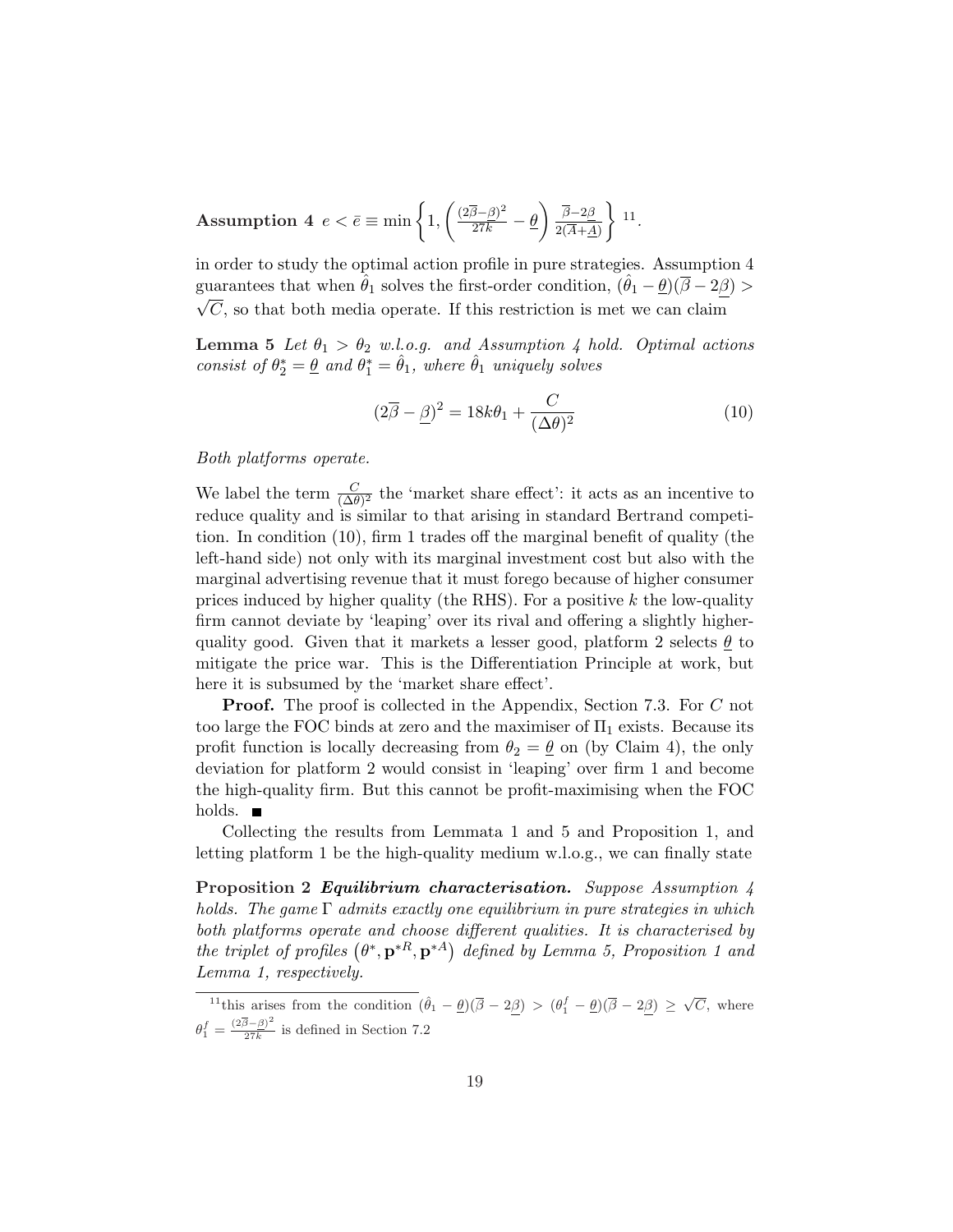**Proof.** Suppose  $\theta_1 > \theta_2$ . Since each proper subgame admits a unique Nash equilibrium by Lemma 5, Proposition 1 and Lemma 1, the equilibrium of the game  $\Gamma$  must be unique.  $\blacksquare$ 

Proposition 2 can be appended with the obvious

Corollary 1 If a Nash equilibrium of  $\Gamma$  exists, platforms may also play in non-trivial mixed strategies.

for which the intuition is that of the Battle of the Sexes. Further we note

**Remark 1** Unlike the situtation where  $C \geq C<sup>f</sup>$ , in which platforms should select symmetric qualities with probability zero<sup>12</sup>, the case  $\theta_1 = \theta_2$  may arise with positive probability following Corollary 1. Recall that when a purestrategy equilibrium exists, firms randomise over the set  $\{\underline{\theta}_i, \theta^*_i\}$  instead of a continuous support. Each event carries a mass-point. Thus Proposition 10 (in the Appendix) is relevant to the case of endogenous quality, however only when a pure-strategy equilibrium exists.

That aside, when  $C \geq C^f$  (Lemma 6 in the Appendix, Section 7.3), it is not immediate that the game admits a mixed strategy equilibrium, for the payoff correspondences are not upper-hemicontinuous and their sum is not necessarily so either. Nonetheless it is possible to show that

Proposition 3 When  $\frac{\overline{\alpha}}{\underline{\alpha}} \in$  $\overline{a}$  $2, \frac{2D_i^R - D_j^R}{e(D_i^R - D_j^R)}$  $\mathbf{r}$ a mixed-strategy equilibrium of the game  $\Gamma$  always exists.

The proof and discussion of this statement can be found in the Appendix, Section 7.4. The conditions of the Proposition guarantee that the market is covered. Let  $H_i(\theta_i)$  be the probability distribution over *i*'s play,  $\Theta_i^N$  the relevant support and  $\theta_i^c$  the upper bound of the support. Let also  $R_i(\hat{\theta}_i, \theta_j)$ denote the revenue accruing to  $i$ . We can claim

**Proposition 4** There exists are pair of symmetric distributions  $H_1, H_2$  satisfying

$$
H_i(\underline{\theta}_i)R_j(\underline{\theta}_i,\theta_j) + \int_{\tilde{\theta}_i}^{\theta_i^c} R_j(s,\theta_j) dH_i(s) = k(\theta_j^c)^2
$$

with

$$
H_i(s) \begin{cases} \in (0,1), & s = \underline{\theta}_i; \\ = 1, & s = \theta_i^c. \end{cases}
$$

 $12$ refer Section 7.4 in the Appendix.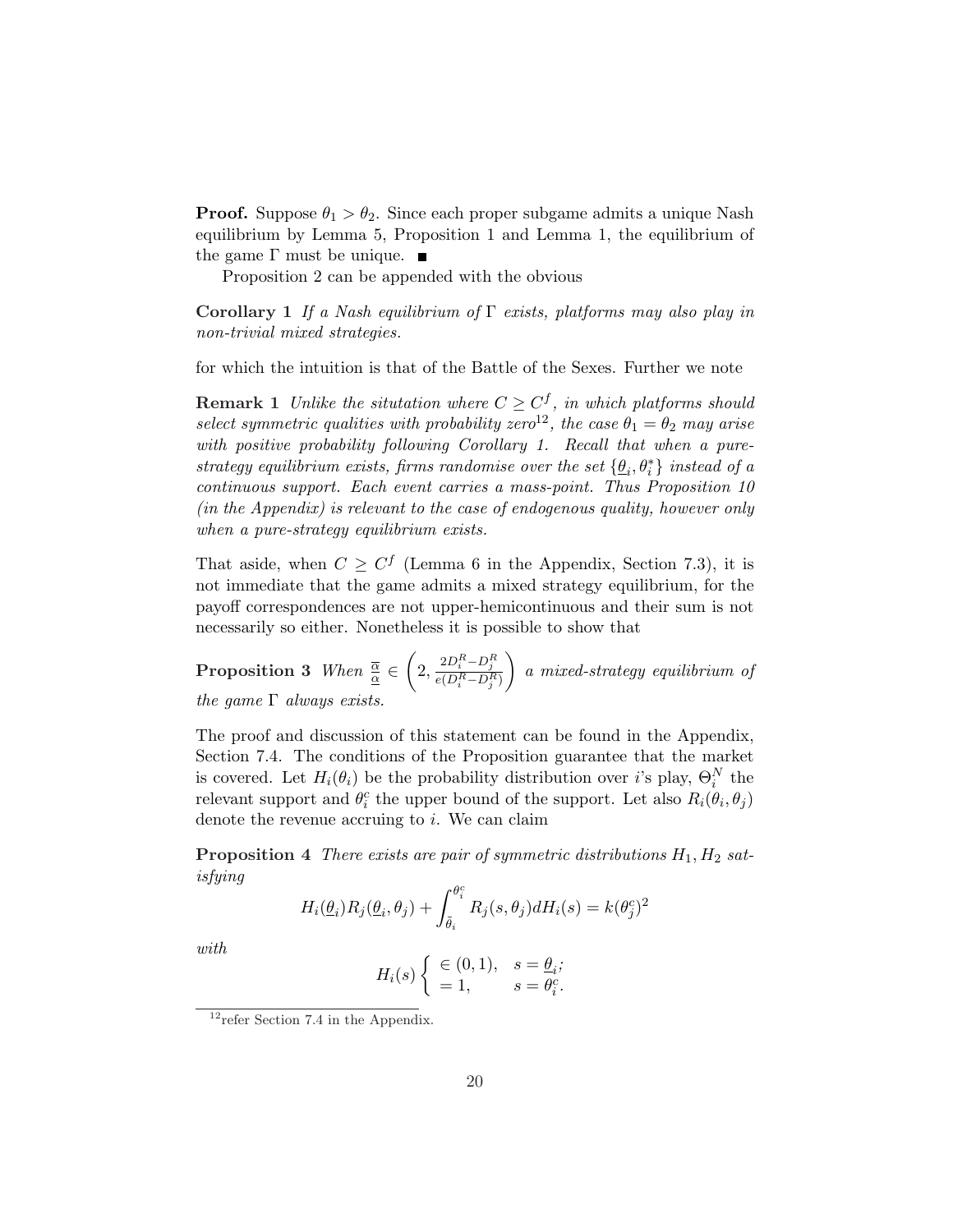and

$$
h(s) = 0, \quad s \in \left(\underline{\theta}_i, \tilde{\theta}_i\right)
$$

and  $\theta_i^c$  defined in Lemma 9.

Noticeably  $\Theta_j^N \subset \Theta_j$ . Indeed it is obvious from the profit function (9) that playing any  $\theta_j \in (\underline{\theta}, \tilde{\theta}(e))$  is strictly dominated by selecting the lower bound. Furthermore, platforms place some mass at the lower bound  $\underline{\theta}$ . This is because  $\Pi_i(\underline{\theta}_i, \theta_j) > 0$  for  $\theta_j > \tilde{\theta}(e)$ : if j plays anything in the support  $\Theta_j^N$  but  $\underline{\theta}_j$ , *i* necessarily derives positive profits.

**Proof.** Please refer to the Appendix, Section 7.5. ■

Having characterised the equilibria of the game, we want to understand the impact of the externality  $e(.)$  on players' behaviour and on the breakdown of the equilibrium. This discussion is the object of the next section.

# 5 The role of externalities

The results of the preceding analysis are first contrasted with earlier ones established in the literature. We then investigate the impact of advertising profits on the behaviour of quality by computing some comparative statics. Last we compare the level of quality provided in our duopoly to that arising in a monopoly, with and without externality.

# 5.1 Quality distortion and advertising revenue

An important goal of this paper is to understand the behaviour of quality when information providers have access to a substitute source of revenue. To study this problem it is useful to first establish a benchmark. The major reference in the vertical differentiation literature is Shaked and Sutton's 1982 paper, where however costs are completely ignored. It is immediate to adapt their model, and easy to show below that this second source of revenue acts as a substitute for quality for the platforms. Indeed

Proposition 5 Quality distortion. In any pure-strategy equilibrium of the game  $\Gamma$ , quality is lower than it would be absent advertising.

Advertising income puts emphasis back on market share – while the introduction of differentiation had the opposite effect. This leads to more intense price competition for consumers, and the discount extended by the platforms increases in the advertising profits (as shown in Propositions 1 and 6). Lower consumer prices uniformly relax the need to provide costly quality: at lower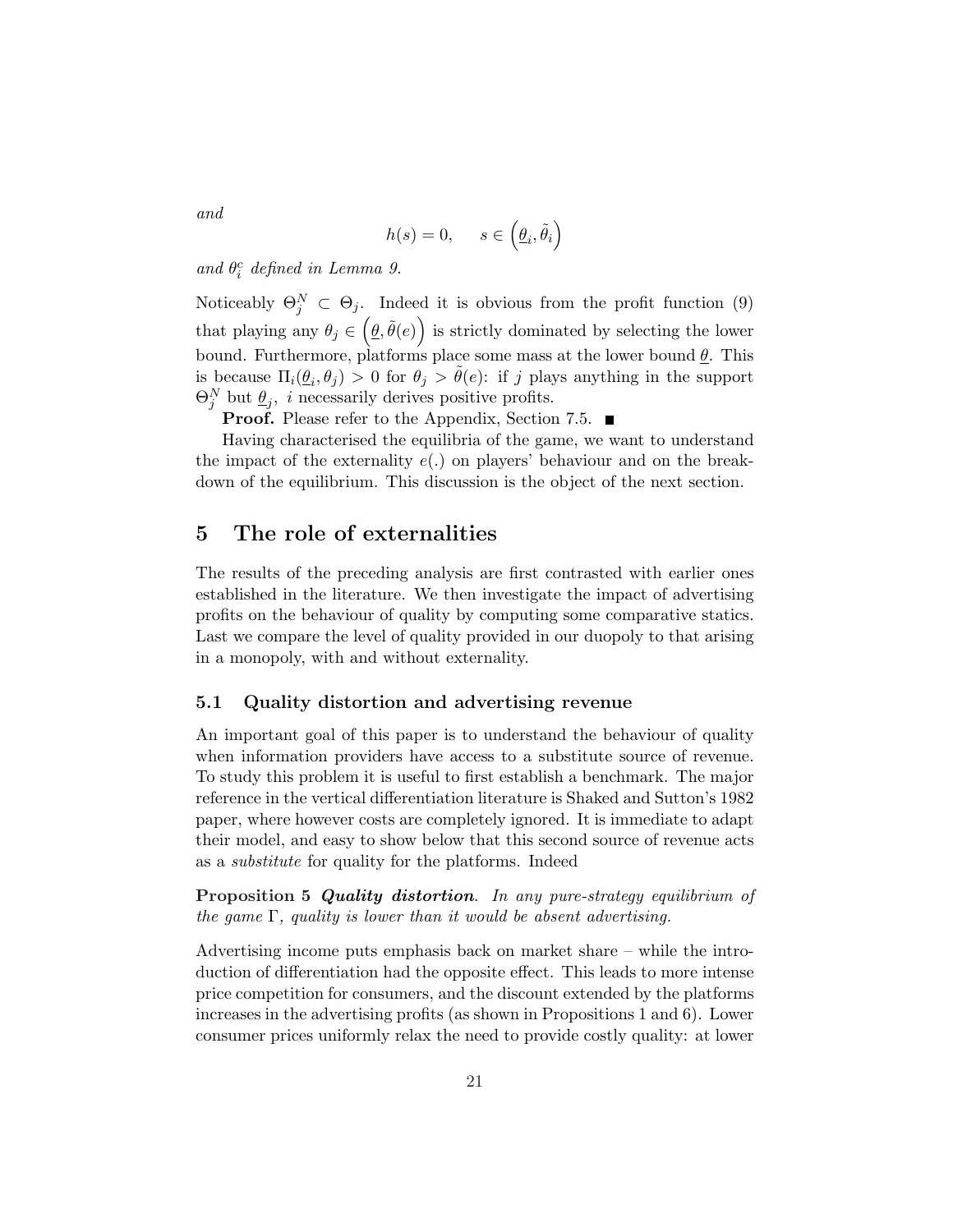prices, the marginal consumer demands a lesser product to make a purchase. An intuition for the exact trade-off can be sketched as follows: given any quality, in the second stage firms *must* offer a discount to consumers – quality is sunk by then. The extent of that discount, given fixed quality, is determined by profits to be collected on the advertising market. In the qualitysetting stage, the high-quality firm can *further* increase this discount by lowering quality: its consumer price is  $p_1^* = \frac{1}{3}$  $\frac{1}{3}\left[\Delta\theta(2\overline{\beta}-\underline{\beta})+2e(\underline{A}-2\overline{A})\right],$ while that of its rival is  $p_2^* = \frac{1}{3}$ 3 £  $\Delta\theta(\overline{\beta}-2\beta)+2e(2\underline{A}-\overline{A})$ ا<br>آ . Taking  $\theta_2$  fixed, for each  $d\theta_1$  firm 1 can decrease its consumer price by more than firm 2 can.

Proof. In the Shaked and Sutton (1982) model the game admits a unique equilibrium, as shown in the Appendix, Section 7.6. In the first stage players select  $\theta_2^0 = \underline{\theta}$  and  $\theta_1^0 = \frac{1}{2l}$  $\overline{2k}$ µ 2β−β 3  $\frac{x}{2}$  $\langle \overline{\theta} \rangle$ . Firm 1's first-order condition in this problem reads  $\left(\frac{2\overline{\beta}-\beta}{3}\right)$  $\left(\frac{3-\beta}{3}\right)$  - 2k $\theta_1^0 = 0$  while that of Problem 1  $\sqrt{2}$ is  $\left(\frac{2\overline{\beta}-\beta}{3}\right)$ 3  $\sqrt{2}$  $-2k\hat{\theta}_1 = \frac{C}{(3\Delta)}$  $\frac{C}{(3\Delta\theta)^2} > 0$ . Therefore  $\hat{\theta}_1 < \theta_1^0$ .

If quality were interpreted as accuracy of reporting, this model implies that it is optimal for newsmedia to under-invest in said accuracy. Thus a contraction of the quality spread need not result from exogenous constraints, nor from outsiders' intervention (interference), but from players' profit-maximising behaviour. This phenomenon resembles that observed in other industries such as software or game development: a widely used operating system need not provide the same intrinsic quality as a more marginal one because it supports so many applications.

Proposition 5 suggests that firms' behaviour depends very essentially on the externality  $e(.)$ . Things break down when  $C(e)$ , the sum of marginal advertising profits per unit of quality, becomes too large<sup>13</sup>. Recalling the definitions of  $\theta_1^0$ ,  $\theta_1^f$  $\int_1^r$  and  $C^f$ , we can rearrange  $\theta_1^f = \frac{2}{3}$  $\frac{2}{3}\theta_1^0$ . Following Assumption 4, there exists some threshold  $e < \bar{e}$  and  $\theta_1^* \in \left(\frac{2}{3}\right)$  $(\frac{2}{3}\theta_1^0, \theta_1^0)$ . Thus with advertising externalities a pure strategy equilibrium requires more consumer heterogeneity<sup>14</sup> to exist than in the classical Shaked and Sutton (1982) case. In summary,

Corollary 2 **Taxonomy** Let 
$$
\theta_1 > \theta_2
$$
 w.l.o.g. and  $\frac{\overline{\alpha}}{\underline{\alpha}} \in \left(2, \frac{2D_i^R - D_j^R}{e(D_i^R - D_j^R)}\right)$ ,

For  $e = 0$ ,  $k > 0$  The equilibrium is that of Problem 2 (adapted from Shaked

<sup>&</sup>lt;sup>13</sup> recall the condition  $(\theta_1^* - \underline{\theta})(\overline{\beta} - 2\beta) > \sqrt{C}$ 

<sup>&</sup>lt;sup>14</sup>a larger difference  $\overline{\beta} - \beta$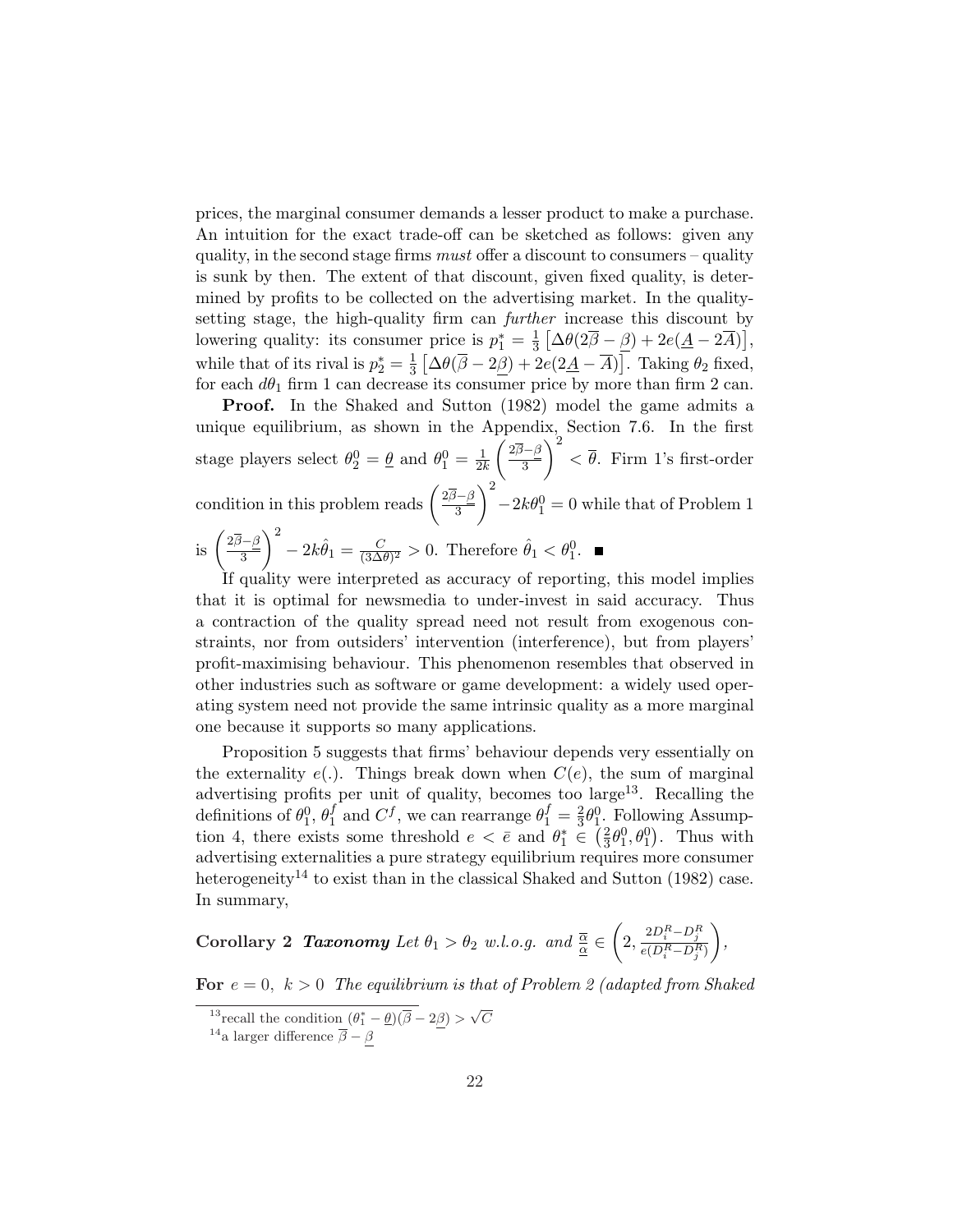and Sutton (1982)) with both firms operating;

For  $e > 0$ ,  $k = 0$  Maximum differentiation obtains with both firms having positive demand;

For  $\bar{e} > e > 0$ ,  $k > 0$  The equilibrium is characterised by Proposition 2;

For  $1 > e > \overline{e}$ ,  $k > 0$  Proposition 4 applies.

Note that the case  $e > 0, k = 0$  yields the same differentiation result as Shaked and Sutton (1982) and Gabszewicz, Laussel and Sonnac (2001 and 2002). A positive externality, single-homing and costly quality are necessary to Proposition 5 and its Corollary 2. Intuitively, with free quality, why choose anything but the one that allows the largest surplus extraction from consumers? When the externality is powerful  $(e > \bar{e})$  no equilibrium (in pure strategies) exists.

**Proof.** For lines 1 and 3 the proof follows directly from Propositions 2 and 5, as well as the analysis of  $\Pi_1(.,.)$  in Section 7.2. When  $k = 0$ , because quality is a sunk cost in the original model, nothing is altered until platforms' have to choose their quality variable. That is, the analysis of the third and second stages remains valid. In the first stage, they now face profit functions

$$
\Pi_1 = \begin{cases} \frac{1}{9} \left[ \Delta \theta (2\overline{\beta} - \underline{\beta})^2 + B_1 + \frac{C}{\Delta \theta} \right], & \text{if } \Delta \theta > \frac{\sqrt{C}}{\overline{\beta} - 2\underline{\beta}} \text{ and }; \\ \frac{1}{9} \left[ \Delta \theta (2\overline{\beta} - \underline{\beta})^2 + B_1 + \frac{C}{\frac{\sqrt{C}}{\overline{\beta} - 2\underline{\beta}}} \right], & \text{if } \Delta \theta \le \frac{\sqrt{C}}{\overline{\beta} - 2\underline{\beta}}. \end{cases}
$$

and

$$
\Pi_2 = \left\{ \begin{array}{ll} \frac{1}{9} \left[ \Delta \theta (\overline{\beta} - 2\underline{\beta})^2 + B_2 + \frac{C}{\Delta \theta} \right], & \text{if } \Delta \theta > \frac{\sqrt{C}}{\overline{\beta} - 2\underline{\beta}} \text{ and }; \\ \frac{1}{9} \left[ \Delta \theta (\overline{\beta} - 2\underline{\beta})^2 + B_2 + \frac{C}{\frac{\sqrt{C}}{\overline{\beta} - 2\underline{\beta}}} \right], & \text{if } \Delta \theta \leq \frac{\sqrt{C}}{\overline{\beta} - 2\underline{\beta}}. \end{array} \right.
$$

The FOC of the first line of  $\Pi_1$  identifies a minimiser of  $\Pi_1$ . That is, firms will necessarily play the second line. Then we are back to Shaked and Sutton's model of maximum differentiation. ■

#### 5.2 The behaviour of quality

Since  $e(D_i^R) = e \times D_i^R$  we continue to parametrise the value of the advertising market for platforms by  $e$ , as in Assumption 4. Thus the magnitude of the term  $C \equiv (2e(\overline{A} + \underline{A}))^2$  is governed by e only, which can be construed as a measure of market size for the advertisers, for example. When a pure strategy equilibrium exists, we have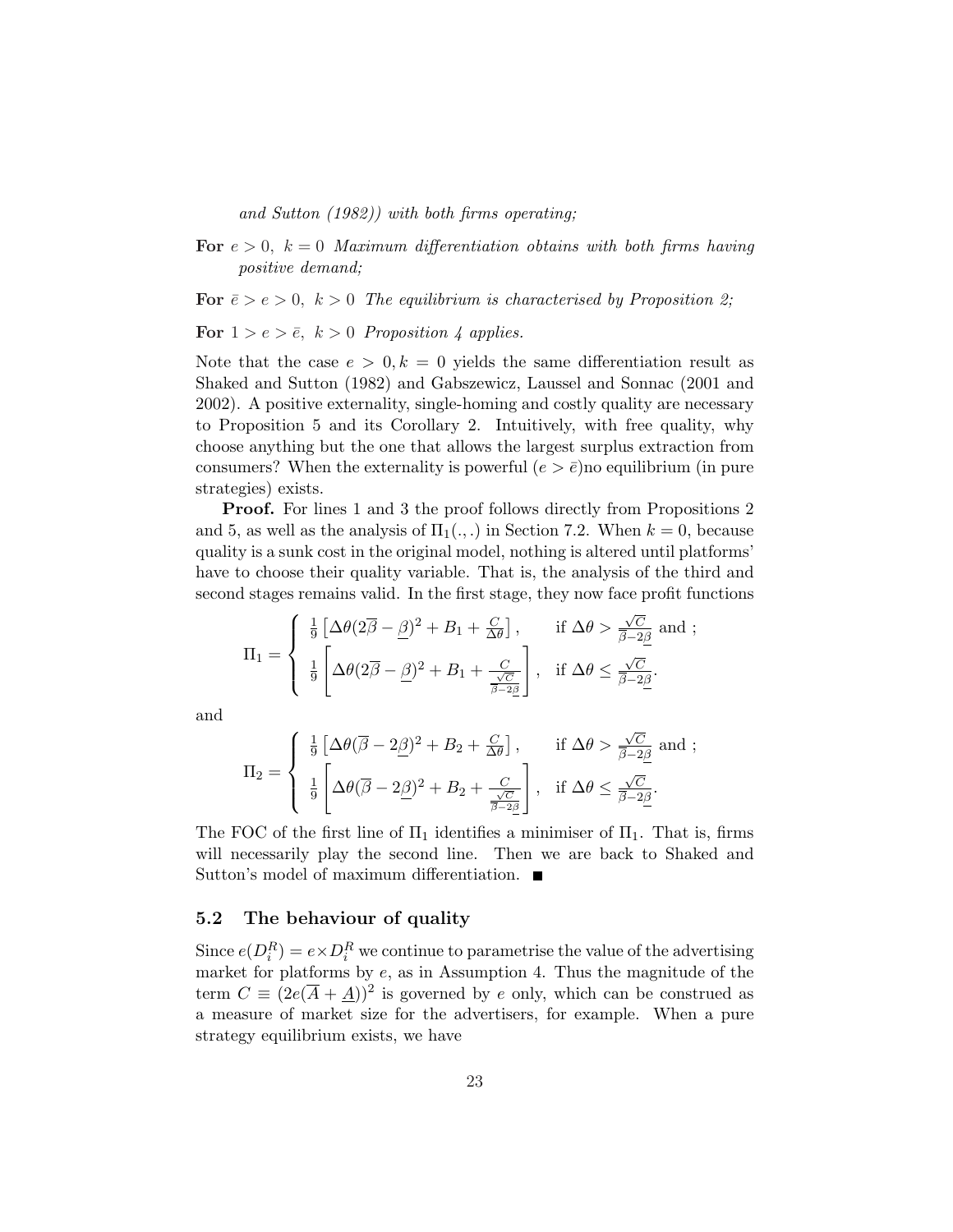Proposition 6 Comparative statics. Let  $\theta_1 > \theta_2$  w.l.o.g. At an equilib-**Proposition 6 C**<br>*rium*  $(\theta^*, \mathbf{p}^{*R}, \mathbf{p}^{*A})$ 

- **a.**  $\frac{d\theta_2}{de} = 0$ , but  $\frac{d\theta_1}{de} < 0$  and  $\frac{d^2\theta_1}{de^2} < 0$
- **b.**  $\frac{dp_1^A}{de} > \frac{dp_2^A}{de} > 0$  and  $\frac{dp_1^R}{de} < \frac{dp_2^R}{de} < 0$
- c.  $\frac{dD_1^R}{de} = -\frac{dD_2^R}{de} > 0$
- **d.**  $\frac{d\Pi_1}{de} > 0$  and  $\frac{d^2\Pi_1}{de^2} < 0$

The effect of  $e$  on  $\Pi_2$  is ambiguous.

**Proof.** The proof is somewhat lengthy, but straightforward and relegated to the Appendix, Section 7.7. It is necessary to first characterise the behaviour of  $\theta_1$  with respect to the parameter e, on which all other results depends. ■

The presence of a second source of revenue not only depresses the quality of the consumer good, it does increasingly so as the advertising market becomes more valuable. Price competition is correspondingly more intense in the consumer market, but less in the advertising market – where differentiation is endogenous. As advertising revenues' weight increases, every consumer becomes more valuable to both platforms, so the consumer discount deepens – and does so faster for the high-quality firm. It finds it easier to enlarge its market share and therefore to become an increasingly better platform for advertisers.

## 5.3 Properties of the mixed-strategy equilibrium

Although the distributions  $H_1, H_2$  do not lend themselves to easy interpretation, more can be said about the nature of the equilibrium. Here we claim

**Proposition 7** Suppose  $e > e^*$ . When no platform plays at the lower bound  $\underline{\theta}$ , the market is necessarily monopolised ex post.

Thus the dominated firm loses its investment  $k\theta_i^2$ . The reason is that the length of the interval  $\theta^c - \tilde{\theta}$  is not sufficient to accommodate two firms (because  $\Delta\theta < \frac{2e(A+\underline{A})}{\overline{\beta}-2\beta}$ . That is, if not trying to be the high-quality medium, the platform should seek maximal differentiation. Of course, whether it obtains depends on its opponent's exact play.

**Proof.** Please refer to the Appendix, Section 7.8.  $\blacksquare$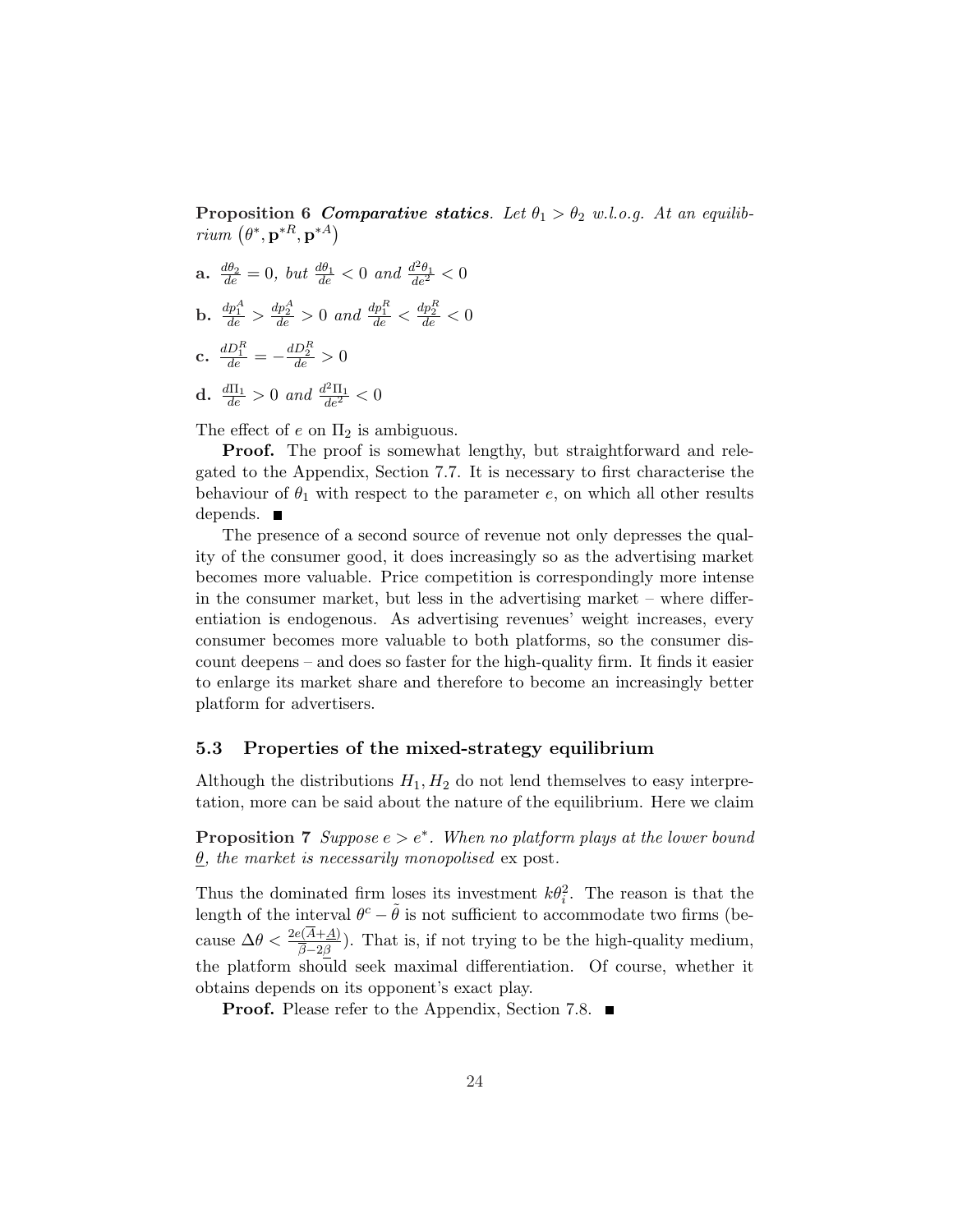Interestingly either of monopolisation or the competitive situation may be an  $ex$  post outcome, which fits industry patterns<sup>15</sup>. In addition  $ex$  post profits in mixed-strategy case are not monotonically ranked: consider the play  $\langle \underline{\theta}_1, \theta_2^c \rangle$ , which implies  $\Pi_1 > \Pi_2 = 0$  although  $\theta_2 > \theta_1$ . This result also compares favourably to the industry's idiosyncrasies, where the higherquality publications or shows do not necessarily yield higher profits.

## 5.4 Gabszewicz *et al.* (2001 and 2002)

Our results stand in contrast to those obtained by these authors. In their horizontal differentiation setup, Gabszewicz et al. (2001) find (mutually exclusive) pure strategy equilibria in which platforms either play at the extrema or converge to the centre. Identical qualities in the present model leads to a mixed-strategy equilibrium, with one firm exiting ex post (by Proposition 10 in the Appendix). A pure strategy equilibrium always exists in their setup, thanks to a well-behaved profit function. This rests on both costless quality and 'multi-homing'. The latter results in no price competition in the advertising market, hence each platform acts as a monopolist on its audience – it is a bottleneck to advertisers. Technically no proper subgame is defined at the advertising pricing stage, so the payoff function remains quasi-concave (advertising profits are simply increasing in consumer market share). Therefore the best-response correspondence in the consumer pricing subgame remains continuous. In contrast, 'single-homing' enhances competition for consumers: there is a higher premium to being the dominant platform. Not only does one additional consumer bring more revenue from both sides, it does so at a higher rate for all infra-marginal consumers as well. Had we allowed for 'multi-homing' in this game, the unique equilibrium would also be symmetric. Costly quality necessarily leads to an interior solution and introduces a smooth trade-off between surplus extraction from consumers and extraction from advertisers. For high values of  $e$ , this trade-off is extreme, and combined with the asymmetric nature of the equilibrium, leads to the low-quality firm being excluded. In their 2002 paper the authors impose single-homing in a similar model, however keeping differentiation fixed. Unlike in our construct, multiple (asymmetric) equilibria may arise in theirs. When platforms are symmetric at the price-setting stage, playing either of  $\bar{p}_2^R$ ¡  $p_1^R$  $\ddot{\mathbf{r}}$ or  $p_{\alpha}^R$ 2 ¡  $p_1^R$ t]<br>∖ is perfectly reasonable and does not involve dominated strategies, unlike in the present paper.

<sup>15</sup>Only New York City and Los Angeles have more than one significant newspaper, for example.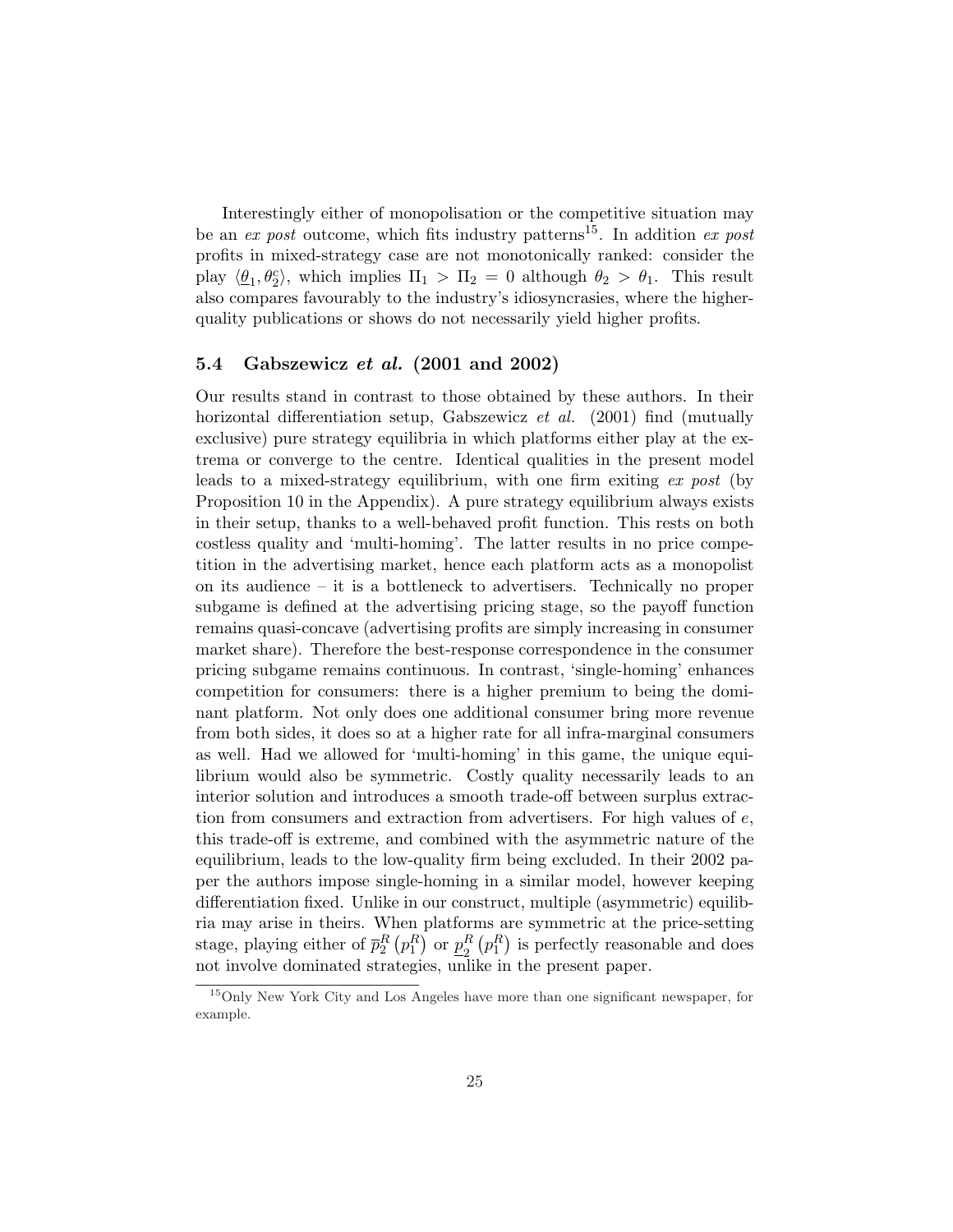## 5.5 Comparison to the monopoly case

A question of interest is whether competition fosters the provision of quality in this economy. In the externality-free environment, the answer to this question is unambiguously positive: with a uniform distribution it is straightforward to show that the monopolist selects price  $p^M = \frac{\theta \beta}{2}$  $rac{7\beta}{2}$  and quality  $\theta^M = \frac{1}{2l}$  $\overline{2k}$  $\frac{1}{\beta}$ 2  $\frac{110}{12}$ , and it is immediate to verify that  $\theta^M < \theta_1^0$  when Assumption 1 holds. Given that quality  $\theta_1^*$  decreases in equilibrium when the externality  $e$  is introduced, it is not a priori obvious that this statement remains true in our duopoly. When the medium is a monopolist the profit function for the advertising market writes  $\Pi^A = eD(\frac{\overline{\alpha}}{2})$ 2  $\int_{2}^{2}$  (directly from Function for the advertising market will<br>Lemma 1). Total profits are  $\Pi^M = p^R \left( \frac{1}{2} \right)$  $\overline{\beta}-\frac{p^R}{\theta}$ θ ´  $+$   $e$  $\overline{\phantom{a}}$  $\overline{\beta}-\frac{p^R}{\theta}$ θ ane<br> $\frac{\alpha}{\alpha}$ 2  $\left( \frac{2}{3} - k \theta^2 \right)$ whence  $p^{R*} = \frac{1}{2}$  $rac{1}{2}(\theta \beta - e(\frac{\overline{\alpha}}{2})$  $\sqrt{2}$   $\sqrt{2}$   $\sqrt{2}$   $\sqrt{2}$   $\sqrt{2}$   $\sqrt{2}$   $\sqrt{2}$   $\sqrt{2}$   $\sqrt{2}$   $\sqrt{2}$   $\sqrt{2}$   $\sqrt{2}$   $\sqrt{2}$   $\sqrt{2}$   $\sqrt{2}$   $\sqrt{2}$   $\sqrt{2}$   $\sqrt{2}$   $\sqrt{2}$   $\sqrt{2}$   $\sqrt{2}$   $\sqrt{2}$   $\sqrt{2}$   $\sqrt{2}$   $\sqrt{2}$   $\sqrt{2}$   $\sqrt{2}$   $\sqrt{2$  $(\frac{\overline{\alpha}}{2})^2$  >  $p^M$ . Substituting we can finally write the monopolist's profit function as  $\Pi^M = \frac{1}{4}$  $\overline{4\theta}$  $\frac{1}{\tau}$  $\theta\beta + e$  $rac{1}{\alpha}$ 2  $\left( \frac{1}{2} - k \theta^2 \right)$ , with first-order condition  $\overline{a}$  $\sqrt{2}$  $\overline{a}$  $\sqrt{4}$ 

$$
\left(\frac{\overline{\beta}}{2}\right)^2 - \left(\frac{e}{2\theta}\right)^2 \left(\frac{\overline{\alpha}}{2}\right)^4 = 2k\theta \tag{11}
$$

which may not necessarily hold for all values of e. Suppose it does, we can define the function  $e(\theta) \equiv 2\theta$  $\int$  (2) α  $\frac{1}{2}$   $\frac{1}{4}$   $\frac{1}{8}$ 2  $\left.\begin{array}{c} \sqrt{2} \\ 2 \end{array}\right|$ <sup>2</sup>. The maximiser  $\theta^e$  of this function must satisfy  $\frac{\partial e(.)}{\partial \theta} = 0$  (the SOC can easily be verified), and takes value  $\theta^e =$  $\left(\frac{\overline{\beta}}{2}\right)$  $\Big)^2 \Big(\frac{2}{\alpha}\Big)^4$ k  $\frac{\left( \frac{2}{2} \right) \left( \frac{2}{\alpha} \right)}{\left[ 1+2 \left( \frac{2}{\alpha} \right)^4 \right]}$ . Thus the largest value of e such that the first-

order condition holds is  $e^M = 2 \left(\frac{2}{5}\right)$ α  $\sqrt{2} \left( \frac{\overline{\beta}}{2} \right)$  $\Big)^2 \Big(\frac{2}{\overline{\alpha}}\Big)^4$ k  $\left[1+2\left(\frac{2}{\alpha}\right)^4\right]$  $\int$  ( $\bar{\beta}$ 2  $\sqrt{2}$ − 2  $\left(\frac{\overline{\beta}}{2}\right)$  $\Big)^2 \Big(\frac{2}{\overline{\alpha}}\Big)^4$  $\frac{(2) (\alpha)}{1+2(\frac{2}{\alpha})^4}$  $\frac{1}{2}$ , which is always positive. From now on we suppose that  $e \leq e^M$ . The which is always positive. From how on we suppose that  $e \le$ <br>optimality condition (11) admits two solutions; rewrite it as  $\left(\frac{\beta}{2}\right)$  $\left(\frac{\beta}{2}\right)^{\circ} = \varphi(\theta)$ with  $\varphi'(\theta) = 2k \sqrt{\alpha}$ 2  $\frac{4}{e^2}$  $\frac{1}{2}$  $\frac{e^2}{2\theta^3}$ , which may be positive or negative. Since  $\varphi'(\theta) \geq 0$  for the SOC to be satisfied, the maximiser is unique and identified by the larger of the two roots of the first-order condition. Let  $\theta^{**} =$  $\arg \max \Pi^M(\theta)$ ,  $\theta^{**} < \theta^M$  immediately from (11). That is, (exogenously) reducing advertising opportunities would increase quality. This claim departs from Anderson (2004), whose (monopoly) broadcasting model shows that a binding cap on advertising quantity leads to lower (costly) quality. That is, increasing advertising volumes helps improve quality. In that model, advertising is the only source of revenue: no surplus is extracted from consumers.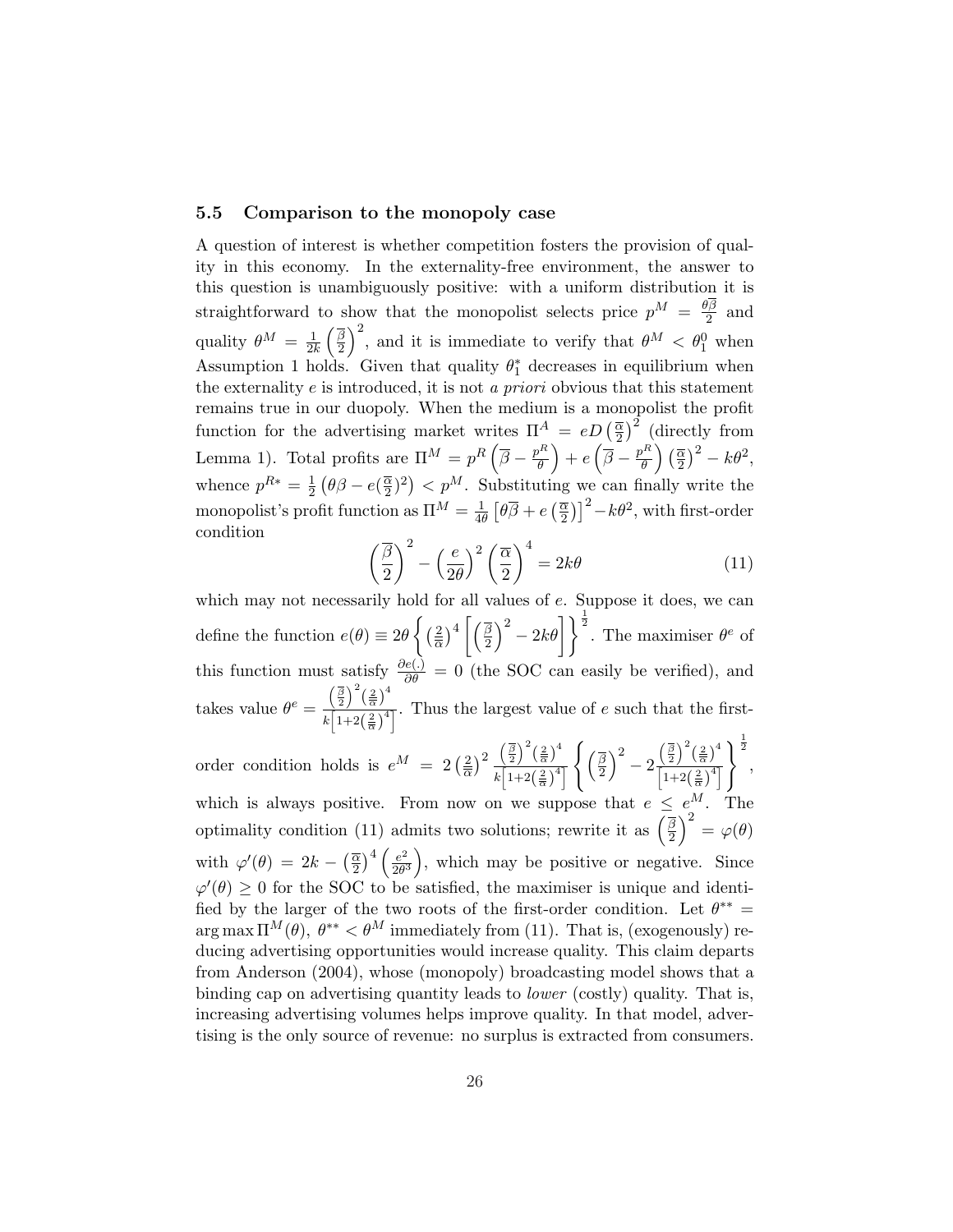In the present paper, consumer revenue and advertising revenue are substitutes. If advertising were capped, the platform would offer consumers a smaller discount and would therefore have to *increase* its quality.

To evaluate quality across all market structures, we have to call on numerical estimations of the optimality conditions (10) and (11). With the parameter values  $\bar{\alpha} = \bar{\beta} = 3/2, \alpha = \beta = 1/2, k = 1/4$  they yield the following results

| Parameters | $A^{**}$ |               |      |                               |
|------------|----------|---------------|------|-------------------------------|
| $e = 1/4$  | 1.12     | $\frac{9}{8}$ | 1.37 | $2\left(\frac{5}{3}\right)^2$ |
| $e = 1/2$  | 1.09     |               | 1.3  |                               |
| $e = 3/4$  | 1.04     |               | 1.15 |                               |
| $e = 8/10$ | 1.03     |               | 1.08 |                               |

On the proviso that an equilibrium in pure strategies exists, competition uniformly improves quality for a small enough externality. More precisely,

# **Proposition 8** Suppose both  $(10)$  and  $(11)$  hold. There exists some  $e^*$  such that for  $e < e^*$ ,  $\theta^{**} < \theta^M < \theta_1^* < \theta_1^0$  and for  $e > e^*$ ,  $\theta^{**} < \theta_1^* < \theta^M < \theta_1^0$ .

When e becomes large enough the lure of advertising profits leads the highquality platform in the competitive environment to drop its quality below the monopoly level  $\theta^M$ . Thus the introduction of advertising revenue can reduce quality below the level provided even in the most distortionary environment.

# 5.6 Market coverage

Under Assumption 4, both firms operate and the market is fully covered. More precisely,  $e < \bar{e}$  not only ensures that both platforms are viable, but also that full market coverage is the unique equilibrium outcome in the advertising market. Given market coverage in advertising, Assumption 3 guarantees market coverage in the consumer market. Under these restrictions, the formulation of advertising profits (Lemma 1) and of the demand functions  $D_1^R, D_2^R$  are valid and represent the only equilibrium configuration that can arise in this game. This is no longer true absent those constraints, as established by Wauthy (1996). He extends the now standard Gabszewicz and Thisse (1979) model (or Shaked and Sutton (1982)), and shows market coverage to be an endogenous choice on the part of the firm. With a broader parameter space, the low-quality firm may optimally choose to not cover the market, that is, to *not* select the lowest quality possible<sup>16</sup>. The difficulty

 $16$ obviously some consumers do not purchase in this case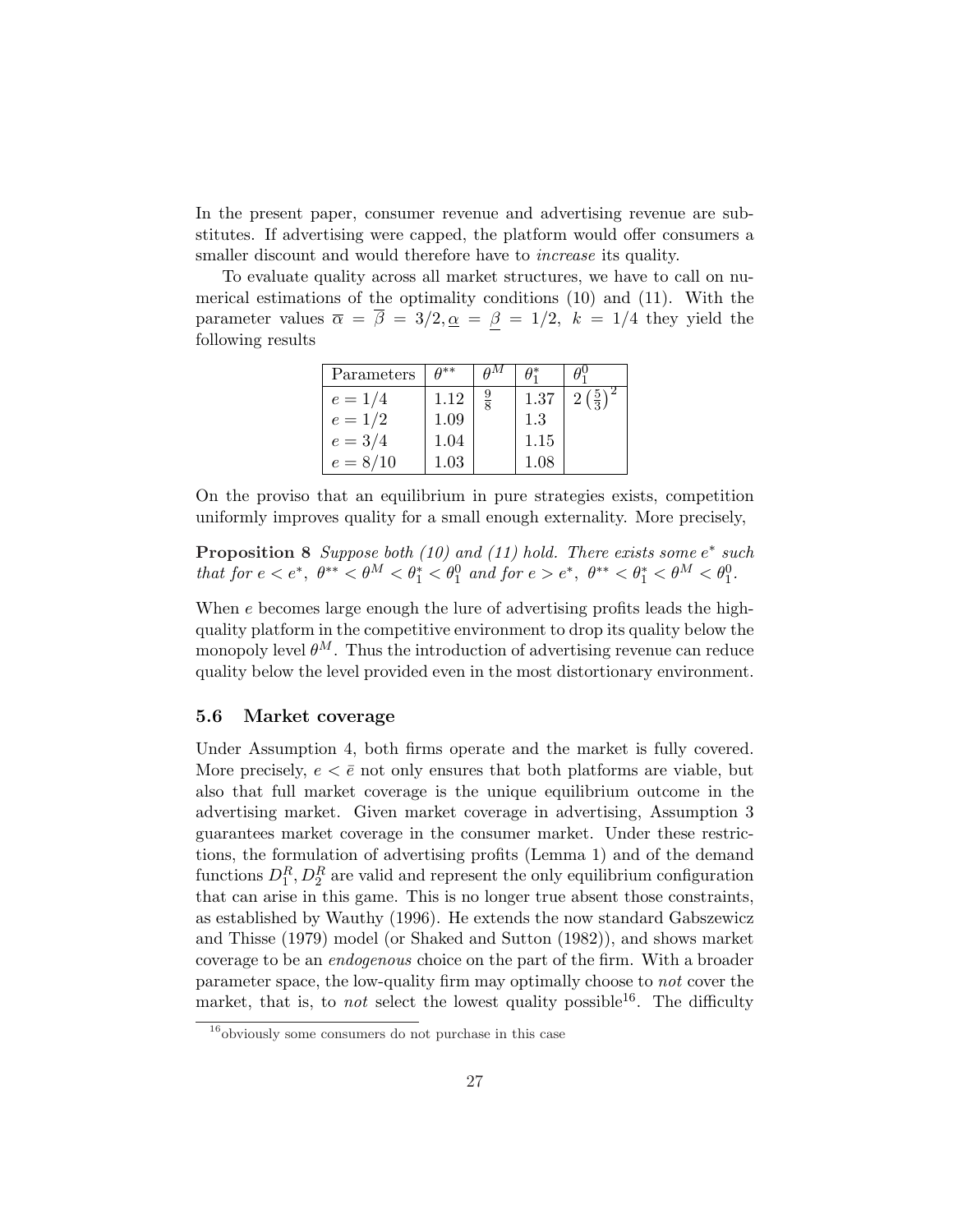we face in relaxing Assumption 4 is twofold. First, it implies that the profit functions defined by Lemma 1 are no longer the correct ones to use; others (well defined by Wauthy (1996)) have to be called for. In other words, the solution  $(\theta_1^*, \theta_2^*)$  computed in this paper likely bears no resemblance to the new one. Second, the reaction functions  $p_i^R(p_j^R)$  become fourth-order polynomials and it is impossible to compute the cut-offs  $\hat{p}_i^R(p_j^R)$ .

# 6 Conclusion

This paper has developed an analysis of platform competition when the production of a good is necessary to entice one of the parties onto the platform, and where firms compete on both sides of the market. Specifically, players compete for consumers by choice of quality (in the sense of vertical differentiation) and prices. Using the language of the media industry, given an audience that determines their perceived quality by advertisers, they compete in prices in the advertising market. That is, vertical differentiation arises endogenously in the advertising market. Because of the assumption of inelastic demand, audience size not only induces a ranking in the advertising market, but also a premium to being the better platform for advertisers (as in the standard vertical differentiation models). This exacerbates the competition for consumers.

In equilibrium maximum differentiation does not obtain, in departure from the standard literature. It is hampered because too costly in terms of market share. Indeed, the opportunity for additional revenue from each consumer renders them more valuable. Platforms therefore engage in crosssubsidisation, and lower prices relax the need for better quality to induce a consumer to purchase the more expensive good. Qualities can come so close to each other that the low-quality platform becomes strictly dominated, at which point the equilibrium breaks down. It would face zero demand, not because of exogenous parameters, but because of firm 1's actions.

Three additional ingredients are necessary to these results: costly quality, here modeled as an investment, an externality from one side of the platform to the other and 'single-homing'. In particular, the externality itself is not sufficient and would lead to maximal differentiation, however with a different distribution of profits. The model lends support to popular claims of reduction in newsroom investment following the takeover of media by professional management. No ingerence is required for this phenomenon to arise: profit-maximising behaviour is sufficient, for it turns quality and advertising first into substitutes.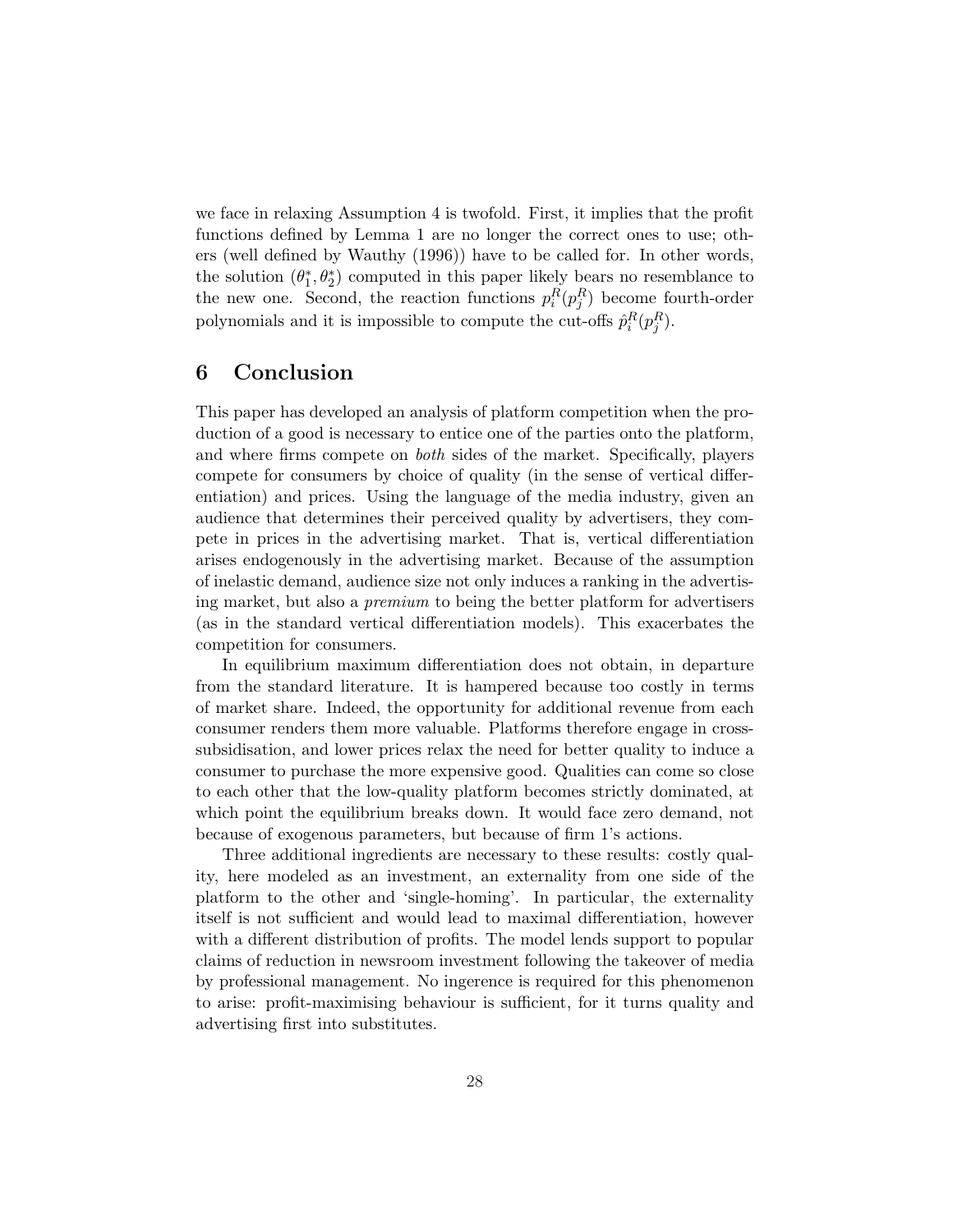The results we report owe in part to the simple structure chosen, and in particular to the assumption of complete market coverage. When it is no longer assumed that markets are covered, lower prices resulting from the cross-subsidisation contribute to expanding market size; that is, they improve trade. In this case welfare analysis becomes more sensible. Importantly, media operate in conglomerates and strive to segment consumer markets (using real or perceived correlation between media and commodity consumption) to better serve their advertisers. These important characteristics are so far left out.

# 7 Appendix

The Appendix contains the lengthier or obvious proofs of the propositions developed in the main text, as well as two propositions that rest on some exogenous restrictions on the players' behaviour.

# 7.1 Proof of Lemma 4

First construct a candidate equilibrium as follows. Suppose that platform maximise  $\Pi_1^H = p_1^R D_1^R(\mathbf{p^R},\theta) - k\theta_1^2 + \overline{\Pi}_1^A$  and  $\Pi_2^H = p_2^R D_2^R(\mathbf{p^R},\theta) - k\theta_2^2 + \underline{\Pi}_2^A$ , respectively. Solving for the first-order conditions laid out in Definition 1 yields £ ¡ ¢ ¡  $\overline{a}$ 

$$
p_1^{*R} = \frac{1}{3} \left[ \Delta \theta \left( 2\overline{\beta} - \underline{\beta} \right) + 2e \left( \underline{A} - 2\overline{A} \right) \right]
$$
  

$$
p_2^{*R} = \frac{1}{3} \left[ \Delta \theta \left( \overline{\beta} - 2\underline{\beta} \right) + 2e \left( 2\underline{A} - \overline{A} \right) \right]
$$

From equilibrium prices it is straightforward to compute consumer demand:  $D_1^R = \frac{1}{3}$  $\frac{1}{3}\left[(2\overline{\beta}-\underline{\beta})^2+\sqrt{\alpha}\right]$  $\overline{C}$  and  $D_2^R = \frac{1}{3}$ and to compute the set of  $\frac{1}{3} \left[ (\overline{\beta} - 2\underline{\beta})^2 - \sqrt{\beta} \right]$  $|C|$ , hence the restriction  $D_2^R > 0$  provided  $\Delta\theta >$ √ C  $\frac{\sqrt{C}}{\beta-2\beta}$  and

$$
p_1^{\ast R}=\frac{\Delta\theta\overline{\beta}}{p_2^{\ast R}}-e2\overline{A}\\ p_2^{\ast R}=0
$$

otherwise. When  $D_i^R = 0$  i = 1, 2,  $p_j^R$  is determined by platform j's reaction correspondence only. Thus it easy to verify that the first line of Condicorrespondence only. Thus it easy to verify that the first line of Condition 1 is satisfied and that  $(p_1^{*R}, p_2^{*R})$  indeed constitutes an equilibrium by Lemma 3. This equilibrium *always* exists because  $\hat{p}_1^R \ge p_1^{*R}$  and  $\hat{p}_2^R \le p_2^{*R}$ are always satisfied. Indeed, either both hold when both platforms are active, for  $\Delta\theta\left(\overline{\beta}+\underline{\beta}\right)+e\left(\overline{A}+\underline{A}\right) \geq 0$  is always true, or  $p_2^{*R} = 0 > \hat{p}_2^R$ and  $\hat{p}_1^R > p_1^{*R}$  can be immediately verified when only firm 1 is active.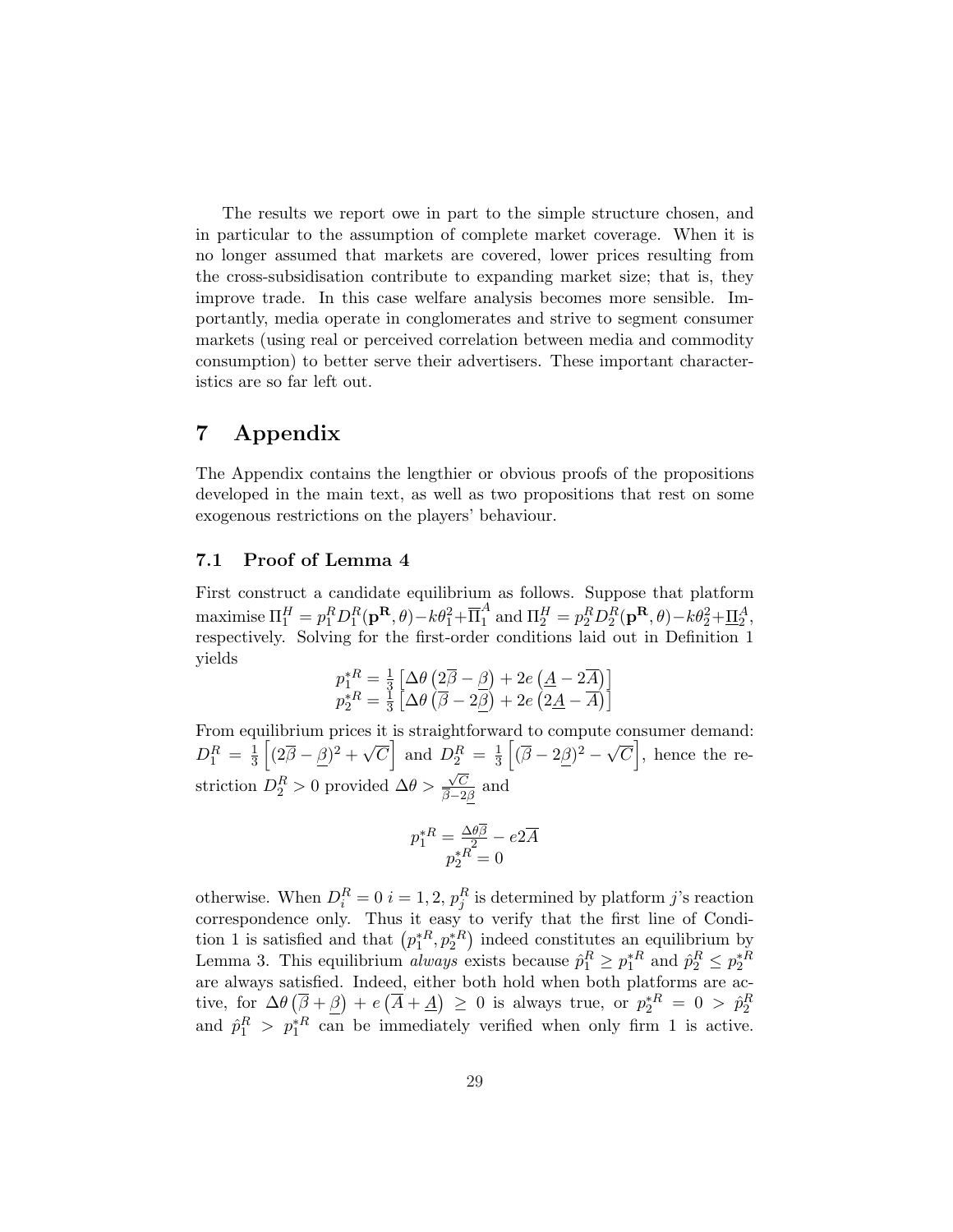Another candidate equilibrium  $(p_1^{**R}, p_2^{**R})$ ¢ can be constructed by letting platform 1 play as if  $\Pi_1^L = p_1^R D_1^R(\mathbf{p}^R, \theta) - k\theta_1^2 + \underline{\Pi}_1^A$  and platform 2 as if  $\Pi_2^L = p_2^R D_2^R (\mathbf{p^R},\theta) - k \theta_2^2 + \overline{\Pi}_2^A$  $i_2^A$ , whence

$$
p_1^{**R} = \frac{1}{3} \left[ \Delta \theta \left( 2\overline{\beta} - \underline{\beta} \right) + 2e \left( 2\underline{A} - \overline{A} \right) \right]
$$
  

$$
p_2^{**R} = \frac{1}{3} \left[ \Delta \theta \left( \overline{\beta} - 2\underline{\beta} \right) + 2e \left( \underline{A} - 2\overline{A} \right) \right]
$$

with  $D_1^R = \frac{1}{3}$ 3 h  $(2\overline{\beta} - \beta)^2 - \sqrt{ }$  $\overline{C}$ i and  $D_2^R = \frac{1}{3}$ 3 h  $(\overline{\beta} - 2\beta)^2 + \sqrt{\alpha}$  $\mathcal{C}_{0}^{(n)}$ i , therefore  $D_1^R > 0$  if  $\Delta \theta > \frac{\sqrt{C}}{2\overline{B}-1}$ √  $\frac{\sqrt{C}}{2\beta-\beta}$ . Notice that an equilibrium such that

$$
p_1^{*R} = 0
$$
  

$$
p_2^{*R} = -\frac{\Delta\theta \beta}{2} - e^{2\overline{A}}
$$

cannot exist, for these prices are not best response to each other. At the price setting stage the cost of quality is sunk, so for  $\theta_1 > \theta_2$  there always exists some price  $p_1^R \geq p_2^R$  such that consumers prefer purchasing from platform 1. Then when both firms are active Condition 1 holds as long as  $\Delta\theta\left(\overline{\beta}+\beta\right)-e\left(\overline{A}+\underline{A}\right)\leq 0$ . Given that  $\Delta\theta \geq \frac{\sqrt{C}}{2\sqrt{D}}$  $\frac{\sqrt{C}}{2\overline{\beta}-\beta}$ , take the lower bound and substitute into the second line of Condition 1. Recalling  $\sqrt{C} =$  $2e(\overline{A} + \underline{A}),$  $\overline{\phantom{a}}$ !<br>}

$$
e(\overline{A} + \underline{A})\left(\frac{2(\overline{\beta} + \underline{\beta})}{\overline{\beta} - 2\underline{\beta}} - 1\right) > 0, \ \forall \underline{\beta} \ge 0
$$

which violates the second pair of inequalities of the necessary Condition 1. So the second candidate can never be an equilibrium. For completeness, So the second candidate can never be an equilibrium. For completeness<br>Condition 1 is also sufficient to rule out deviations from the pairs  $(p_1^{*R}, p_2^{*R})$ <br>and  $(p_1^{**R}, p_2^{**R})$ . The SOC of the profit function (4) is sat µ<br>∖ . The SOC of the profit function (4) is satisfied at prices  $p_i^{*R}$  and  $p_i^{**R}$   $\forall i, \forall p_{-i}^R$ , there cannot be any local deviation. Consider now deviations involving inconsistent actions, that is, such that both platforms maximise either  $p_i^R D_i^R(p^R, \theta) - k\theta_i^2 + \overline{\Pi}_i^A$  or  $p_i^R D_i^R(p^R, \theta) - k\theta_i^2 + \underline{\Pi}_i^A$ . Since  $p_1^{*R}, p_2^{*R}$ ¢ always exists, the first line of Condition 1 always holds. It immediately follows from (5) and (6) that  $\bar{p}_1^R(p_2^R) \cap \bar{p}_2^R(p_1^R) = \emptyset$  and  $p_+^R$  $_1^R(p_2^R)\cap p_2^R$  $_{2}^{R}(p_{1}^{R}) = \varnothing$  as well.

# 7.2 Analysis of the high-quality firm's profit function

In the sequel  $\theta_1 > \theta_2$  without loss of generality. The profit function  $\Pi_1(.,.)$ is obviously continuous for  $\theta_1 < \frac{\theta}{4} + \frac{\sqrt{C}}{2}$  $\frac{\sqrt{C}}{\beta-2\beta}$  or the converse. Furthermore, assume  $e < \infty$ , then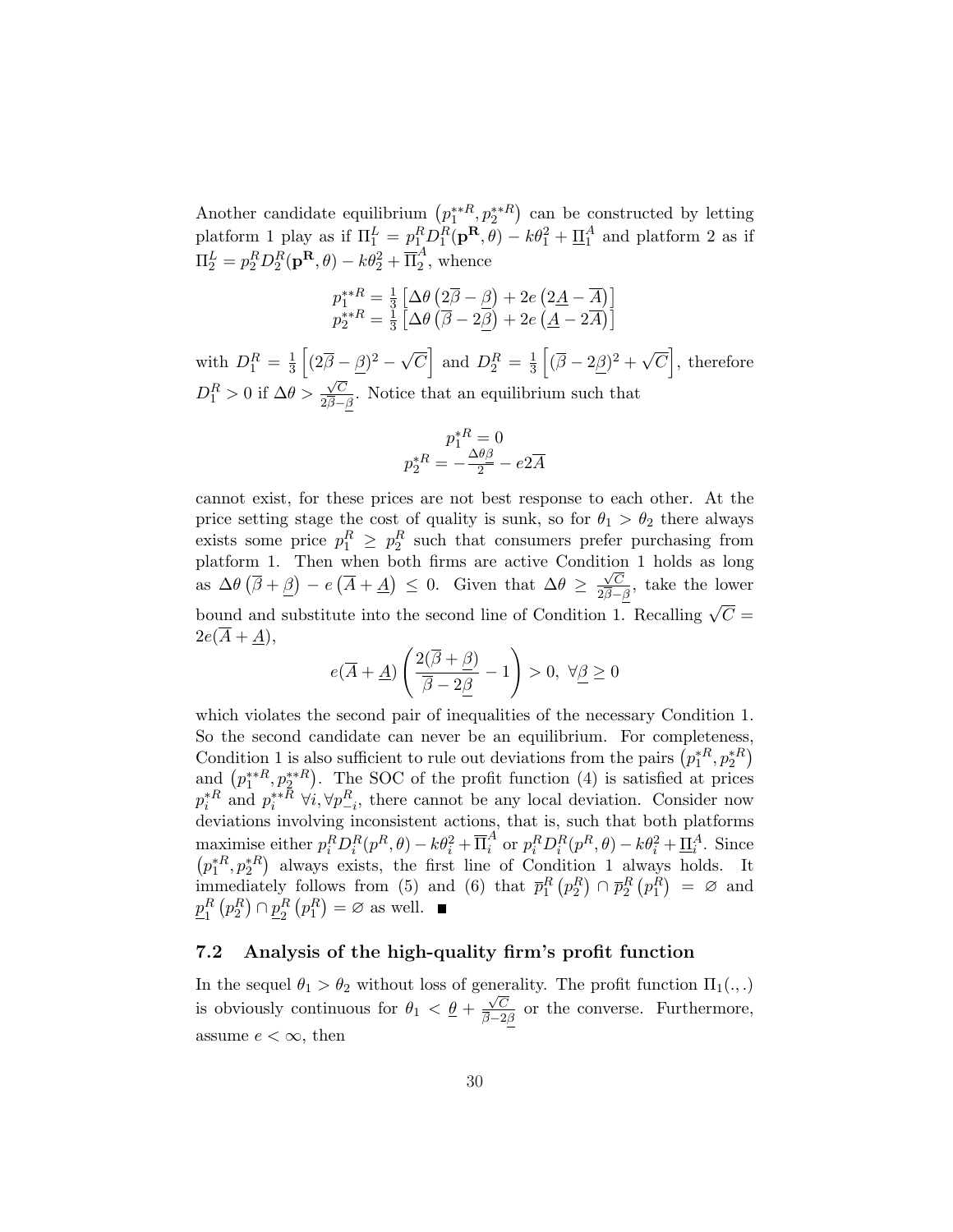Claim 1 The function  $\Pi_1$  is continuous for  $\Delta\theta = \frac{\sqrt{C}}{\sqrt{2}}$ √  $\beta-2\beta$ 

**Proof.** For ease of notation, let  $\Pi_1 = \Pi_1^L$  for all  $\Delta \theta \geq$  $\sqrt{C}$  $\frac{\sqrt{C}}{\beta-2\beta}$  and  $\Pi_1 = \Pi_1^R$  otherwise. These are the definitions of  $\Pi_1(\theta_1, \underline{\theta})$  to the left and the right of the point such  $\Delta\theta = \frac{\sqrt{C}}{2}$  $\frac{\sqrt{C}}{\beta-2\beta}$  for any pair  $(\theta_1, \theta_2)$ . To the left platform 1 is a monopolist whose profits  $\Pi_1^L$  are necessarily bounded. The function is defined as  $\Pi_1^L$ :  $\Theta_1 \times \Theta_2 \subseteq \mathbb{R}^2 \mapsto \mathbb{R}$ , therefore Theorem 4.5 in Haaser and Sullivan (page 66) applies: a mapping from a metric space into another metric space is continuous if and only if the domain is closed when the range is closed. So  $\Pi_1^L(\theta_1, \theta_2)$  is continuous at  $\Delta \theta = \frac{\sqrt{C}}{\bar{\beta}-2}$  $\frac{\sqrt{C}}{\beta-2\beta}$ , and is necessary the left-hand limit of the same function  $\Pi_1^L$ . Now consider a sequence  $\theta_1^n$  such that  $\Delta\theta$  >  $\sqrt{C}$  $\frac{\sqrt{C}}{\overline{\beta}-2\beta}$  converging to  $\sqrt{C}$  $\frac{\sqrt{C}}{\beta-2\beta}$  from above for some fixed  $\theta_2$ . This sequence exists and always converges for  $\Theta_1 \subseteq \mathbb{R}$  is complete. As  $e < \infty$  and  $\overline{A}$  and  $\underline{A}$  are necessarily bounded, C is finite so there is some *n* and some arbitrarily small  $\delta$  such that  $\Pi_1^R(\theta_1^n, \theta_2) - \Pi_1^L(\theta_2 + \frac{\sqrt{C}}{\beta - 2})$  $\frac{\sqrt{C}}{\overline{\beta}-2\beta},\theta_2) < \delta.$ That is,  $\lim_{\theta_1^n \to \theta_2 + \frac{\sqrt{C}}{\beta - 2\beta}}$  $\Pi_1^R(\theta_1^n) = \Pi_1^L(\theta_2 +$  $\sqrt{C}$  $\frac{\sqrt{C}}{\beta-2\beta}$ ,  $\theta_2$ ). Hence  $\Pi_1$  is continuous for  $\Delta\theta = \frac{\sqrt{C}}{2}$ √  $\frac{\sqrt{C}}{\overline{\beta}-2\beta}$ .

 $\Pi_1(.,.)$  being the difference of two convex functions its exact shape is affected by that of these two primitives. Indeed, when  $C$  becomes large enough, it is no longer well behaved.

Claim 2 There exists some  $C^f$  such that  $\Pi_1(.,.)$  admits a binding firstorder condition for  $C \leq C^f$  only. When  $C > C^f$ , its maximum is reached at the kink:  $\theta_1 = \underline{\theta} + \frac{\sqrt{C}}{2}$  $\frac{\sqrt{C}}{\overline{\beta}-2\beta}$  .

**Proof.** Seeking first-order conditions of  $\Pi_1(.,.)$  with respect to  $\theta_1$  yields

$$
\frac{\partial \Pi_1}{\partial \theta_1} = \begin{cases}\n\left(\frac{2\overline{\beta}-\beta}{3}\right)^2 - 2k\theta_1 = 0, & \text{for } \Delta\theta \le \frac{\sqrt{C}}{\overline{\beta}-2\underline{\beta}}; \\
\left(\frac{2\overline{\beta}-\beta}{3}\right)^2 - \frac{C}{(3\Delta\theta)^2} - 2k\theta_1 = 0, & \text{for } \Delta\theta > \frac{\sqrt{C}}{\overline{\beta}-2\underline{\beta}} \text{ and } C \le C^f; \\
\left(\frac{2\overline{\beta}-\beta}{3}\right)^2 - \frac{C}{(3\Delta\theta)^2} - 2k\theta_1 < 0, & \text{for } \Delta\theta > \frac{\sqrt{C}}{\overline{\beta}-2\underline{\beta}} \text{ and } C > C^f;\n\end{cases}
$$
\n(12)

When binding, the second line of system (12) can be rearranged as  $(2\overline{\beta} - \beta)^2 =$  $\phi(\theta_1)$ , with slope  $\phi'(\theta_1) = 18k - \frac{2C}{(\Delta \theta)}$  $\frac{2C}{(\Delta\theta)^3}$ . Since  $\Delta\theta > 0$ , this FOC has at most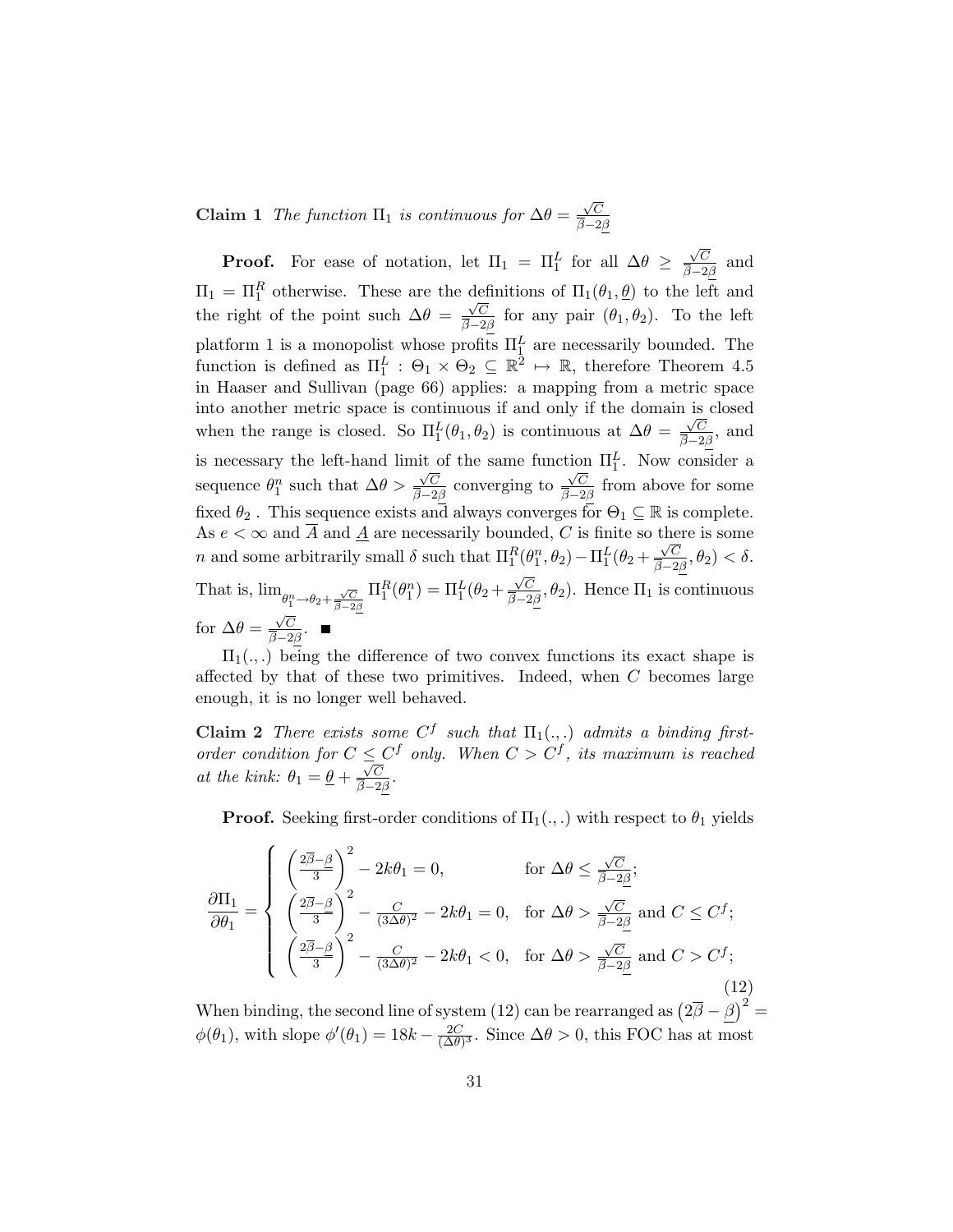two solutions: one where  $\phi'(\theta_1) < 0$  and the other with  $\phi'(\theta_1) > 0$ . The SOC requires  $\phi'(\theta_1) \geq 0$  for the FOC to identify a maximiser, so there exists a unique local maximiser of  $\Pi_1$ , denoted  $\hat{\theta}_1$ . Let  $\theta_1^0$  be the (unique) maximiser of the first line of system (12). It is immediate that  $\hat{\theta}_1 < \theta_1^0$  and consequently  $\theta_1^0 - \theta_2 \leq \frac{\sqrt{C}}{\overline{B}-2}$  $\frac{\sqrt{C}}{\beta-2\beta}$ ,  $\theta_1 \in BR_1(\theta_2)$  can never be true. That is, the two statements of the first line of (12) cannot be simultaneously satisfied: firm 1 would not play the first line of (8), but the second one. We rewrite:

$$
\frac{\partial \Pi_1}{\partial \theta_1} = \left(\frac{2\overline{\beta} - \underline{\beta}}{3}\right)^2 - 2k\theta_1 > 0; \text{ for } \Delta\theta \le \frac{\sqrt{C}}{\overline{\beta} - 2\underline{\beta}}
$$

Recall that the profit function is continuous, so it does not jump anywhere. Because  $\Pi_1$  is monotonically increasing below  $\hat{\theta}_1$  and the SOC is monotonic beyond  $\hat{\theta}_1$ , it is concave for  $C \leq C^f$  and  $\hat{\theta}_1$  is a global maximiser. The binding first-order condition defines a function  $C(\theta_1, \theta_2) \equiv$  $(\Delta \theta)^2$  [  $(2\overline{\beta} - \underline{\beta})^2 - 18k\theta_1$ , whence  $\frac{dC(.)}{d\theta_1} = 0 \Leftrightarrow \theta_1^f = \frac{(2\overline{\beta} - \underline{\beta})^2}{27k}$  $\frac{27E}{27k}$ . Substituting back into  $C(\theta_1, \theta_2)$  gives the cut-off value  $C^f \equiv \left( \frac{(2\overline{\beta} - \beta)^2}{27k} - \theta_2 \right)$  $\frac{1}{5}$   $\frac{27k}{12}$   $\frac{32}{5}$   $\frac{1}{2}$  $\int_0^2 (2\overline{\beta}-\beta)^2$  $\frac{-\rho}{3}$ ). When  $C > C<sup>f</sup>$ , the first-order condition (12) is everywhere negative, hence

$$
\left.\frac{d\Pi_1}{d\theta_1}\right|_{\theta_1 < \underline{\theta} + \frac{\sqrt{C}}{\overline{\beta} - 2\underline{\beta}}} > 0
$$
  

$$
\left.\frac{d\Pi_1}{d\theta_1}\right|_{\theta_1 > \underline{\theta} + \frac{\sqrt{C}}{\overline{\beta} - 2\underline{\beta}}} < 0
$$

While this profit function is not differentiable for  $\Delta\theta =$  $\sqrt{C}$  $\frac{\sqrt{C}}{\overline{\beta}-2\beta}$ , it has been established that it is nonetheless continuous for any such pair  $(\theta_1, \theta_2)$ . It is monotonic on either side of  $\Delta\theta = \frac{\sqrt{C}}{2}$  $\frac{\sqrt{C}}{\beta-2\beta}$ , so that  $\hat{\theta}_1$  such that  $\Delta\theta = \frac{\sqrt{C}}{\beta-2}$  $\frac{\sqrt{C}}{\beta-2\beta}$ , is the unique maximum of  $\Pi_1(\theta_1, \theta_2)$  given some fixed  $\theta_2$ .

Last in this section we examine the behaviour of the quality variable  $\theta_1$ when the first-order condition (12) does bind.

Claim 3 Let  $\hat{\theta}_1$  solve  $(2\overline{\beta} - \beta)^2 - \frac{C}{(\Delta \theta)}$  $\frac{C}{(\Delta \theta)^2} - 18k\theta_1 = 0$ , then  $\frac{d\hat{\theta}_1}{de} < 0$  and  $\frac{d\hat{\theta}_1}{dk} < 0.$ 

**Proof.** Differentiate the first-order condition (12); after some manipulations we can write

$$
\frac{d\theta_1^*}{de} = \frac{8\Delta\theta e(\overline{A} + \underline{A})}{2\left(2e(\overline{A} + \underline{A})\right)^2 - 18k(\Delta\theta)^3}
$$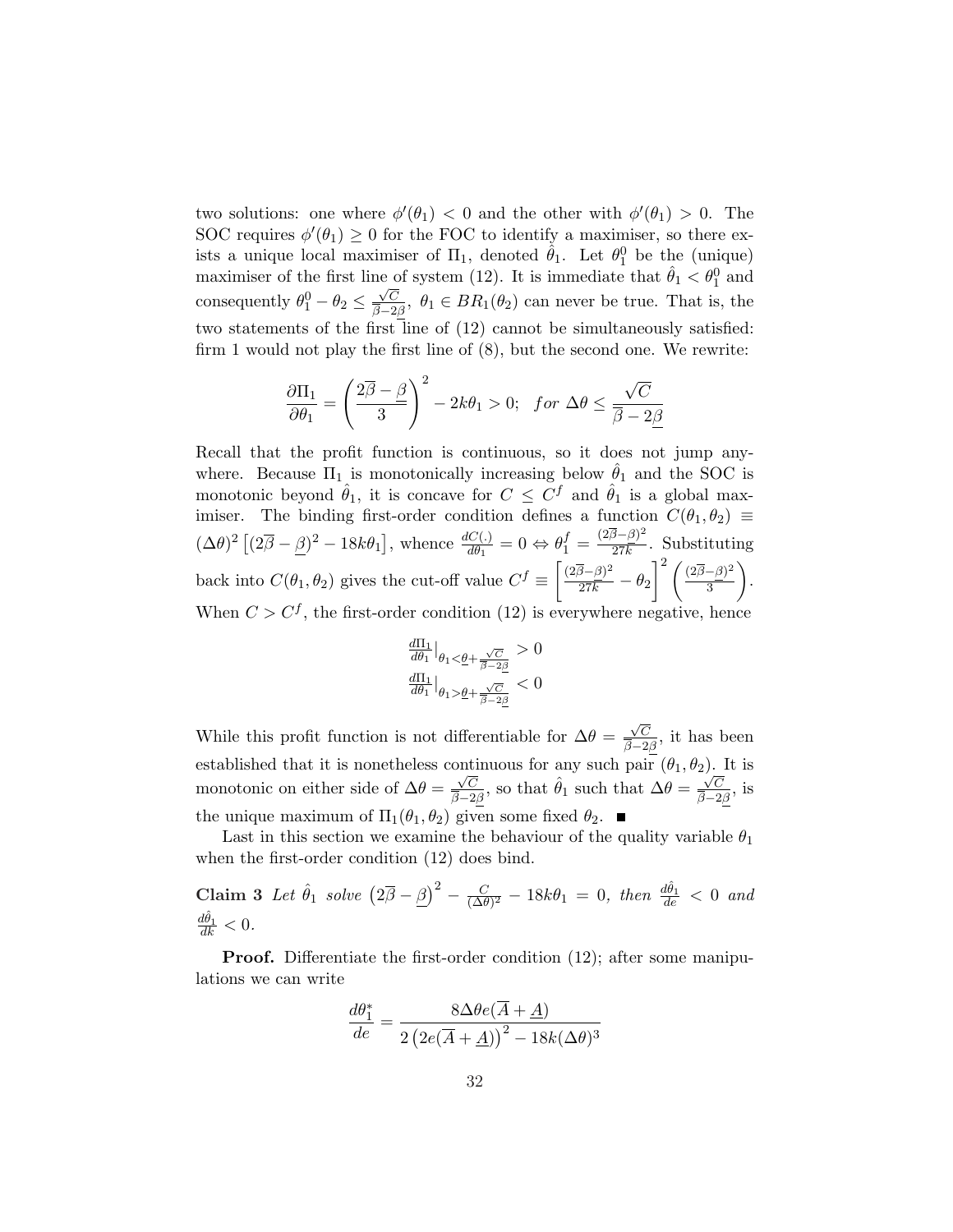$\frac{d\theta_1^*}{de} \geq (\leq) 0 \Leftrightarrow 2C - 18k(\Delta\theta)^3 = -(\Delta\theta)^3 \phi'(\theta_1)|_{\theta_1 = \theta_1^*} \geq (\leq) 0$  so that  $\frac{d\theta_1^*}{de} < 0$ (assuming the SOC holding strictly at  $\theta_1^*$ , otherwise  $\frac{d\theta_1^*}{de}$  is not defined and we need to consider the left derivative). The second statement is similar: differentiate the first-order condition of (8) to find  $2C(\Delta\theta)^{-3}\frac{d\theta_1}{dk} - 18\theta_1 18k \frac{d\theta_1}{dk} = 0$ , which is rearranged as  $\frac{d\theta_1}{dk} = \frac{18\theta_1(\Delta\theta)^3}{2C-18k(\Delta\theta)}$  $\frac{18\theta_1(\Delta\theta)^{\circ}}{2C-18k(\Delta\theta)^3}$ . The denominator is exactly the SOC of (8), which we know to hold, multiplied by  $(\Delta \theta)^3$ .

## 7.3 Proof of Lemma 5

First off the following simplifies the analysis and lets us focus on platform 1's problem.

Claim 4 In any pure-strategy Nash equilibrium  $(\theta_1^*, \theta_2^*)$  such that  $\theta_1^* > \theta_2^*$ ,  $\theta_2^* = \underline{\theta}$  necessarily.

**Proof.** Assume the FOC (12) binds so that  $\theta_1^* = \hat{\theta}_1$ . Computing the slope of the profit function  $\Pi_2$  yields

$$
\frac{d\Pi_2}{d\theta_2} = \begin{cases}\n-(\overline{\beta} - 2\underline{\beta})^2 + \frac{C}{(\Delta\theta)^2} - 2k\theta_2 < -2k\theta_2, \text{ if } \Delta\theta(\overline{\beta} - 2\underline{\beta}) > \sqrt{C}; \\
-2k\theta_2, & \text{ if } \Delta\theta(\overline{\beta} - 2\underline{\beta}) \le \sqrt{C}.\n\end{cases}
$$

whence it is immediate that  $\frac{d\Pi_2}{d\theta_2}|_{\theta_2 > \underline{\theta}} < \frac{d\Pi_2}{d\theta_2}$  $\frac{d\Pi_2}{d\theta_2}|_{\underline{\theta}} < 0.$ 

Next delineate an impossibility. When  $C$  is said to be 'large' the profit function  $\Pi_1(.,.)$  is no longer well behaved, as shown in Section 7.2. This leads to

**Lemma 6** Let  $\theta_1 > \theta_2$  w.l.o.g. and  $C \geq C^f \equiv$ ·  $\frac{(2\overline{\beta}-\beta)^2}{27k}-\theta_2$  $\int_0^2 (2\overline{\beta}-\beta)^2$ 3  $\mathbf{r}$ , a Nash equilibrium in pure strategies cannot exist.

 $\overline{a}$ Proof. Follows directly from Claims 4 and 2 in Section 7.2. Any pair  $\theta_2 +$  $\sqrt{C}$  $\left(\frac{\sqrt{C}}{\beta-2\beta}, \theta_2\right)$  cannot be an equilibrium because firm 2 can 'jump' and assume the monopolist's role at incremental cost  $k\varepsilon^2$ .

In line with the previous section of the Appendix, firm 1's first-order condition reads  $(2\bar{\beta} - \beta)^2 - \frac{C}{(\Delta \theta)^2} - 18k\theta_1 = 0$  and admits a unique maximiser  $\frac{C}{(\Delta\theta)^2} - 18k\theta_1 = 0$  and admits a unique maximiser  $\hat{\theta}_1$ . This analysis does not yet identify an equilibrium of this game but only platform 1's behaviour, taking that of firm 2 fixed. Suppose firm 1 plays  $\hat{\theta}_1$ ; by Claim 4, platform 2 cannot increase its quality to any  $\theta_2 \in (\underline{\theta}, \hat{\theta}_1)$ . So the pair  $(\hat{\theta}_1, \underline{\theta})$  is an equilibrium as long as firm 2 cannot 'jump' over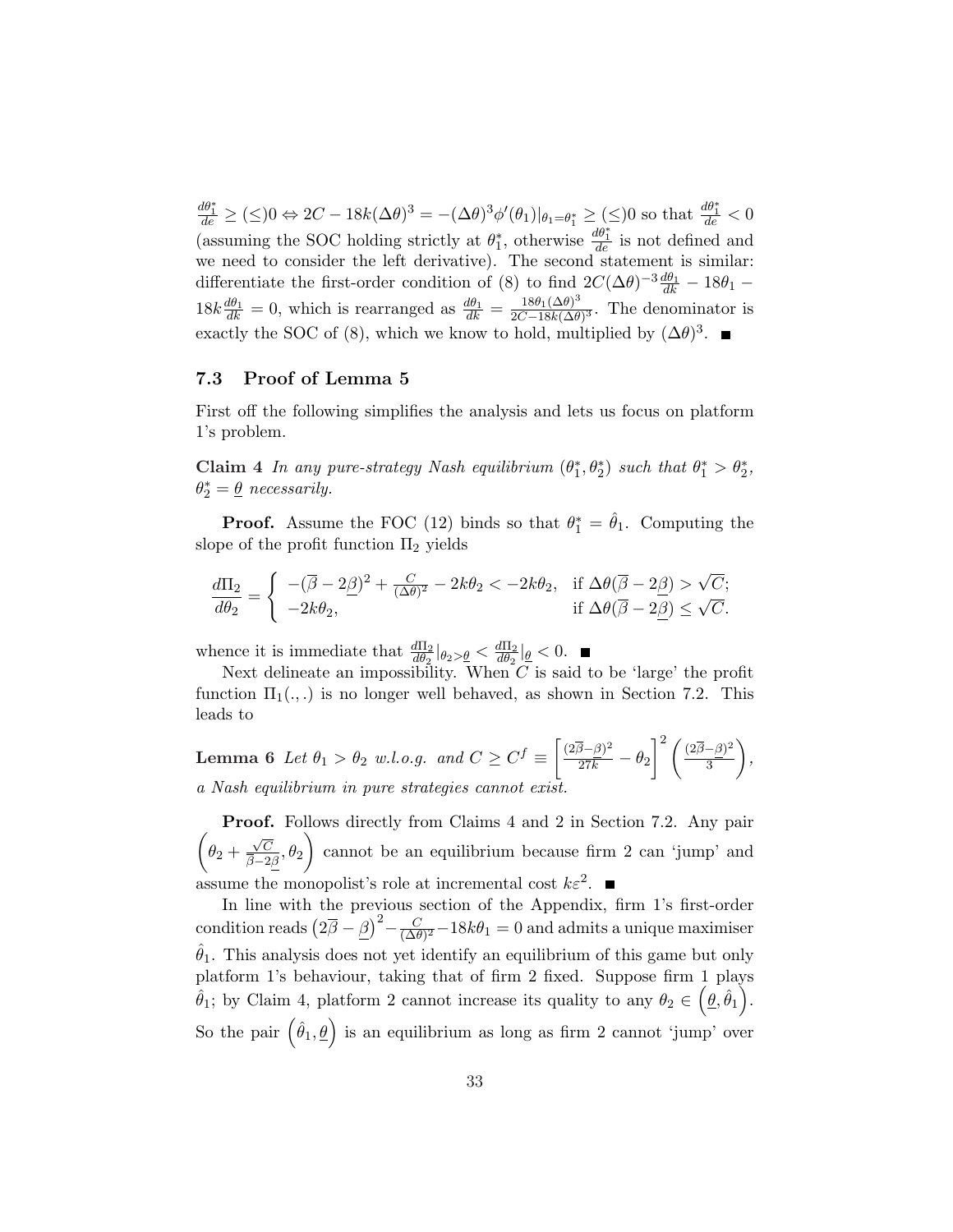firm 1 and become the high-quality firm. It will necessarily do so if platform 1 turns out to be a monopolist. To guarantee firm 2 operates we need  $(\hat{\theta}_1 - \underline{\theta})(\overline{\beta} - 2\beta) > \sqrt{C}$  – Assumption 4 must holds. When firm 2 does operate, the smallest 'leap' it can undertake is such that  $\tilde{\theta}_2 \ge \hat{\theta}_1 + \varepsilon$ . Hence operate, the smallest 'leap' it can undertake is such that  $\theta_2 \ge$ <br>the no-deviation condition is  $\Pi_2(\hat{\theta}_1, \underline{\theta}) \ge \Pi_2(\hat{\theta}_1, \hat{\theta}_1 + \varepsilon)$ , or

$$
(\hat{\theta}_1 - \underline{\theta})(\overline{\beta} - 2\underline{\beta})^2 + B_2 + \frac{C}{(\hat{\theta}_1 - \underline{\theta})} \geq B_1 + \sqrt{C}(\overline{\beta} - 2\underline{\beta}) - 9k(\hat{\theta}_1 + \varepsilon)^2
$$
  

$$
(\hat{\theta}_1 - \underline{\theta}) \left[ (\overline{\beta} - 2\underline{\beta})^2 + (2\overline{\beta} - \underline{\beta})^2 \right] - 18k\hat{\theta}_1^2 + B_2 \geq B_1 + \sqrt{C}(\overline{\beta} - 2\underline{\beta}) - 9k(\hat{\theta}_1 + \varepsilon)^2
$$
  

$$
(\hat{\theta}_1 - \underline{\theta}) \left[ (\overline{\beta} - 2\underline{\beta})^2 + (2\overline{\beta} - \underline{\beta})^2 \right] - 9k\hat{\theta}_1^2 + B_2 \geq B_1 + \sqrt{C}(\overline{\beta} - 2\underline{\beta})
$$

using the FOC  $(2\overline{\beta} - \underline{\beta})^2 - 18k\hat{\theta}_1 - \frac{C}{(\hat{\theta}_1 - \underline{\theta})^2} = 0$  and the fact that  $k\hat{\theta}_1 \underline{\theta} =$  $k\underline{\theta}^2 = 0$  (by assumption). Noting  $\hat{\theta}_1 - \underline{\theta} > \frac{\sqrt{C}}{\frac{2}{3}}$  $\frac{\sqrt{C}}{\beta-2\beta}$ , this condition is generically satisfied. ■

# 7.4 Discussion and Proof of Proposition 3

The assertion of Proposition 3 holds trivially by Corollary 1 when Assumption 4 holds. The balance focuses on the case where it fails.

Denote  $\tilde{\theta} = \underline{\theta} + \frac{\sqrt{C}}{2}$  $\frac{\sqrt{C}}{\beta-2\beta}$  from now on. As briefly alluded to in the main text, it is not immediate that the game  $\Gamma$  admits a mixed strategy equilibrium, for the payoffs are not everywhere continuous. To see why, first define by  $\theta_1^c$ the threshold such that  $\Pi_1(\theta_1^c, \underline{\theta}) = 0$  when  $\theta_1 > \theta_2$ . This point exists and exceeds  $\tilde{\theta}_1$  because  $\frac{d\Pi_1}{d\theta_1}\big|_{\theta_1>\tilde{\theta}_1}$  < 0 and the cost function is convex. Obviously neither platform will want to exceed that threshold, so we may as well restrict the set of pure actions over which firms randomise to be  $[\underline{\theta}, \theta_i^c] \subseteq$  $\Theta_i$ ,  $i = 1, 2$ . Next observe that any distribution over this set must assign zero mass to any  $\theta_i \in (\underline{\theta}, \tilde{\theta})$  by Claim 4: any action in this interval is dominated by either  $\underline{\theta}$  or  $\tilde{\theta}$ . For  $[\tilde{\theta}, \theta_i^c]$  large enough (and  $\theta_2 \ge \tilde{\theta}$ ) there may be outcomes such that  $\Delta\theta > \frac{\sqrt{C}}{2}$  $\frac{\sqrt{C}}{\beta-2\beta}$ , in which case both platforms are active, or  $\Delta\theta \leq \frac{\sqrt{C}}{\beta-2\beta}$  $\frac{\sqrt{C}}{\beta-2\beta}$ in which case only the high-quality firm operates. Take  $\theta_1 > \theta_2 > \underline{\theta}$  and suppose  $\Delta\theta$  > √ C  $\frac{\sqrt{C}}{\beta-2\beta}$  and  $\Pi_1 > \Pi_2 > 0$ . Let  $\theta_2$  increase, both  $\Pi_1$  and  $\Pi_2$ vary smoothly. But while  $\lim_{\theta_2^n \uparrow \theta_1} \Pi_1 = \Pi_1 > 0$ ,  $\lim_{\theta_2^n \downarrow \theta_1} \Pi_1 = -k\theta_1^2$ , and similarly for firmm 2. Both payoff functions are discontinuous at the point  $\theta_1 = \theta_2$ . In this case neither the payoffs nor their sum are even upperhemicontinous. Following Dasgupta and Maskin's (1986a) Theorem 5, it is first necessary to characterise the discontinuity set. If it has Lebesgue measure zero, a mixed strategy equilibrium does exist. Consider the case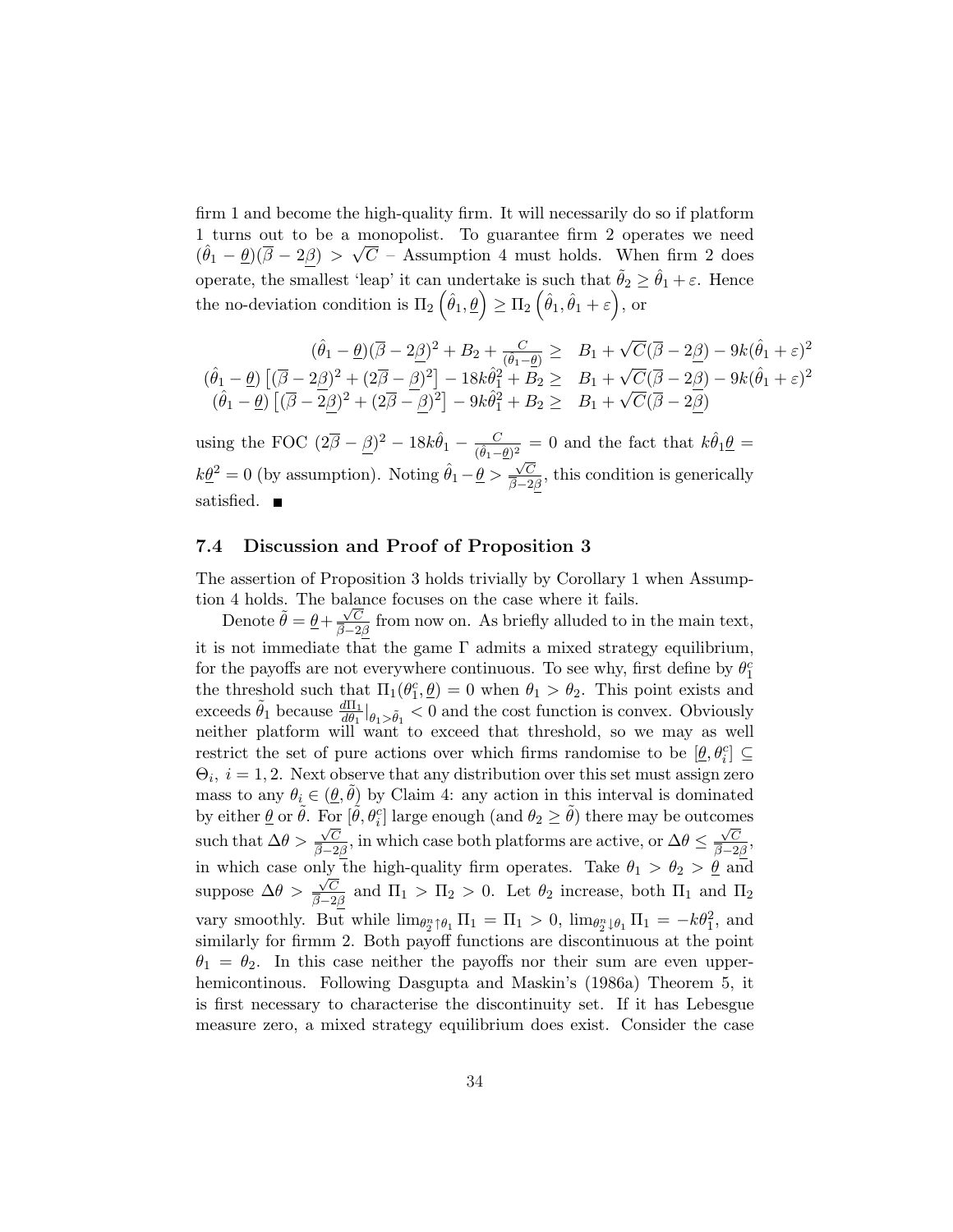where  $\theta_1 \ge \theta_2$  w.l.o.g. and define  $\Upsilon_0 =$ n  $(\theta_1, \theta_2) | \theta_1 = \theta_2, \theta_i \in [\tilde{\theta}_i, \theta_i^c]$   $\forall i$ o , the set on which the payoffs are discontinuous. Further define the probability measure  $\mu(\theta_1, \theta_2)$  over the set  $\Theta^N = {\underline{\theta_1}} \cup [\tilde{\theta_1}, \theta_1^c] \times {\underline{\theta_2}} \cup [\tilde{\theta_2}, \theta_2^c]$ . It is immediate that  $\Upsilon_0$  has Lebesgue measure zero, so that  $\Pr((\theta_1, \theta_2) \in \Upsilon_0)$ 0. Note that excluding the set  $\Upsilon_0$  is remarkably convenient, for we do not know whether an equilibrium of the price subgame even exists (refer Section 7.9). Through this construct we can side-step this problem entirely. Next we claim

**Lemma 7** Suppose  $\theta_1 = \theta_2 = \underline{\theta}$ , an equilibrium in mixed strategies exists in the consumer price subgame.

The reader may recall that existence of a pure strategy Nash equilibrium is ruled out by Proposition 10 when  $\theta_1 = \theta_2$ . In addition, a mixed strategy equilibrium in prices is not guaranteed to exist for all values of  $\theta_1 = \theta_2$ . Here it holds because  $\theta_1 = \theta_2 = \underline{\theta}$  implies no ex post loss for either party. As each platform's payoffs are bounded below at zero and only one of them can operate (except at  $p_1^R = p_2^R$ ), their sum is almost everywhere continuous, except for the set of pairs  $(p_1^R = p_2^R)$ , which has measure zero.

**Proof.** Let  $\theta_1 = \theta_2 = \underline{\theta}$ . The sum of profits  $\Pi = \Pi_1 + \Pi_2$  is almost everywhere continuous. Either  $\Pi = \Pi_1 > 0 \,\forall p_1^R \leq p_2^R$ , or  $\Pi = \Pi_2 > 0 \,\forall p_1^R >$  $p_2^R$ , both of which are continuous except at  $p_1^R = p_2^R$ , where  $\Pi = \Pi_1 + \Pi_2 = 0$ . But the set  $\Psi = \{(p_1^R, p_2^R) | p_1^R = p_2^R, (p_1^R, p_2^R) \in \mathbb{R}^2\}$  has Lebesgue has Lebesgue measure zero. Theorem 5 of Dasgupta and Maskin (1986a) directly applies and guarantees existence of an equilibrium in mixed strategies.  $\blacksquare$ 

Therefore the pair  $\theta_1 = \theta_2 = \underline{\theta}$  may be part of an equilibrium of the overall game. Then Proposition 3 asserts that a mixed strategy equilibrium of the game  $\Gamma$  exists.

**Proof.** We only need showing that the payoff functions  $\Pi_i$  i = 1, 2 are lower-hemicontinuous in their own argument  $\theta_i$ . Without loss of generality, fix  $\theta_1 > \theta_2$ . We know that  $\Pi_1$  is continuous for any  $\theta_1 > \theta_2$  (refer Section 7.2). From Claim 4 it is immediate that  $\Pi_2$  is continuous for  $\theta_1 > \theta_2$ . Last, for  $i = 1, 2$ ½

$$
\Pi_i = \begin{cases} 0, & \text{if } \theta_1 = \theta_2 = \underline{\theta}; \\ -k\theta_i^2, & \text{if } \theta_1 = \theta_2 > \underline{\theta}. \end{cases}
$$

that is,  $\Pi_i$ ,  $i = 1, 2$  is l.h.c. Since  $(\theta_2, \theta_1)$  s.t  $\theta_2 = \theta_1 \in \Upsilon_0$ , Theorem 5 in Dasgupta and Maskin (1986a) can be applied, whence an equilibrium in mixed strategies must exist.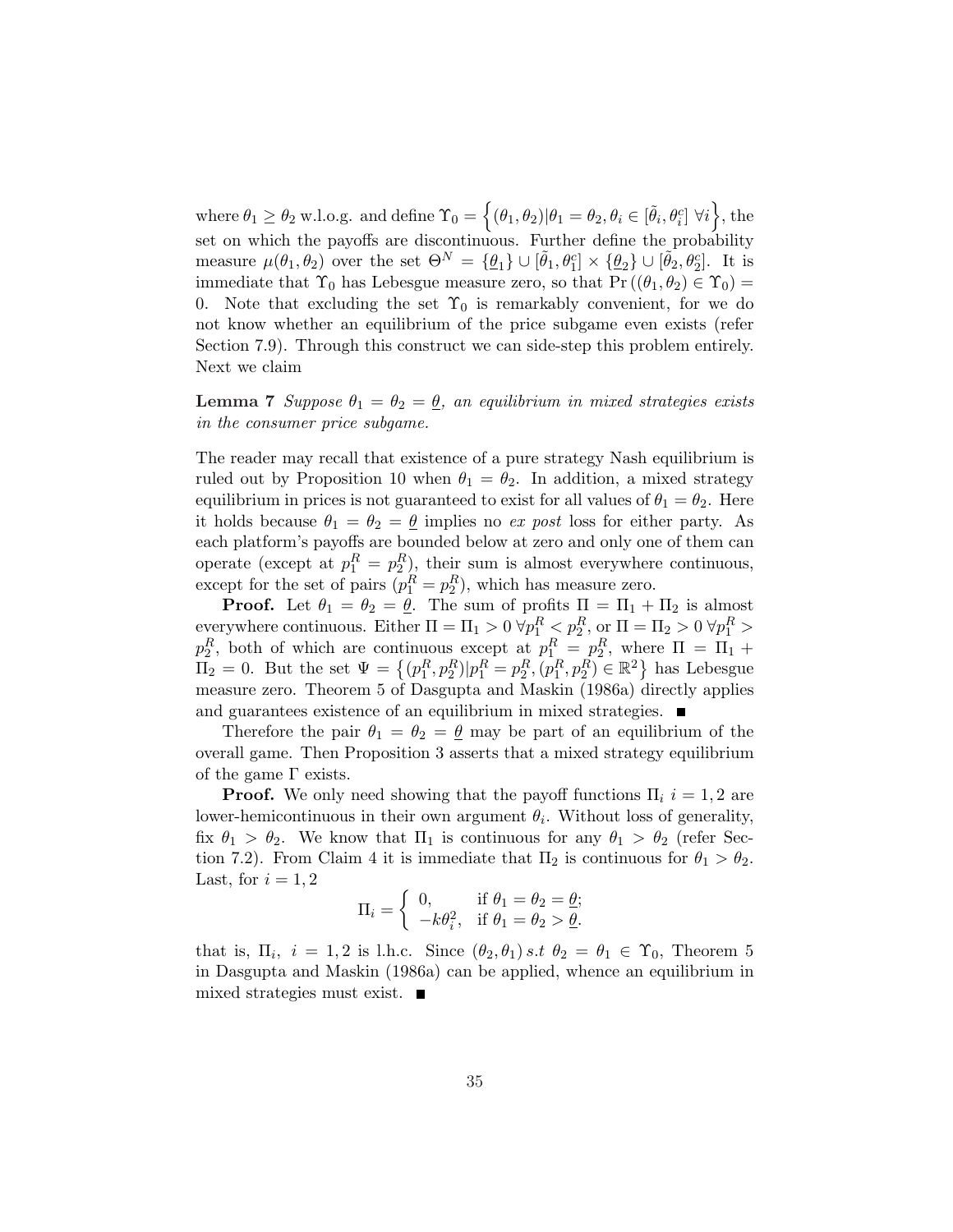## 7.5 Proof of Proposition 4

Let  $\theta_i^c$  denote the upper bound of the support of the distributions, a precise definition of which we will provide later. While Sharkey and Sibley (1993) provide an appealing approach to characterise mixed strategies in a problem of entry with sunk cost, it does not quite apply here. Indeed there is no proper entry stage and the payoffs depend not just on the ranking of the firms' decisions  $(\theta_1, \theta_2)$ , but on the difference  $\theta_1 - \theta_2$ . This implies, in particular, that playing  $\theta_i = \underline{\theta}$  cannot be interpreted as a decision to not enter the market because  $\Pi_i(\underline{\theta}_i, \theta_j) > 0$  for  $\theta_j$  such that  $\Delta \theta > \frac{2e(\overline{A} + \underline{A})}{\overline{\beta} - 2\beta}$ . Let  $H_i(\theta_i)$  be the distribution over  $-i$ 's payoff realisations for  $\theta_i \in \left[\tilde{\theta}, \theta^c\right] \cup \{\underline{\theta}\}.$  $\beta - 2\beta$ For any play  $\theta_2$ , write the expected profit of firm 2 as

$$
\mathbb{E}_{\theta_1} \left[ \Pi_2(\theta_1, \theta_2) \right] = H(\underline{\theta}_1) \Pi_2(\underline{\theta}_1, \theta_2) +
$$
  

$$
\int_{\tilde{\theta}_1}^{\theta_1' = \theta_2} \Pi_2(s, \theta_2) dH_1(s) + \int_{\theta_1' = \theta_2}^{\theta_2'} \Pi_2(s, \theta_2) dH_1(s)
$$
(13)

with an atom at  $\underline{\theta}_1$ . With probability  $\int_{\tilde{\theta}_1}^{\theta'_1=\theta_2}$  $\frac{\partial u_1 - \partial v_2}{\partial t_1} dH_1(s)$  it plays  $\theta_1$  such that medium 2 is the dominant firm  $(\theta_2 \ge \theta_1)$ . With probability  $\int_{\theta'_1 = \theta_2}^{\theta_1^c} dH_1(s)$  it is the dominant firm (the second integral). In this latter case,  $\Pi_2(\theta_1, \theta_2)$  $-k\theta_2^2 < 0$ . We first claim

**Lemma 8** There is a mass point at  $\underline{\theta}_i$ . More precisely,

$$
\forall i, H_i(\underline{\theta}_i) \in (0,1)
$$

**Proof.** Suppose  $H_1(\underline{\theta}_1) = 1$ , then  $\arg \max \mathbb{E}_{\theta_1} [\Pi_2(\underline{\theta}_1, \theta_2)] = \tilde{\theta}_2$ , so  $H_2(\underline{\theta}_2) =$ 0 and  $H_2(\theta_2)$  assigns full mass at  $\tilde{\theta}_2$ . But then firm 1 should play some  $\theta_1 > \tilde{\theta}_2$  and become the monopolist. If  $H_1(\underline{\theta}_1) = 0$  it necessarily plays  $\theta_1 > \theta_2$  and become the monopolist. If  $H_1(\underline{\theta}_1) = 0$  it necessarily plays<br>on  $\left[\tilde{\theta}_1, \theta_1^c\right]$  and playing  $\tilde{\theta}_2$  is a dominated strategy for firm 2. It therefore assigns no mass at this point. But then  $\forall \theta_2 \in (\tilde{\theta}_2, \theta_2^c], \Pi_1(\underline{\theta}_1, \theta_2) > 0$  and platform 1 should shift some mass to  $\underline{\theta}_1$ .

The equilibrium conditions write  $\forall \theta_i \in \Theta_i^N$ ,

$$
\mathbb{E}_{\theta_j} [\Pi_i(\theta_i, \theta_j)] = \Pi_i(\underline{\theta}_i, \tilde{\theta}_j)
$$
  
\n
$$
\Pi_i(\underline{\theta}_i, \tilde{\theta}_j) = 0
$$
\n(14)

The first line asserts that the expected payoff cannot be worse than if not investing for sure and the second one that if not investing for sure, a platform can only expect zero profits. Thus expected profits in the mixed-strategy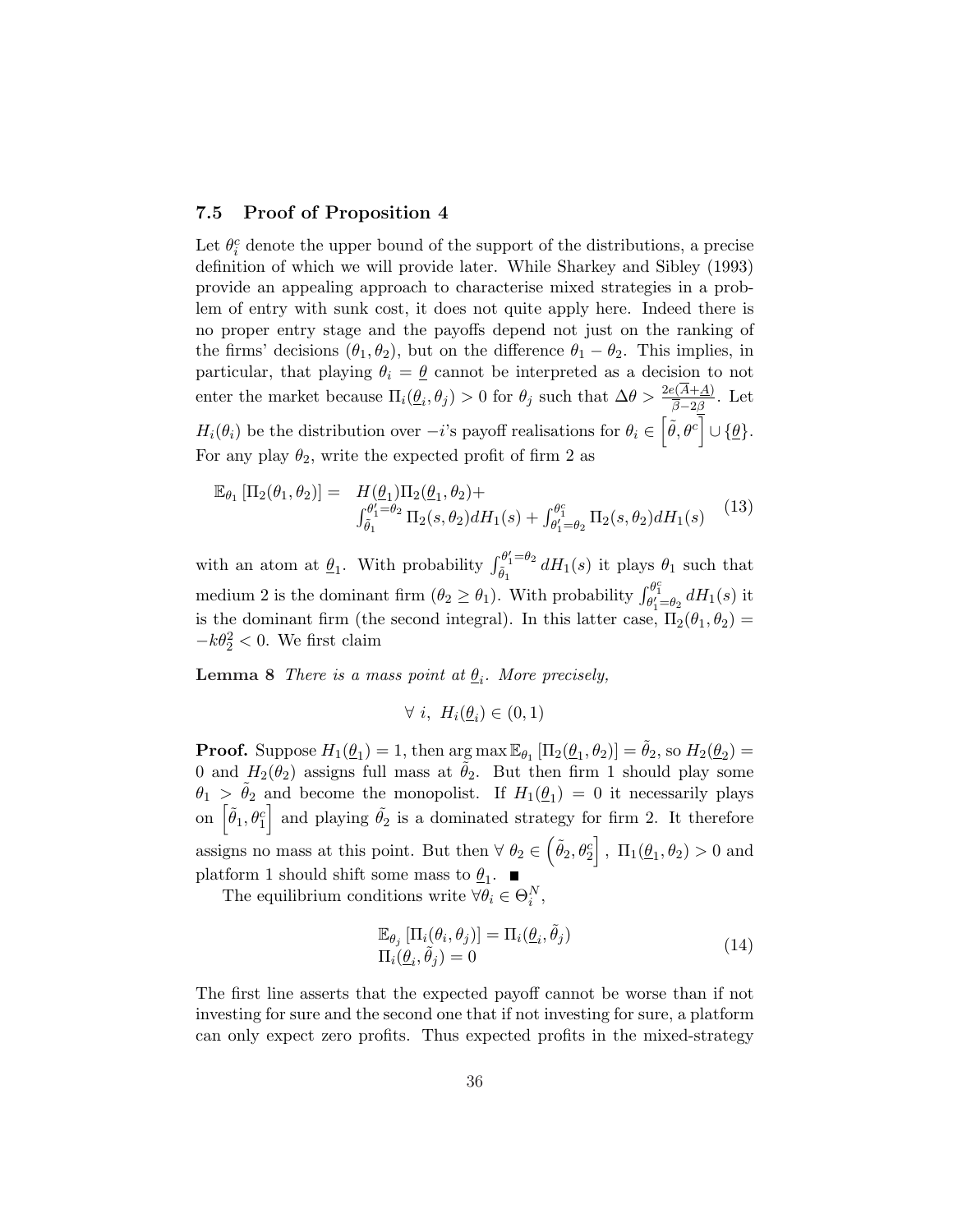equilibrium must be zero. We next need to determine the upper bound  $\theta_i^c$ of the support of  $H_i(\theta_i)$  for each platform  $i = 1, 2$ . As a consequence of Lemma 8 it solves either

$$
\Pi_i(\underline{\theta}_j, \theta_i^c) = 0
$$

or

$$
\Pi_i(\tilde{\theta}_j, \theta_i^c) = 0
$$

hence

**Lemma 9** 
$$
\theta_i^c = \max \left\{ \theta_i' | \Pi_i(\underline{\theta}_j, \theta_i') = 0, \Pi_i(\tilde{\theta}_j, \theta_i') = 0 \right\}
$$

**Proof.** Let  $\theta'_i$  solve  $\Pi_i(\underline{\theta}_j, \theta'_i) = 0$  and  $\theta''_i$  solve  $\Pi_i(\tilde{\theta}_j, \theta''_i) = 0$ . Suppose  $\theta_i' < \theta_i''$  and  $\theta_i^c = \theta_i'$ : there is a measure  $\theta_i'' - \theta_i'$  on which i places zero weight. Then j should shift at least some weight to  $\theta'_i + \epsilon$ ,  $\epsilon > 0$  and small, to obtain  $\mathbb{E}_{\hat{H}(\theta_i)}[\Pi_j] > 0 = \mathbb{E}_{\theta_i}[\Pi_j(\theta_i, \theta_j)]$  (where  $\hat{H}(\cdot)$  is an alternative distribution). Clearly this extends to any  $\theta_i \in [\theta'_i, \theta''_i)$ .

Rewriting the equilibrium condition (14)

$$
\forall \ \theta_j \in \Theta_j^N, \ H_i(\underline{\theta}_i) R_j(\underline{\theta}_i, \theta_j) + \int_{\tilde{\theta}_i}^{\theta'_i = \theta_j} R_j(s, \theta_j) dH_i(s) = k\theta_j^2
$$

where  $R_i(\theta_i, \theta_j)$  stands for platform *i*'s revenue (gross of costs). Hence Proposition 4, the proof of which we complete below. **Proof.** Existence is established by Proposition (3). For any play  $\theta_i$ , total revenue  $R_j(\theta_i, \theta_j)$ is decreasing in  $\theta_j \in \Theta_j^M$  – refer Conditions (8) and (9). Thus for any distribution  $H_i(\theta_i)$  the LHS is decreasing while the RHS is strictly increasing.

# 7.6 Elements of Proof of Proposition 5 – unique subgame perfect equilibrium of the Shaked and Sutton model

In the Shaked and Sutton (1982) model there exists a unique equilibrium in the price subgame. In the first stage of the game, firms solve

## Problem 2

$$
\max_{\theta_i \in \Theta_i} \ p_i^* D_i - k \theta_i^2
$$

subject to

$$
\theta_{-i} \in \Theta^N_{-i}
$$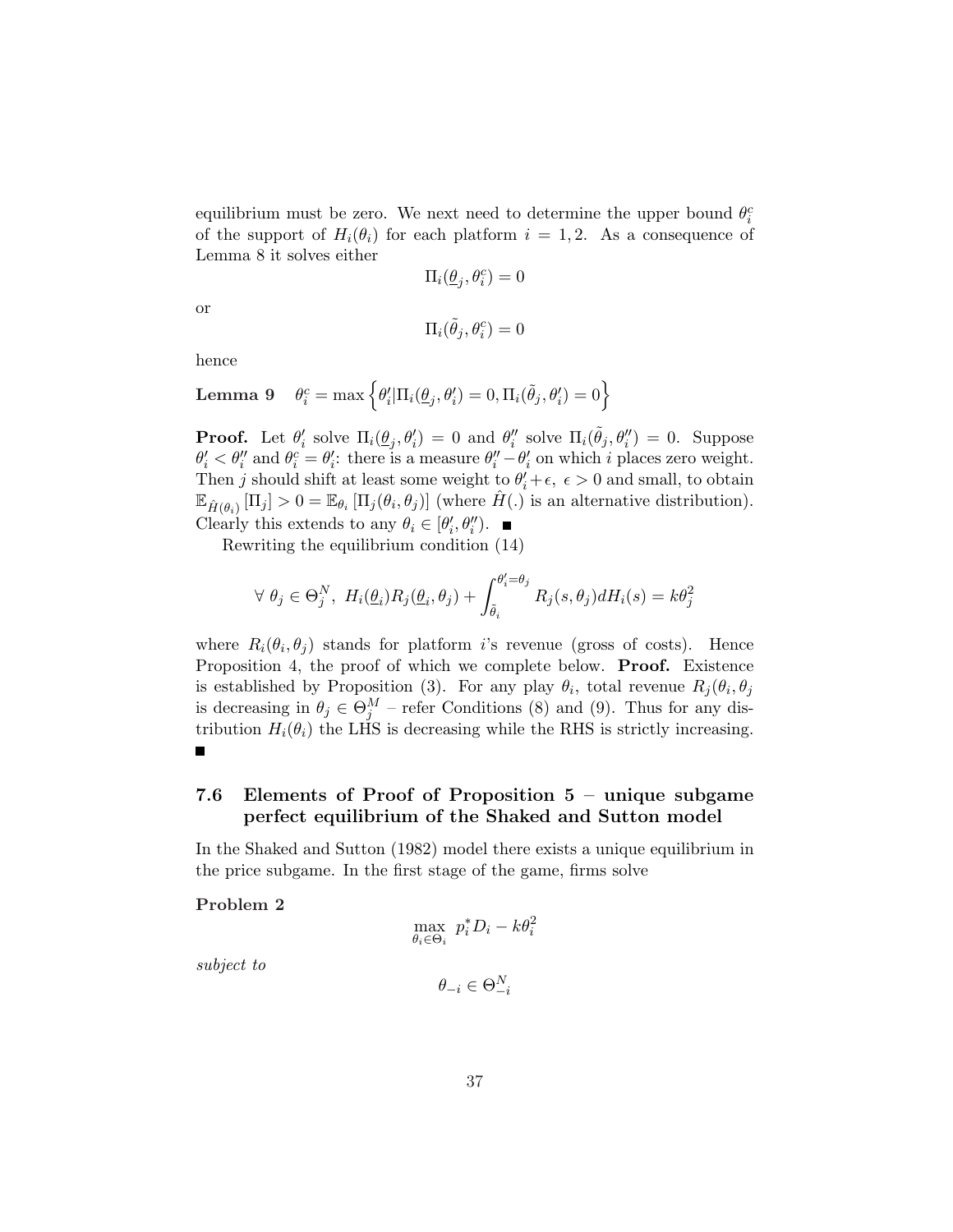for  $i = 1, 2$  and with demand  $D_1 = \frac{1}{3}$ 3 ¡  $2\overline{\beta}-\beta$ ¢ ,  $D_2 = \frac{1}{3}$ 3 ¡  $\overline{\beta}-2\beta$ ¢ and prices  $p_1 = \frac{\Delta\theta}{3}$ 3 ¡  $2\beta-\beta$ µ<br>∖  $, p_2 = \frac{\Delta \theta}{3}$ 3 ¡  $\beta-2\beta$ ¢ , respectively. This problem is concave  $\forall i$ , and, given equilibrium prices  $p_i^*$   $\forall i$ , has obvious maximisers  $\theta_2^0 = \underline{\theta}$  and  $\theta_1^0 = \frac{1}{2l}$  $\overline{2k}$  $2\overline{\beta}-\beta$  $\frac{\partial^2 \vec{B}}{\partial \vec{B}} \left( \vec{B} \right)^2$  with  $\theta_1^0 < \bar{\theta}$  thanks to  $k > \frac{(2\bar{\beta} - \beta)^2}{18\bar{\theta}}$  $\frac{\partial^2 P}{\partial \overline{\theta}}$ . These individually optimal maximisers also form a Nash equilibrium, for although  $\Pi_1$ ¡  $\theta_1^0, \theta_2^0$  $\frac{1}{\sqrt{2}}$  $> \Pi_2$ ¡  $\theta_1^0, \theta_2^0$ a<br>`  $\forall k > 0$ <sup>17</sup>, it is also true that

Claim 5  $\ddot{\hat{\theta}}_2 > \theta_1^0$  such that  $\Pi_2$  $\overline{a}$  $\theta_1^0, \tilde \theta_2$ ´  $\geq \Pi_2$ ¡  $\theta_1^0, \theta_2^0$ ¢ .

**Proof.** Consider a deviation  $\tilde{\theta}_2 = \theta_1^0 + \epsilon$ ,  $\epsilon$  arbitrarily small. We can compute firm 2 profit from this deviation as  $\Pi_2$  $\frac{1}{2}$  $\theta_1^0, \tilde \theta_2$ ´  $= \epsilon$  $^{\prime}$ . 2β−β 3  $\frac{1}{2}$  $-k\tilde{\theta}_2^2 < 0$  and the marginal profit  $\left(\frac{2\overline{\beta}-\beta}{3}\right)$  $\frac{1-\beta}{3}$   $-2k(\theta_1^0+\epsilon)<0.$  $\sqrt{2}$ 

This completes the equilibrium characterisation of the benchmark model.

#### 7.7 Proof of Proposition 6

п

Uniqueness of the subgame-perfect equilibrium renders the comparative statics exercise valid. For the first line, recall that  $\theta_2^* = \underline{\theta}$  is a strictly dominant strategy when an equilibrium exists, whence  $\theta_2^*$  is independent of e. Item (**b**) is stated and proven in Section 7.2. To show concavity, differentiate  $\frac{d\theta_1^*}{de}$ once more and rearrange to find

$$
\frac{d^2\theta_1^*}{de^2} = \frac{8(\overline{A} + \underline{A})}{\left[-(\Delta\theta)^3\phi'\right]^2} \left[\frac{d\theta_1^*}{de}e\left((\Delta\theta)^3 18k + 2C\right) - \Delta\theta\left(\phi' + 4C\right)\right]
$$

Since  $\phi' \geq 0$  it is immediate that  $\frac{d^2\theta_1^*}{de^2} < 0$ . Next (c) obtains from the definitions of equilibrium advertising prices together with items (**b**):  $\frac{dp_1^A}{de}$  =  $\left(\overline{\beta} + \underline{\beta}\right) + 4e^{\frac{\Delta\theta - e^{\frac{d\theta_1^*}{de}}}{\left(\Delta\theta\right)^2}}$ and  $\sqrt{\overline{A}} > (\overline{\overline{B}} + \underline{\beta}) + 4e \frac{\Delta \theta - e \frac{d\theta_1^*}{\overline{A}}}{(\Delta \theta)^2}$ √  $\overline{\underline{A}} = \frac{dp_2^A}{de} > 0.$  Ascertaining the behaviour of consumer prices (d) is equally simple:  $\frac{dp_1^R}{de}$  = <sup>17</sup>We can readily compute these profits with closed form solutions:  $\Pi_1 > \Pi_2 \Leftrightarrow$ <br>  $\left(2\overline{\beta}-\beta\right)^2 \left[1-(2\overline{\beta}-\beta)^2 - \alpha\right] + \left(2\overline{\beta}-\beta\right)^2 \left[1-(2\overline{\beta}-\beta)^2 - \alpha\right] + \alpha$ e ca<br>、2「  $(2\overline{\beta}-\beta$  $\frac{c}{2}$ յլ<br>- $\sqrt{\overline{\beta}}-2\beta$ profi<br>、2「 with<br> $(2\overline{\beta}-\beta)$  $\frac{10}{12}$  $\frac{1}{1}$ 

3  $\frac{1}{2k}$ 3  $-\underline{\theta}$ > 3  $\frac{1}{2k}$ 3  $-\underline{\theta}$ , which can be re-arranged as  $\theta_1^0 \left| \frac{1}{2} + \frac{2}{3} \right|$  $\begin{bmatrix} 0 & 0 \\ 0 & 1 \end{bmatrix}$ ββ  $\left|\frac{\partial \underline{\mathcal{P}}}{\partial \overline{\mathcal{P}} - \beta^2}\right| > \underline{\theta}$ , and always holds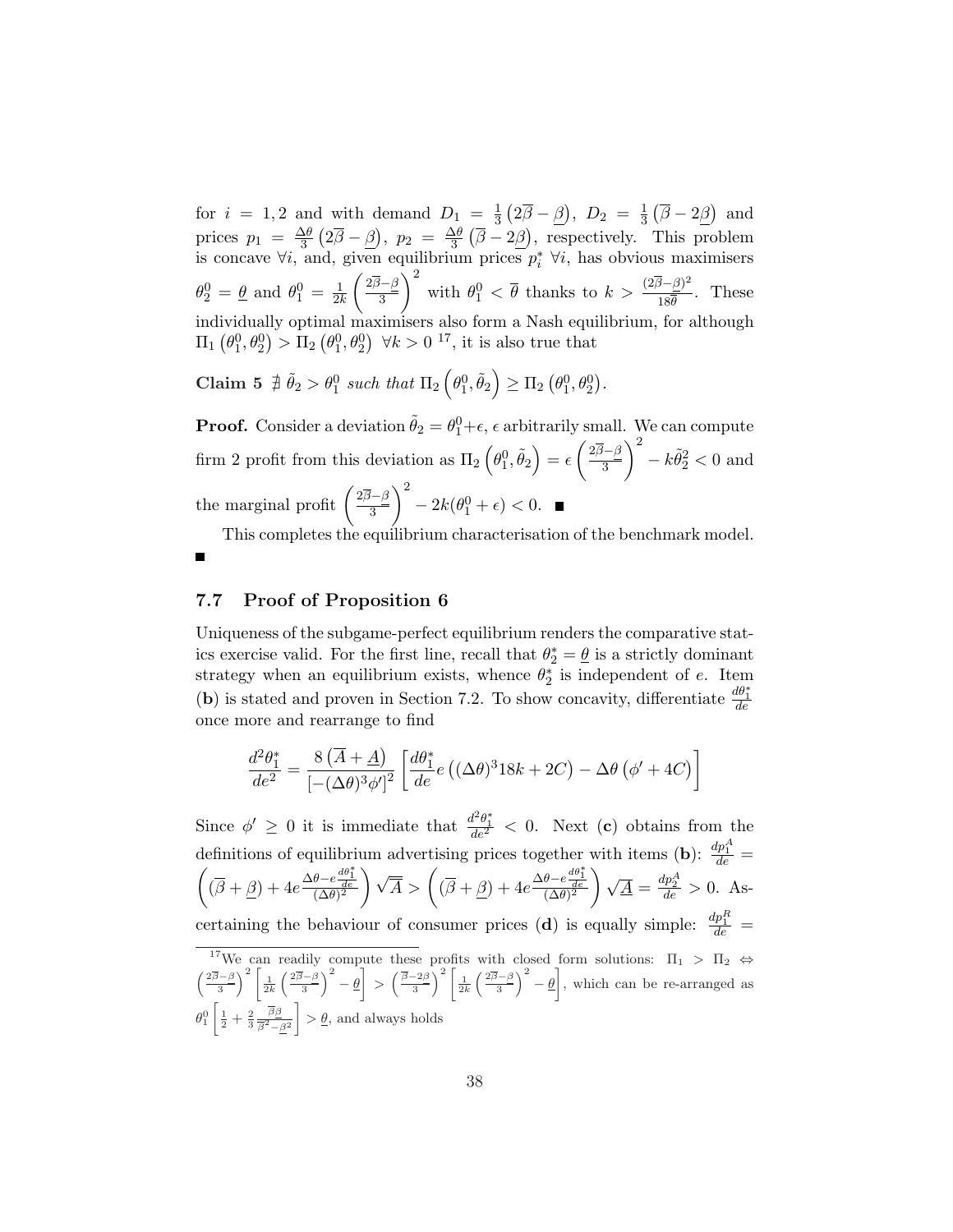1 3  $\int \frac{d\theta_1^*}{de}(2\overline{\beta} - \underline{\beta}) + 2(\underline{A} - 2\overline{A})$ i  $\langle \frac{1}{3}$ 3  $\int \frac{d\theta_1^*}{de} (\overline{\beta} - 2\underline{\beta}) + 2(2\underline{A} - \overline{A})$ i  $= \frac{dp_1^R}{de} < 0.$ For (e), call on the definitions of consumer demands; in particular, we can compute  $\frac{dD_1^R}{de} = \frac{2}{3\Delta}$  $\frac{2}{3\Delta\theta}(\overline{A}+\underline{A})$ µ<br>>  $1-\frac{e\frac{d\theta_1^*}{de}}{\Delta\theta}$ ui.<br>V > 0, and the rest of the statement is obvious. To show (f), differentiate the profit function, which yields

$$
\frac{d\Pi_1}{de} = \frac{1}{9} \left[ \frac{d\theta_1^*}{de} (2\overline{\beta} - \underline{\beta})^2 + \frac{dB_1}{de} + \frac{8e(\overline{A} + \underline{A})^2 \Delta \theta - C\frac{d\theta_1^*}{de}}{(\Delta \theta)^2} \right] - 2k\theta_1^* \frac{d\theta_1^*}{de}
$$

Collecting the terms and recalling the definition of the FOC of (8), this rewrites  $\frac{d\Pi_1}{de} = \frac{dB_1}{de} + \frac{8e(\overline{A}+\underline{A})^2}{\Delta\theta} > 0$ . That  $\Pi_1$  is concave is obvious, too.

## 7.8 Proof of Proposition 7

When  $e$  is large enough platform 1 (the high-quality firm) prefers playing such that  $\Delta\theta = \frac{2e(A+\underline{A})}{\overline{2} \cdot 2\overline{A}}$  $\frac{\partial (A+\underline{A})}{\partial -2\beta} \equiv z(e)$  for any  $\theta_2$  (and  $\theta_1$  not so large as to induce negative profits). Its payoffs when  $\Delta \theta \leq z(e)$  are given by the second line of (8), where  $B_1(e) = 2e(2\overline{\beta} - \beta)(2\underline{A} - \overline{A})$ . This can re-arranged as

$$
\pi_1(e,\theta) = \frac{1}{9} \left[ \Delta\theta \left( 2\overline{\beta} - \underline{\beta} \right)^2 + 2e[\underline{A}(5\overline{\beta} - 4\underline{\beta}) - \overline{A}(\overline{\beta} + \underline{\beta})] \right] - k\theta_1^2
$$

for  $\Delta \theta \leq z(e)$  and

$$
\pi_1(e,\theta) = \frac{1}{9} \left[ \Delta \theta \left( 2\overline{\beta} - \underline{\beta} \right)^2 + B_1(e) + \frac{[2e(\overline{A} + \underline{A})]^2}{\Delta \theta} \right] - k\theta_1^2
$$

if  $\Delta\theta > z(e)$ . Let  $\overline{\pi}_1(e,\theta) = \max \pi_1(e,\theta)$  for any pair  $\theta_1 > \theta_2$  such that  $\Delta\theta = z(e)$ . This is an upper bound on firm 1's profits for any play by firm 2. Clearly  $\overline{\pi}_1(e, \theta)$  is maximised for  $\theta_2 = \underline{\theta}$ . Recall that we denote the corresponding value of  $\theta_1$  by  $\tilde{\theta}_1$ . For any e and  $\theta_2$ ,  $\frac{\partial \pi_1(e,\theta)}{\partial \theta_1}$  $\frac{\partial^2 \Theta}{\partial \theta_1} > 0$  when  $\Delta\theta < z(e)$  and  $\frac{\partial \overline{\pi}_1(e,\theta)}{\partial \theta_1} < 0$  when  $\Delta\theta = z(e)$  and  $\theta_2 > \underline{\theta}$ . Therefore  $\overline{\pi}_1(e,\theta)$ reaches zero for some value  $\theta'_1 \leq \theta_1^c$ . Thus no firm will play out of these bounds. More precisely,

$$
\frac{\partial \pi_1(e,\theta)}{\partial \theta_1} = \frac{2\overline{\beta} - \beta}{9} - 2k\theta_1 > 0, \text{ when } \Delta\theta < z(e) \text{ and}
$$
  

$$
\frac{\partial \pi_1(e,\theta)}{\partial \theta_1} = \frac{2\overline{\beta} - \beta}{9} - 2k\theta_1 < 0, \text{ for } \Delta\theta = z(e), \ \theta_2 > \underline{\theta}.
$$

with max  $\frac{\partial \pi_1(e,\theta)}{\partial \theta_1}$  reached for  $\theta_2 = \underline{\theta}$ . Since arg max  $\Pi_1(\theta_1,\theta_2) > \tilde{\theta}_1$  when  $\theta_2 > \underline{\theta}$ , it follows that

$$
\frac{\partial \pi_1(e,\theta)}{\partial \theta_1} < \big|\frac{\partial \overline{\pi}_1(e,\theta)}{\partial \theta_1}\big|
$$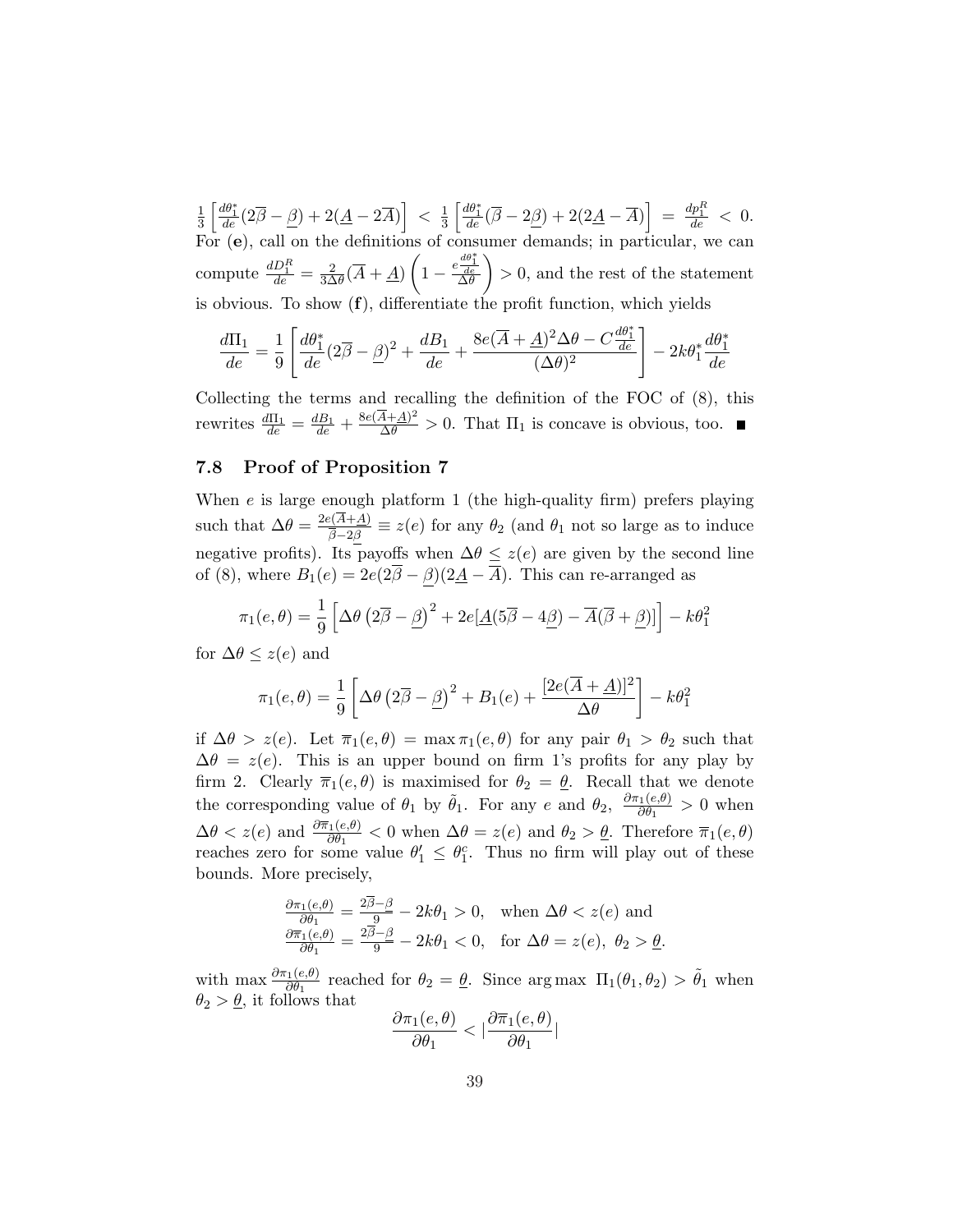and therefore  $|\tilde{\theta}_1 - \theta_1^c| < z(e)$ .

## 7.9 Analysis and presentation of symmetric equilibria

In this section we study a constrained version of the problem, that of symmetric equilibria. Given the profit function (2), the following result will be useful throughout. Suppose without loss of generality that firm 1 is the high-quality platform for advertisers, that is  $e_1 > e_2$ .

**Lemma 10** For any quality profile  $(\theta_1, \theta_2)$  and any pair of action  $(p_1^R, p_2^R)$ , there are three pure strategy equilibria in the advertising market. When  $e_2 > 0,$ 

$$
p^A_1(\theta,p^R)=c+\frac{1-G(\hat\alpha)}{g(\hat\alpha)}\Delta e>p^A_2(\theta,p^R)=c+\frac{G(\hat\alpha)-G(\frac{p_2^A}{e_2})}{e_2g(\hat\alpha)-g(\frac{p_2^A}{e_2})\Delta e}e_2\Delta e
$$

When  $e_1 > e_2 = 0$ , platform 1 is a monopolist. The equilibrium is a pair of prices such that

$$
\frac{p_1^{AM}-c}{p_1^{AM}}=\frac{1}{\eta^A}>p_2^A=0
$$

The third equilibrium entails  $e_1 = e_2$ , whence

$$
p_1^A(\theta, p^R) = p_2^A(\theta, p^R) = c
$$

Equilibrium prices, quantities and profits are functions of the actions chosen in the consumer market, which are summarised by the externality variable  $e(D_i^R)$ . In the first equilibrium quantities are  $q_1^A(\theta, p^R) = 1 - G(\hat{\alpha}) >$  $q_2^A(\theta, p^R) = G(\hat{\alpha}) - G\left(\frac{p_2^A}{e_2}\right)$  and necessarily advertising profits  $\overline{\Pi}_1^A$  $l_1^A(\theta, p^R) >$  $\underline{\Pi}_2^A(\theta,p^R)>0.$  In the monopoly case, they read  $q_1^{AM}(\theta,p^R)=1-G\left(\frac{p_1^{AM}}{e_1}\right)>0$  $\left( \begin{array}{cc} \circ & \circ & \circ \\ \circ & \circ & \circ \end{array} \right)$  $q_2^A=0$ , and obviously  $\overline{\Pi}_1^{AM}$  $I_1^{AM}(\theta, p^R) > \Pi_2^A(\theta, p^R) = 0$ . In the symmetric equilibrium,  $q_1^A = q_2^A = \frac{1}{2}$  $\overline{2}$ ¡  $1-G$  $\frac{r}{c}$  $(p^2) > H_2(\sigma, p^2) = 0$ . In the symmetric equi-<br>  $\begin{pmatrix} \frac{c}{c} \end{pmatrix}$  and necessarily  $\Pi_1^A(\theta, p^R) = \Pi_2^A(\theta, p^R) =$ 0. The number of equilibria in this subgame follows the number of permutations of the leadership role.

**Proof.** The symmetric equilibrium obtains directly from Bertrand competition when  $e_1 = e_2$ . Suppose  $e_1 > e_2 = 0$  – for whatever reason. Platform 2 has no customers in the advertising market since  $v_2 \leq 0$  and therefore  $q_2^A = 0$ . Consequently firm 1 optimally prices in the advertising market using the monopoly pricing rule

$$
\frac{p_1^A - c}{p_1^A} = \frac{1}{\eta^A}
$$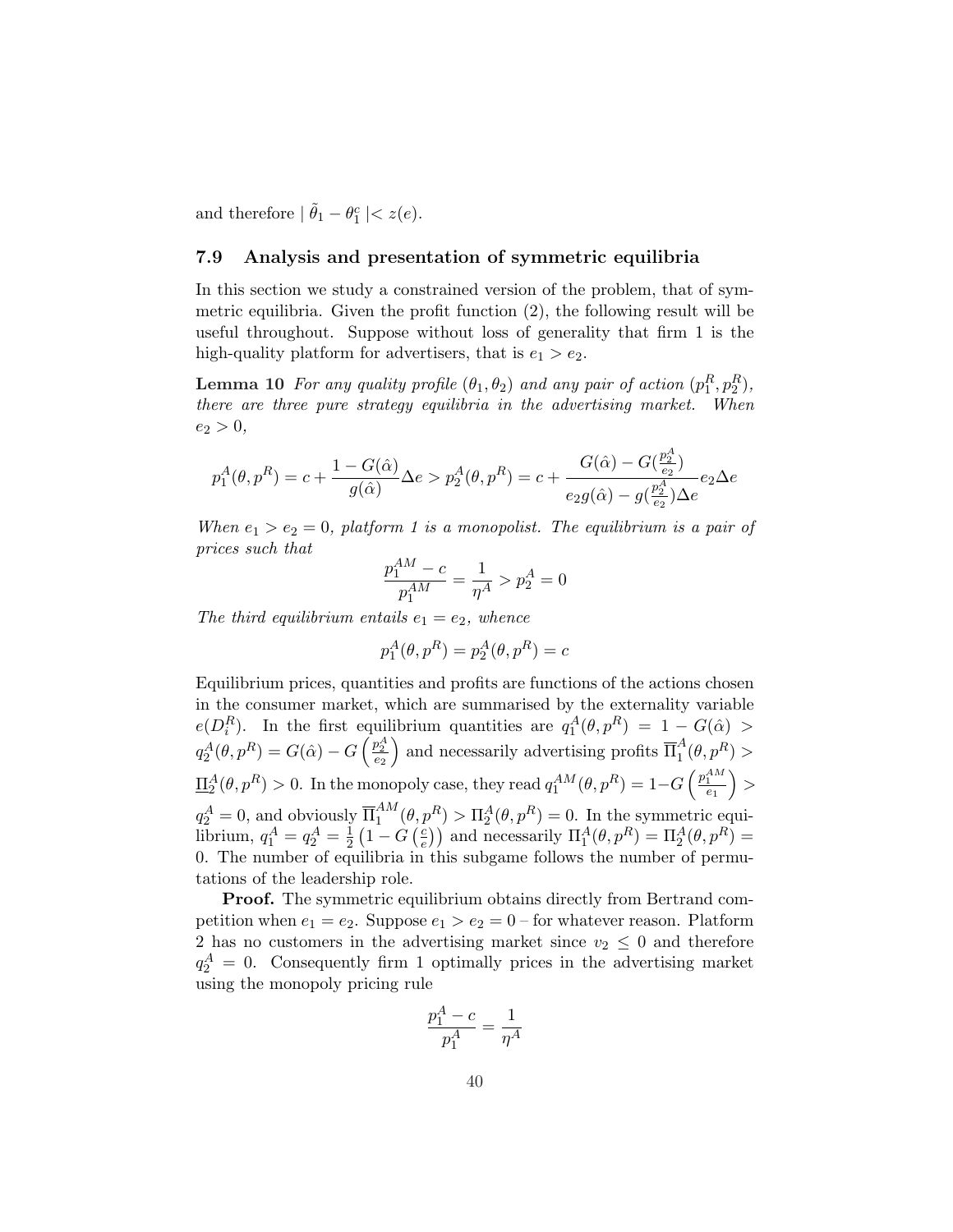where  $\eta^A$  denote the price elasticity of demand. The reverse obtains when  $e_2 > e_1 = 0$ . In an equilibrium where both firms are active and  $e_1 > e_2 > 0$ we necessarily have  $p_1^A > p_2^A$ . If not,  $\alpha e_1 - p_1^A > \alpha e_2 - p_2^A$  for any  $\alpha$  and  $q_2^A = 0$ . We also have

Claim 6 In equilibrium,  $1 - G(\hat{\alpha}) > G(\hat{\alpha}) - G$  $\left(\frac{p_2^A}{e_2}\right)$ ´ .

**Proof.** By contradiction. Suppose that in equilibrium (at prices  $\hat{p}_i^A$ ,  $i =$ 1, 2),  $1-G(\hat{\alpha}) \leq G(\hat{\alpha}) - G\left(\frac{\hat{p}_2^A}{e_2}\right)$ . The necessary first-order conditions for both firms imply

$$
\frac{g(\hat{\alpha})}{\Delta e}(\hat{p}_1^A - c) \leq \left(\frac{g(\hat{\alpha})}{\Delta e} - \frac{g\left(\frac{\hat{p}_2^A}{e_2}\right)}{e_2}\right)(\hat{p}_2^A - c)
$$

which is obviously impossible when  $\hat{p}_1^A > \hat{p}_2^A$ .

The fact that  $\overline{\Pi}_1^A > \underline{\Pi}_2^A$  follows directly. Furthermore,  $\Pi_2^A > 0$  since  $\hat{p}_2^A > c$  and firm 2 faces strictly positive demand. This concludes the proof of the Lemma.

## 7.9.1 Symmetric equilibria

This section presents a fairly intuitive result when platforms are constrained in their actions. Such constraints may owe to technological limitations, as in Proposition 9, below or be somewhat more arbitrary (but nonetheless plausible), as in Proposition 10, further. Both are impossibility results, the first one resting on quite a familiar empirical observation.

**Proposition 9** Fix  $p_1^R = p_2^R = 0$ . A pure strategy equilibrium does not exist. If a mixed-strategy equilibrium exists, platforms set their advertising price as if each were a monopolist.

The conditions of this proposition and the results are a stylised version of the problem faced by free-to-air broadcasters, where access to the good cannot be controlled by the providers. Proposition 9 helps rationalising the giving away of free goods by media platforms that are naturally constrained in their pricing (for example local radio stations).

**Proof.** Given  $p_1^R = p_2^R = 0$ , consumer demand is given by

$$
D_i^R = \begin{cases} 1, & \text{if } \theta_i > \theta_j; \\ \frac{1}{2}, & \text{if } \theta_i = \theta_j; \text{ and} \\ 0, & \text{if } \theta_i < \theta_j. \end{cases}
$$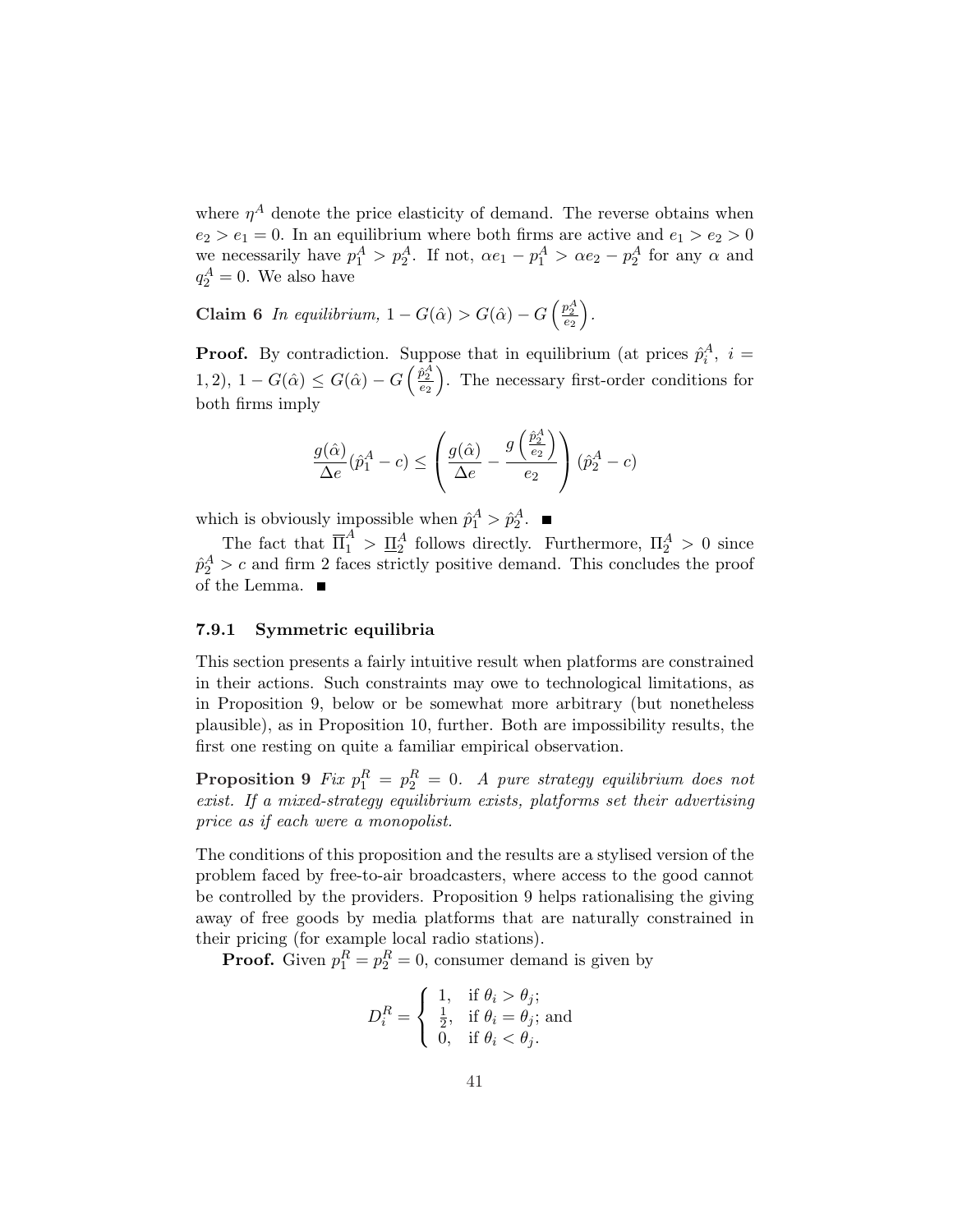for  $i \neq j$ ,  $i = 1, 2$ , whence platform i faces payoffs

$$
\Pi_i = \begin{cases}\n\Pi^{AM} - k(\theta_i), & \text{if } \theta_i > \theta_j; \\
-k(\theta_i), & \text{if } \theta_i = \theta_j; \\
0, & \text{if } 0 = \theta_i < \theta_j; \\
-k(\theta_i), & \text{if } \underline{\theta} < \theta_i < \theta_j.\n\end{cases}
$$

following directly from Lemma 10, and where  $\Pi^{AM}$  denotes monopoly profits in the advertising market when demand in the consumer market is  $D_i^R(0, \theta_i) = 1$ . In particular, suppose  $\theta_i = \theta_j$  such that  $\Pi_i^A(e, \theta_i) \geq 0$ and one of the platforms charges  $k(\theta_i)$ , j can offer  $k(\theta_i) - \epsilon$  and become a monopolist in advertising. Thus

Claim 7 When consumer prices are identical a pure strategy equilibrium cannot exist.

**Proof.** Given  $p_i^R = p_j^R = 0$ ,  $\theta_i > \theta_j$  implies that i is a monopolist and j faces negative payoffs for  $\theta_j > \underline{\theta}$ . Suppose  $\theta_i = \theta_j$ ; then  $e_i = e_j$  and any price advertising price  $k(\theta_i)$  leading to  $\Pi_i^A(e, \theta_i) \geq 0$  is dominated by  $k(\theta_i) - \epsilon$ , and j is a monopolist. There exists some quality level  $\tilde{\theta}$ , such that  $\Pi_i^{AM}(\tilde{\theta}_i, p_i^A) = 0$ . At this point firm j should not enter, but then i deviate slightly to  $\hat{\theta}_i - \epsilon$  and make a positive profit. Hence no pure strategy is deviation proof.  $\blacksquare$ 

A symmetric equilibrium in mixed strategies of this game is a pro-A symmetric equinorium in mixed strategies of this game is a pro-<br>file  $(\sigma^A, \sigma^{\theta})$  of distributions over price and quality parameter  $(p_i^A, \theta_i)_{i=1,2}$ . Since no dominated strategy can be part of a mixed strategy equilibrium, the set of pure strategies over which platforms randomise can be restricted the set of pure strategies over which platforms randomise can be restricted<br>to the subsets  $\left[\underline{\theta}, \tilde{\theta}\right]$ , where  $\tilde{\theta} = k^{-1} (\Pi^{AM})$ , and  $p_i^A$  as defined in Lemma 10. It is easier to first deal with the advertising market.

Claim 8 Irrelevance. In any symmetric, mixed-strategy equilibrium platforms will behave as strict monopolists in the advertising market.

**Proof.** The proof follows directly from the fact that firms necessarily play a mixed strategy equilibrium. Since  $\theta_i \in [\underline{\theta}, \tilde{\theta}_i]$   $\forall i$ , each event has probability zero and one platform will be a monopolist in the advertising market with certainty. It will therefore not face competition in this market and behave regardless of what its opponent does.  $\blacksquare$ 

Thus  $\sigma^A$  is necessarily degenerate and the only source of uncertainty is the choice of quality. It is not the object of this paper to characterise  $\sigma^{\theta}$ , the existence of which is not certain.  $\blacksquare$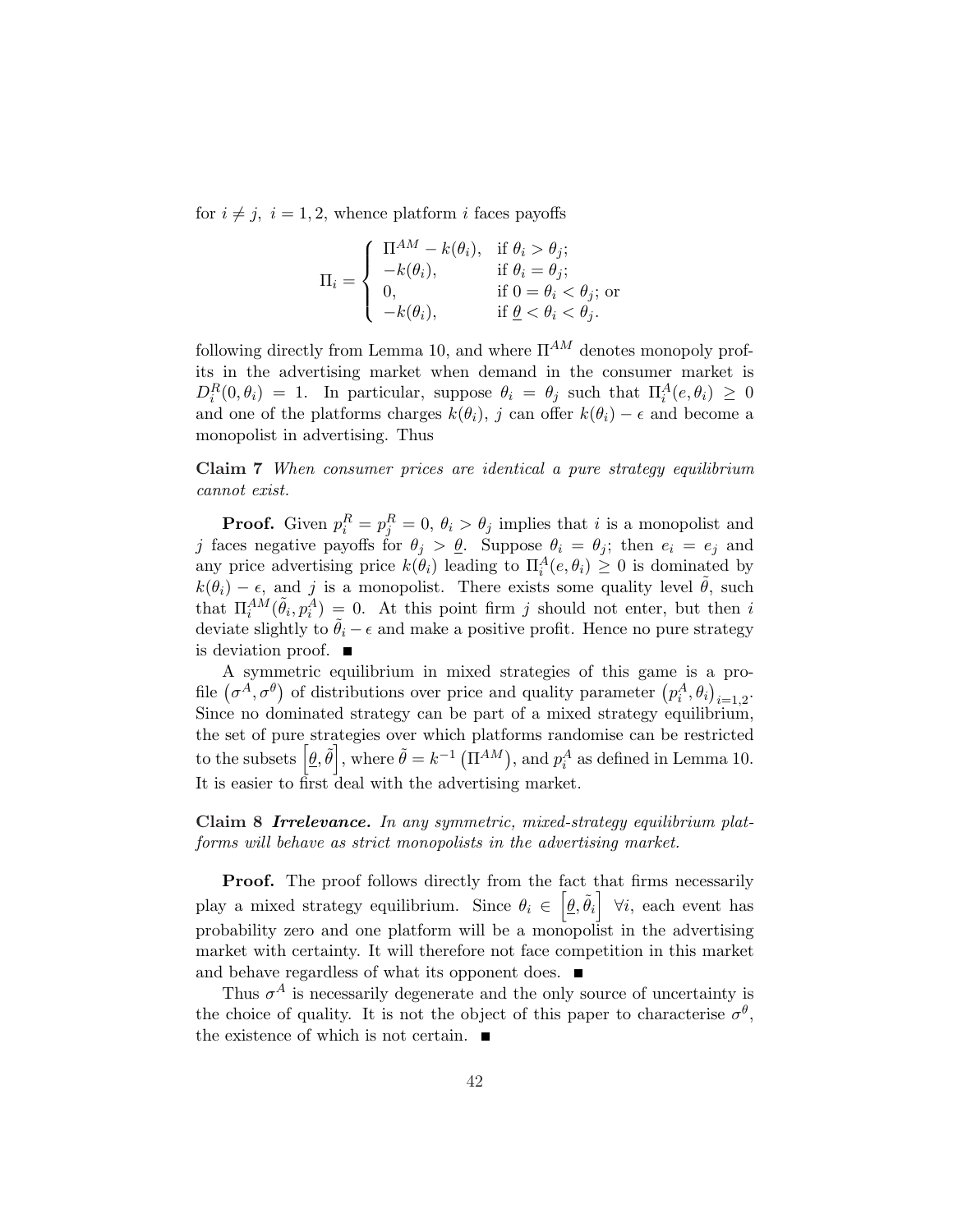Given symmetric consumer prices, platforms can only choose symmetric strategies in the remaining variables: they lose an instrument to compete and must follow the Bertrand logic of competition, however in quality. But this costly quality is a sunk cost by the time the pricing decision must be made in the advertising market. Therefore marginal-cost pricing in advertising cannot include the cost of producing the information good, which they also fail to recover from consumers. Symmetric qualities necessarily lead to the Bertrand result in advertising, whence the quality investment in the consumer market is necessarily too costly. However, if an equilibrium can be sustained in mixed strategies, players can foresee that only one of them will remain. So they select their distributions anticipating the monopoly rent in the advertising market. The behaviour of the opponent becomes irrelevant; it is as if there were no competition in the advertising market  $18$ . More precisely, the restrictions imposed on the game necessarily lead players to a subgame where only one of them will survive.

Next we lay out a proposition analysing the price subgame when quality  $\theta_i$  is (arbitrarily) restricted to be symmetric. This kills differentiation and leads to an outcome that somewhat mirrors Bertrand competition. Here it takes an extreme form owing to the positive externality afforded by the advertising market: firms' competition is intensified in the consumer market. Duopolists each maximise the profit function  $(2)$  by choice of prices  $p_i^R, p_i^A\}_{i=1,2}$ , in the last two stages, given some fixed quality level. We can think of this situation as a degenerate version of the game without the quality-setting stage, or as some case where quality turns out to be symmetric in the first stage.

**Proposition 10** Fix  $\theta_i = \theta_j$ . An equilibrium in pure strategies in the price subgame does not exist. If a mixed-strategy equilibrium exists, platforms set prices as if each were a monopolist in the advertising market.

If platforms are symmetric in the consumer market (identical quality and prices), they necessarily are so in the advertising market as well. But with costly quality, there is a limit to incurring losses in the consumer market: they may not be covered by advertising profits. Thanks to randomisation, it is optimal for firms to price as if they were a monopolist in the advertising market: indeed, either they are a monopolist, or they are absent altogether.

<sup>&</sup>lt;sup>18</sup>This result is extremely sensitive to the choice of cost function. With marginal cost increasing in quality – as opposed to an investment cost– the sunk-cost problem vanishes. Instead, marginal-cost pricing in advertising can include the marginal cost of quality. Thus it is as if platforms where setting prices to marginal cost on both sides of the market. The externality is then neutralised and we refer to this phenomenon as independence.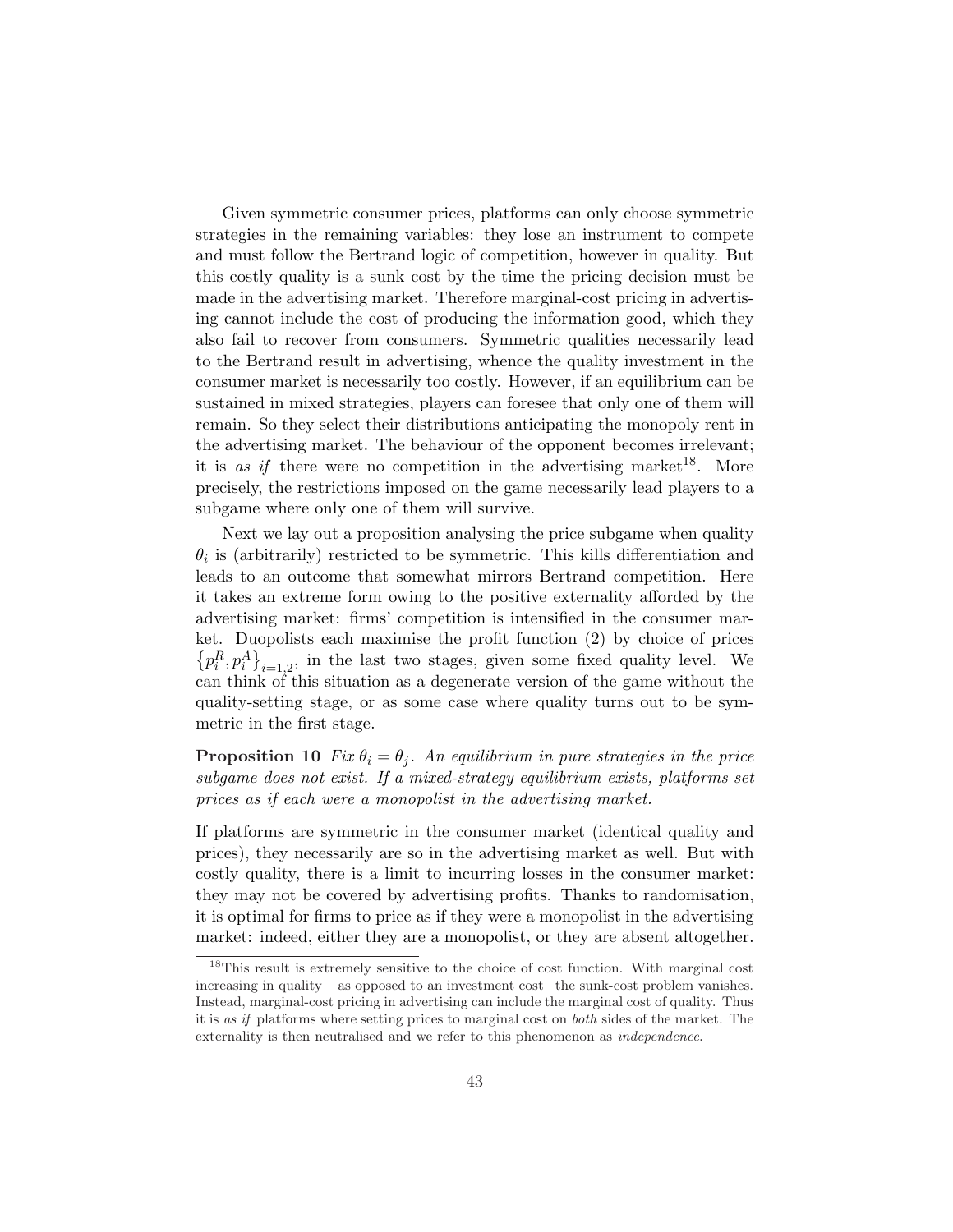Irrelevance strikes again: competition in the advertising market is ignored at the consumer price-setting stage.

**Proof.** Using the result of Lemma 10, given a profile  $(e_1, e_2)$  and assuming a covered market, the payoffs in the advertising market read

$$
(\Pi_1^A, \Pi_2^A) = \left\{ \begin{array}{ll} (\overline{\Pi}_1^A, \underline{\Pi}_2^A), & \text{if } e_1 > e_2; \\ (\underline{\Pi}_1^A, \overline{\Pi}_2^A), & \text{if } e_1 < e_2; \\ (0,0), & \text{if } e_1 = e_2; \\ (\Pi_1^{AM}, 0), & \text{if } e_1 > e_2 = 0; \\ (0, \Pi_2^{AM}), & \text{if } 0 = e_1 < e_2. \end{array} \right.
$$

where  $\Pi_i^{AM}$  denotes monopoly profits when firm j reaches no consumer. This can arise when  $\theta_i = \theta_j$  but  $p_i^R < p_j^R$ , for then  $e_j = 0$ . For any firm i, total profits are

$$
\Pi_1 = p_i^R D_i^R (\theta, p^R) - k(\theta_i) + \begin{cases} \overline{\Pi}_i^A; \\ \underline{\Pi}_i^A; \\ 0; \\ \Pi_i^{AM}. \end{cases}
$$

Whoever ends up with a larger market share in the consumer market necessarily dominates in the advertising market.

## Claim 9 When  $\theta_1 = \theta_2$ , a pure strategy equilibrium cannot exist.

**Proof.** Note that for any  $\theta_1 = \theta_2$  in the consumer market any firm playing  $p_j^R > p_i^R$  surrenders a monopoly position in the advertising market. It is obvious that any price  $p_i^R \ge \frac{k(\theta_i)}{\frac{1}{2}D_i^R}$ ,  $\forall i$  is dominated by  $\frac{k(\theta_i)}{\frac{1}{2}D_i^R} - \epsilon$ , for then j becomes a monopolist in the advertising market at the cost  $\epsilon$ . Suppose  $\theta_1 = \theta_2 = \underline{\theta}$ . Both engage in this form of Bertrand competition for the monopoly privilege in advertising until reaching some price  $p_i^R$  such that i  $\Pi_1 = p_i^R$  ${}_{i}^{R}D_{i}^{R}(\theta,\mathbf{p}^{R}) + \Pi_{i}^{AM} = 0$   $\forall i$ . At this point, j should play some  $p_j^R > p_i^R$  and stay out, which is costless. But then  $p_i^R = p_j^R - \epsilon > p_i^R$  becomes a best response. Thus there is no pure-strategy equilibrium. If  $\theta_1 = \theta_2 > \underline{\theta}, \exists p_i^R$  $\begin{array}{c} R \\ i \end{array} \ni \ \Pi_1 = \underline{p}_i^R$  ${}_{i}^{R}D_{i}^{R}(\theta, \mathbf{p}^{R}) - k(\theta) + \Pi_{i}^{AM} = 0 \ \forall i$  as well. But at that point, either  $p_i^R$  $i<sub>i</sub><sup>R</sup> < p<sub>j</sub><sup>R</sup>$  and j realises  $\Pi_j = -k(\theta) < 0$ , or  $\underline{p<sub>i</sub><sup>R</sup>}$  $i_R^R = p_j^R$  and  $\Pi_i = \Pi_j = -k(\theta) < 0$  since Bertrand competition prevails in advertising as well. So j has a strict incentive to plays  $p_j^R < p_i^R$ . Following this logic, i  $\exists \tilde{p}_i^R \ni \Pi_1 = \tilde{p}_i^R D_i^R(\theta, \mathbf{p}^R) - k(\theta) + \Pi_i^{AM} = -k(\theta) \,\forall i.$  If j plays  $p_j^R = \tilde{p}_i^R$ ,  $\Pi_i = \Pi_j < -k(\theta)$  while for any  $p_j^R > \check{p}_i^R$ ,  $\Pi_i(p_j^R, \check{p}_i^R) = \Pi_j(p_j^R, \check{p}_i^R) = -k(\theta)$ .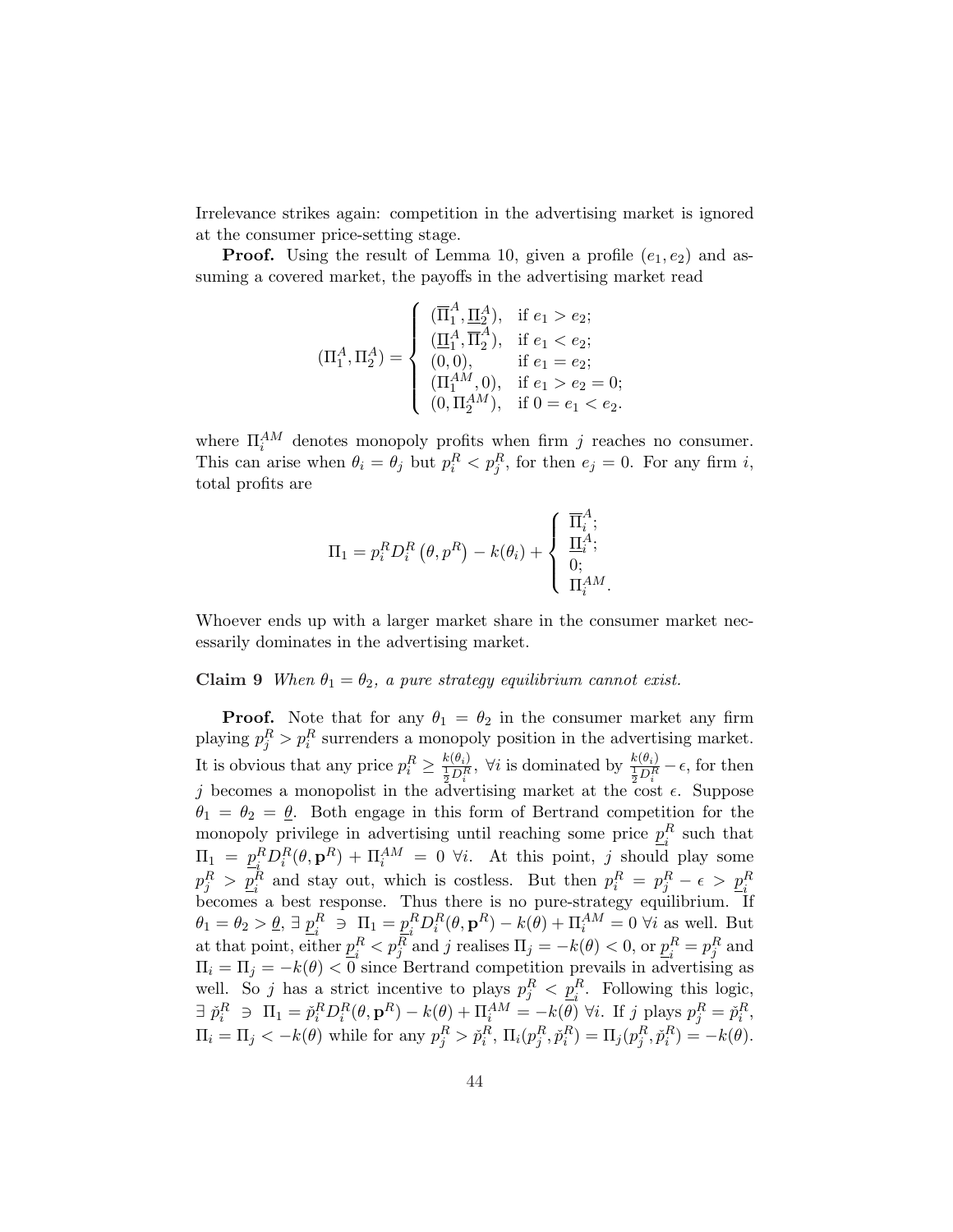But then again  $p_i^R = p_j^R - \epsilon > \tilde{p}_i^R$  becomes a best response. Therefore no pure-strategy can exist.  $\blacksquare$ 

Irrelevance also works here, of course. An equilibrium in mixed strategies Irrelevance also works here, or course. An equilibrium in mixed stra-<br>of this game is a profile  $(\sigma^R, \sigma^A)$  of distributions over prices  $(p_i^R, p_i^A)$ ιτ<br>、  $_{i=1,2}$ where  $\sigma^A$  is degenerate. The only source of uncertainty affecting the payoffs is the choice of consumer price  $p_i^R$ .

# 8 References

Anderson, S. (2004) "Regulation of television advertising", mimeo, The University of Virginia.

Anderson, S. and John McLaren (2004) "Media mergers and media bias", mimeo, The University of Virginia.

Anderson, S. and Stephen Coate (2005) "Market provision of broadcasting: a welfare analysis", mimeo, The University of Virginia.

Armstrong, M. (2004) "Competing in two-sided markets", mimeo, UCL.

Crampes, C, Carole Harichatbalet and Bruno Jullien (2005) "Competing with advertising revenue", *mimeo* IDEI, Toulouse.

Ellmand M. and Fabrizio Germano (2005) "What do newspapers sell?" mimeo, Universitat Pompeu Fabra.

Ferrando, J. Jean-J. Gabszewicz, Didier Laussel and Nathalie Sonnac, (2003) "Intermarket network externalities and competition: an application to the media industry.", mimeo

Gabszewicz, J.-J. Didier Laussel and Nathalie Sonnac, (2001) " Press advertising and the ascent of of the pensete unique", European Economic Review, 45.

Gabszewicz, J.-J. Didier Laussel and Nathalie Sonnac, (2002) " Concentration in the press industry and the theory of the circulation spiral", mimeo.

Gabszewicz, J.-J. and Xavier Wauthy (2006) "Two-sided markets and price competition with multi-homing", mimeo, Universite Catholique de Louvain.

Hasser, N. and Joseph Sullivan (1991) "Real Analysis" Dover Publications, New York.

Laffont, J.-J, Scott Marcus, Patrick Rey and Jean Tirole (2004) "The off-net-cost pricing principle", Rand Journal of Economics.

Owen, B. and Michael Spence (1977) "Television programming, monopolistic competition and welfare", The Quarterly Journal of Economics, Vol 91, No. 1.